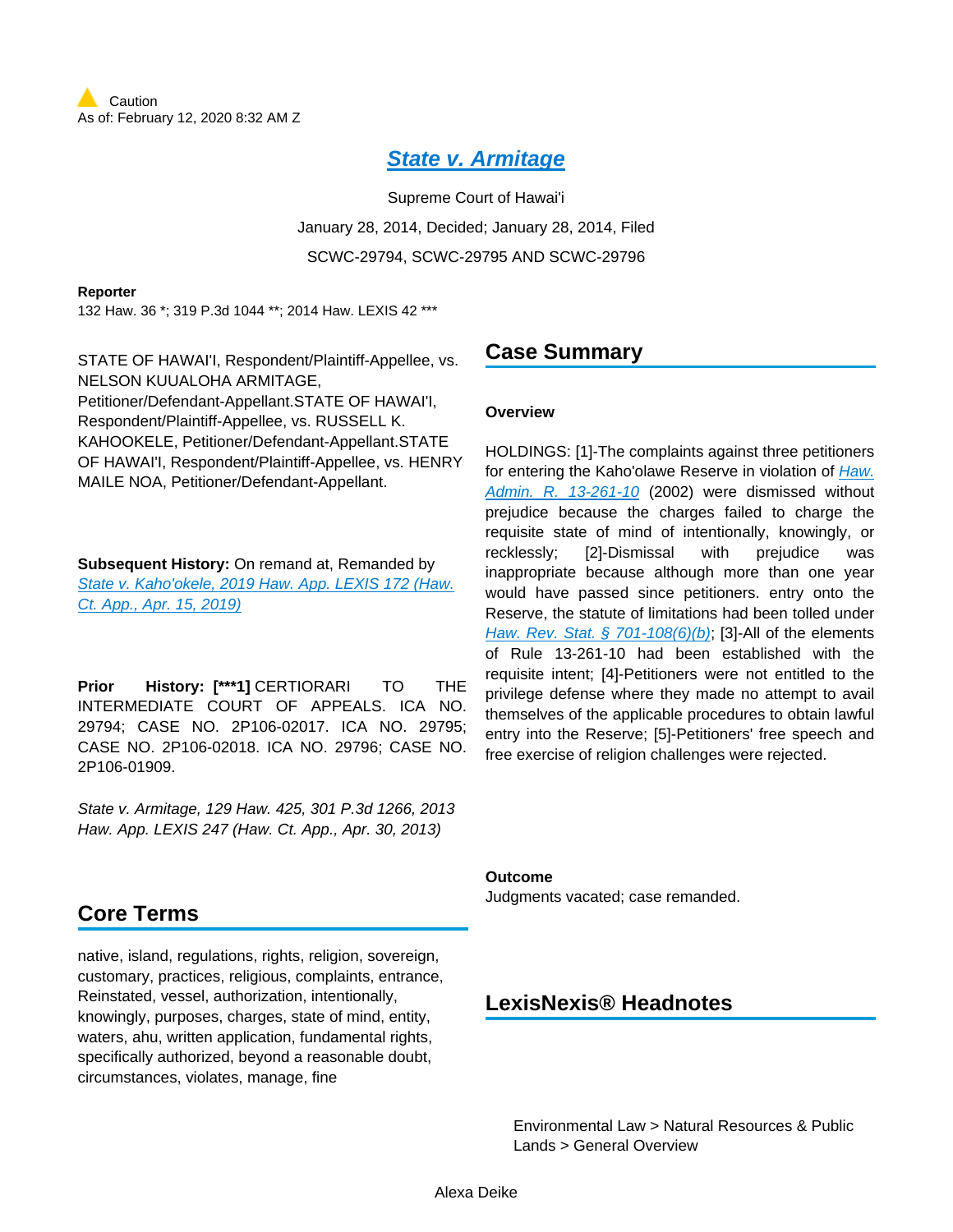Governments > State & Territorial Governments > Property

**[HN1](https://advance.lexis.com/api/document?collection=cases&id=urn:contentItem:5BCW-YJH1-F04F-Y193-00000-00&context=&link=LNHNREFclscc1)**[ ] **Environmental Law, Natural Resources & Public Lands**

See [Haw. Admin. R. 13-261-10](https://advance.lexis.com/api/document?collection=administrative-codes&id=urn:contentItem:5WSB-4HF1-F30T-B3FC-00009-00&context=) (2002).

Criminal Law & Procedure > ... > Accusatory Instruments > Joinder & Severance > Consolidation

## **[HN2](https://advance.lexis.com/api/document?collection=cases&id=urn:contentItem:5BCW-YJH1-F04F-Y193-00000-00&context=&link=LNHNREFclscc2)**[ ] **Joinder & Severance, Consolidation**

See [Haw. R. Penal P. 13\(a\)](https://advance.lexis.com/api/document?collection=statutes-legislation&id=urn:contentItem:5Y2M-M1H1-F30T-B37Y-00000-00&context=).

Criminal Law & Procedure > Preliminary Proceedings > Pretrial Motions & Procedures > Dismissal

### **[HN3](https://advance.lexis.com/api/document?collection=cases&id=urn:contentItem:5BCW-YJH1-F04F-Y193-00000-00&context=&link=LNHNREFclscc3)**[ ] **Pretrial Motions & Procedures, Dismissal**

See [Haw. R. Penal P. 12\(b\)](https://advance.lexis.com/api/document?collection=statutes-legislation&id=urn:contentItem:5Y2M-M1H1-F30T-B42J-00000-00&context=).

Environmental Law > Natural Resources & Public Lands > General Overview

Governments > State & Territorial Governments > Property

#### **[HN4](https://advance.lexis.com/api/document?collection=cases&id=urn:contentItem:5BCW-YJH1-F04F-Y193-00000-00&context=&link=LNHNREFclscc4)**[ ] **Environmental Law, Natural Resources & Public Lands**

See [Haw. Rev. Stat. § 6K-9](https://advance.lexis.com/api/document?collection=statutes-legislation&id=urn:contentItem:5B63-3481-6M80-43Y5-00000-00&context=).

Environmental Law > Natural Resources & Public Lands > General Overview

Governments > State & Territorial Governments > Property

**[HN5](https://advance.lexis.com/api/document?collection=cases&id=urn:contentItem:5BCW-YJH1-F04F-Y193-00000-00&context=&link=LNHNREFclscc5)**[ ] **Environmental Law, Natural Resources & Public Lands**

#### See [Haw. Admin. R. 13-261-11](https://advance.lexis.com/api/document?collection=administrative-codes&id=urn:contentItem:5WSB-4HF1-F30T-B3FC-00009-00&context=) (2002).

Environmental Law > Natural Resources & Public

Lands > General Overview

Governments > State & Territorial Governments > Property

#### **[HN6](https://advance.lexis.com/api/document?collection=cases&id=urn:contentItem:5BCW-YJH1-F04F-Y193-00000-00&context=&link=LNHNREFclscc6)**[ ] **Environmental Law, Natural Resources & Public Lands**

[Haw. Admin. R. 13-261-10](https://advance.lexis.com/api/document?collection=administrative-codes&id=urn:contentItem:5WSB-4HF1-F30T-B3FC-00009-00&context=) (2002) provides that no person or vessel shall enter or attempt to enter into or remain within the reserve unless such person or vessel is authorized to do so or the person or vessel meets one of the other exceptions. Rule 13-261-10 does not specify the state of mind required to establish entry into the reserve.

Criminal Law & Procedure > ... > Acts & Mental States > Mens Rea > General Intent

## **[HN7](https://advance.lexis.com/api/document?collection=cases&id=urn:contentItem:5BCW-YJH1-F04F-Y193-00000-00&context=&link=LNHNREFclscc7)**[ ] **Mens Rea, General Intent**

Under the Hawai'i Penal Code, when a penal law does not specify the relevant state of mind that element is established, if with respect thereto, a person acts intentionally, knowingly, or recklessly, Haw. Rev. Stat. § [702-204](https://advance.lexis.com/api/document?collection=statutes-legislation&id=urn:contentItem:5B63-3JG1-6M80-409M-00000-00&context=), unless the offense is either a violation or an absolute liability offense. [Haw. Rev. Stat. § 702-212](https://advance.lexis.com/api/document?collection=statutes-legislation&id=urn:contentItem:5B63-3JG1-6M80-40B6-00000-00&context=).

Criminal Law & Procedure > ... > Acts & Mental States > Mens Rea > General Intent

## **[HN8](https://advance.lexis.com/api/document?collection=cases&id=urn:contentItem:5BCW-YJH1-F04F-Y193-00000-00&context=&link=LNHNREFclscc8)**[ ] **Mens Rea, General Intent**

See [Haw. Rev. Stat. § 702-204](https://advance.lexis.com/api/document?collection=statutes-legislation&id=urn:contentItem:5B63-3JG1-6M80-409M-00000-00&context=).

Criminal Law & Procedure > ... > Acts & Mental States > Mens Rea > General Intent

## **[HN9](https://advance.lexis.com/api/document?collection=cases&id=urn:contentItem:5BCW-YJH1-F04F-Y193-00000-00&context=&link=LNHNREFclscc9)**[ ] **Mens Rea, General Intent**

See [Haw. Rev. Stat. § 702-212](https://advance.lexis.com/api/document?collection=statutes-legislation&id=urn:contentItem:5B63-3JG1-6M80-40B6-00000-00&context=).

Criminal Law & Procedure > ... > Acts & Mental States > Mens Rea > General Intent

## **[HN10](https://advance.lexis.com/api/document?collection=cases&id=urn:contentItem:5BCW-YJH1-F04F-Y193-00000-00&context=&link=LNHNREFclscc10)**[\[](#page-16-0) ] **Mens Rea, General Intent**

For purposes of [Haw. Rev. Stat. § 702-212](https://advance.lexis.com/api/document?collection=statutes-legislation&id=urn:contentItem:5B63-3JG1-6M80-40B6-00000-00&context=), Haw.

Alexa Deike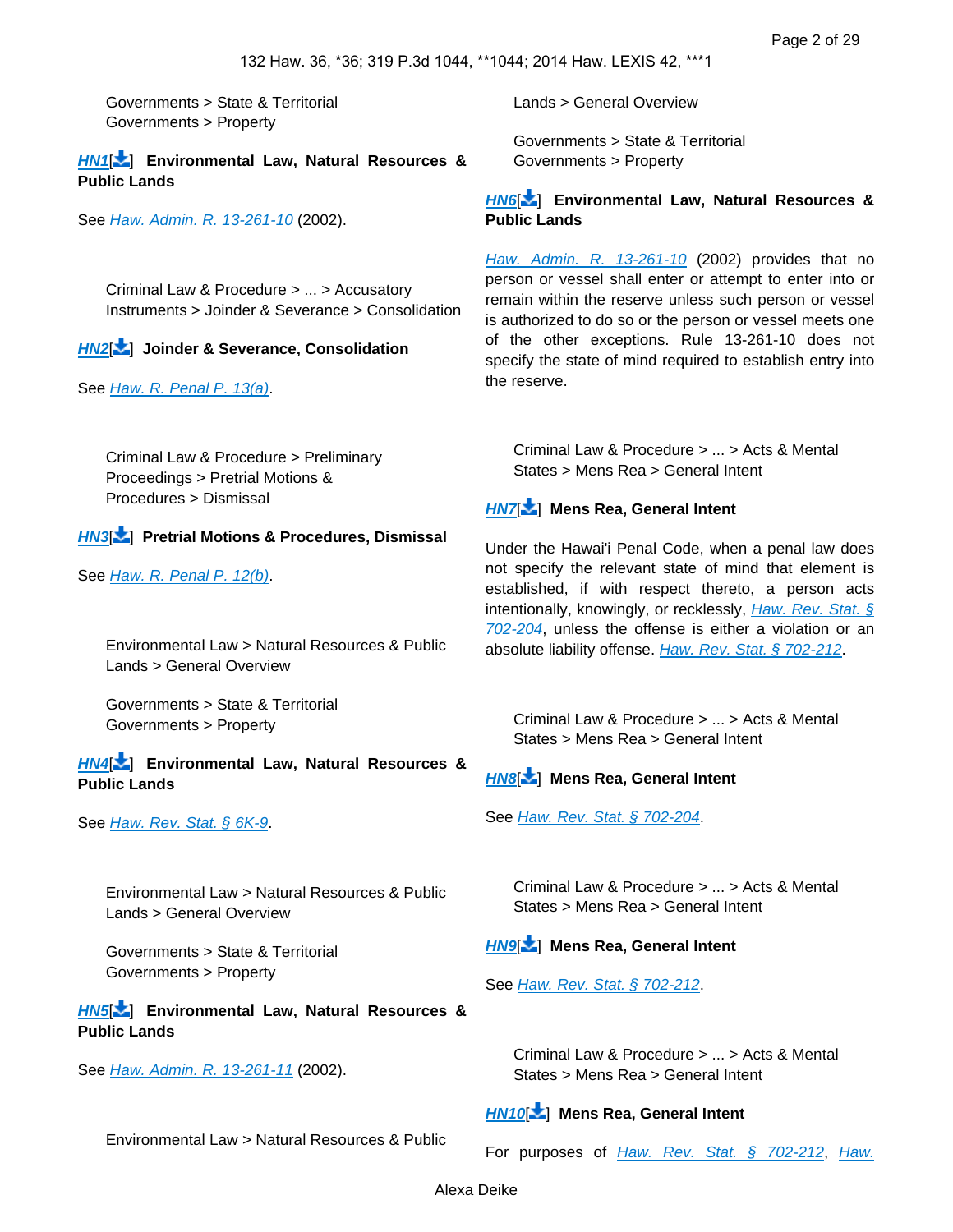[Admin. R. 13-261-10](https://advance.lexis.com/api/document?collection=administrative-codes&id=urn:contentItem:5WSB-4HF1-F30T-B3FC-00009-00&context=) (2002) is not a violation. Pursuant to [Haw. Rev. Stat. § 701-107\(5\)](https://advance.lexis.com/api/document?collection=statutes-legislation&id=urn:contentItem:5B63-3JG1-6M80-408B-00000-00&context=) an offense constitutes a violation if it is so designated in the law defining the offense or if no other sentence than a fine, or fine and forfeiture or other civil penalty, is authorized upon conviction. However, *Haw. Rev. Stat.* § 6K-8 provides that any person who violates the law or rules applicable to the island reserve, including Rule 13-261-10, shall be fined not more that \$1,000 or imprisoned not more than 30 days, or both. Additionally, Rule 13-261-10 is not specifically designated as a violation.

Criminal Law & Procedure > ... > Acts & Mental States > Mens Rea > General Intent

Governments > State & Territorial Governments > Property

Environmental Law > Natural Resources & Public Lands > General Overview

#### **[HN11](https://advance.lexis.com/api/document?collection=cases&id=urn:contentItem:5BCW-YJH1-F04F-Y193-00000-00&context=&link=LNHNREFclscc11)**[\[](#page-16-1) ] **Mens Rea, General Intent**

The commentary to *[Haw. Rev. Stat. § 702-212](https://advance.lexis.com/api/document?collection=statutes-legislation&id=urn:contentItem:5B63-3JG1-6M80-40B6-00000-00&context=)* counsels that strict liability should not be discerned lightly by the courts, that [Haw. Rev. Stat. § 702-212\(2\)](https://advance.lexis.com/api/document?collection=statutes-legislation&id=urn:contentItem:5B63-3JG1-6M80-40B6-00000-00&context=) severely limits the situations which will allow the imposition of absolute criminal liability, and that strict liability in the penal law is indefensible in principle if conviction results in the possibility of imprisonment. Conviction of Haw. Admin. [R. 13-261-10](https://advance.lexis.com/api/document?collection=administrative-codes&id=urn:contentItem:5WSB-4HF1-F30T-B3FC-00009-00&context=) (2002) results in the possibility of imprisonment, and therefore the imposition of strict liability is indefensible in principle.

<span id="page-2-0"></span>Criminal Law & Procedure > ... > Acts & Mental States > Mens Rea > Knowledge

Environmental Law > Natural Resources & Public Lands > General Overview

Governments > State & Territorial Governments > Property

Criminal Law & Procedure > ... > Acts & Mental States > Mens Rea > Recklessness

## **[HN12](https://advance.lexis.com/api/document?collection=cases&id=urn:contentItem:5BCW-YJH1-F04F-Y193-00000-00&context=&link=LNHNREFclscc12)**[\[](#page-16-2) ] **Mens Rea, Knowledge**

Because none of the exceptions in  $Haw. Rev. Stat. §$ [702-212](https://advance.lexis.com/api/document?collection=statutes-legislation&id=urn:contentItem:5B63-3JG1-6M80-40B6-00000-00&context=) apply, under [Haw. Rev. Stat. § 702-204](https://advance.lexis.com/api/document?collection=statutes-legislation&id=urn:contentItem:5B63-3JG1-6M80-409M-00000-00&context=), the <span id="page-2-1"></span>State is required to prove that individuals who violate [Haw. Admin. R. 13-261-10](https://advance.lexis.com/api/document?collection=administrative-codes&id=urn:contentItem:5WSB-4HF1-F30T-B3FC-00009-00&context=) (2002) did so intentionally, knowingly, or recklessly.

Criminal Law & Procedure > ... > Complaints > Contents > Content Requirements

## **[HN13](https://advance.lexis.com/api/document?collection=cases&id=urn:contentItem:5BCW-YJH1-F04F-Y193-00000-00&context=&link=LNHNREFclscc13)**[\[](#page-16-3) ] **Contents, Content Requirements**

The Supreme Court of Hawai'i adheres to the core principle that a charge that fails to charge a requisite state of mind cannot be construed reasonably to state an offense and thus the charge is dismissed without prejudice because it violates due process. This principle applies even if the sufficiency of the charge is not challenged before the trial court.

<span id="page-2-2"></span>Criminal Law & Procedure > Sentencing > Ranges

Environmental Law > Natural Resources & Public Lands > General Overview

Governments > State & Territorial Governments > Property

## **[HN14](https://advance.lexis.com/api/document?collection=cases&id=urn:contentItem:5BCW-YJH1-F04F-Y193-00000-00&context=&link=LNHNREFclscc14)**[\[](#page-17-0) ] **Sentencing, Ranges**

A violation of *[Haw. Admin. R. 13-261-10](https://advance.lexis.com/api/document?collection=administrative-codes&id=urn:contentItem:5WSB-4HF1-F30T-B3FC-00009-00&context=)* (2002) is a petty misdemeanor. [Haw. Rev. Stat. § 701-107\(4\)](https://advance.lexis.com/api/document?collection=statutes-legislation&id=urn:contentItem:5B63-3JG1-6M80-408B-00000-00&context=) (Supp. 2005) provides that a crime is a petty misdemeanor if it is defined by a statute other than the Penal Code that provides that persons convicted thereof may be sentenced to imprisonment for a term not to exceed 30 days. *[Haw. Admin. R. 13-261-5\(a\)](https://advance.lexis.com/api/document?collection=administrative-codes&id=urn:contentItem:5WSB-4HF1-F30T-B3FC-00009-00&context=)* (2002) provides that any person violating the rules in Haw. Admin. R. ch. 261 shall be punished as provided in [Haw. Rev. Stat. §§ 6K-8](https://advance.lexis.com/api/document?collection=statutes-legislation&id=urn:contentItem:5B63-3481-6M80-43XY-00000-00&context=) and [6K-8.5](https://advance.lexis.com/api/document?collection=statutes-legislation&id=urn:contentItem:5B63-3481-6M80-43Y1-00000-00&context=). [Section 6K-8](https://advance.lexis.com/api/document?collection=statutes-legislation&id=urn:contentItem:5B63-3481-6M80-43XY-00000-00&context=) (Supp. 1997) states that any person who violates any of the laws or rules applicable to the island reserve shall be guilty of a petty misdemeanor and shall be fined not more than \$1,000 or imprisoned not more than 30 days or both for each offense.

<span id="page-2-3"></span>Criminal Law & Procedure > Defenses > Statute of Limitations

Governments > Legislation > Statute of Limitations > Time Limitations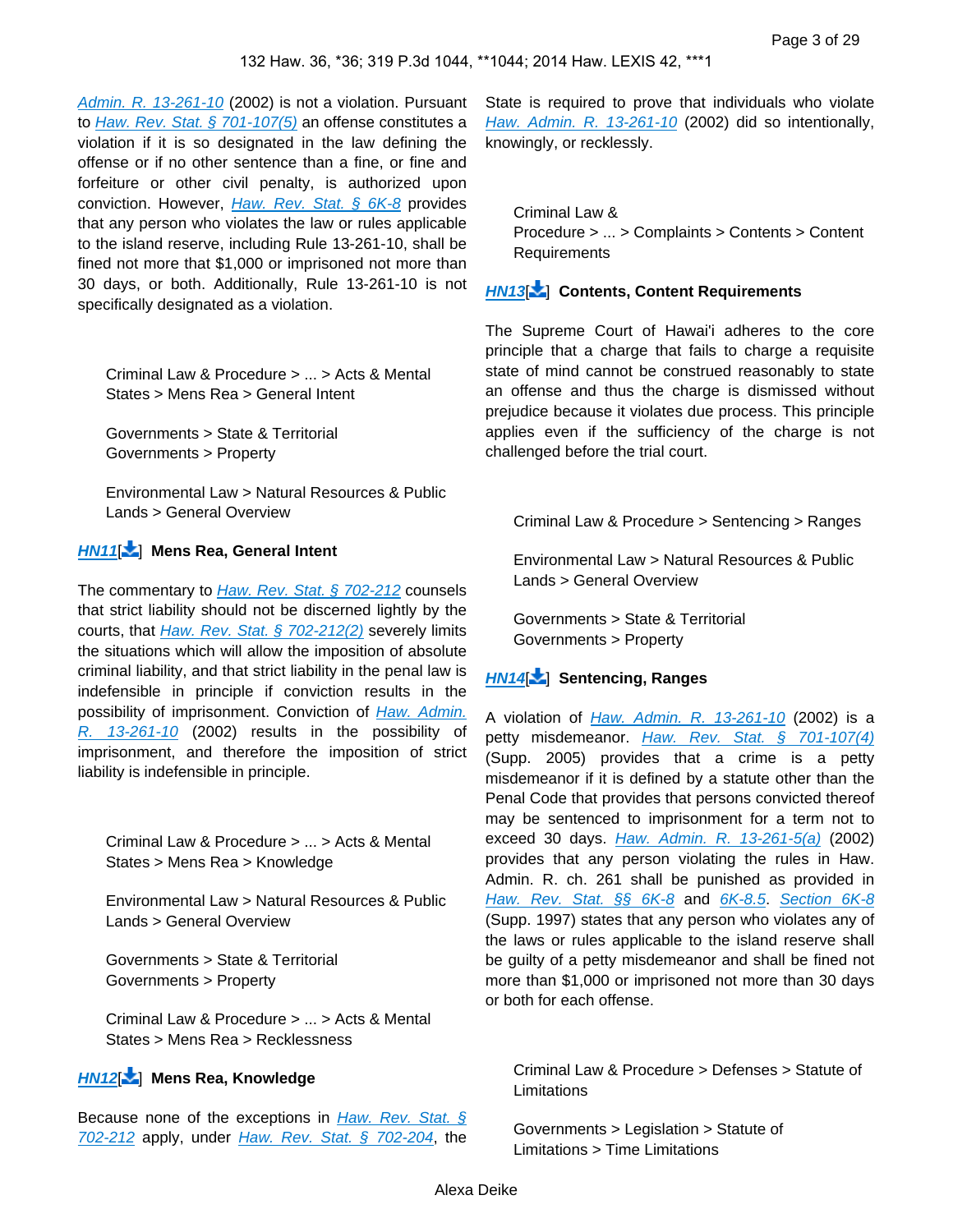#### **[HN15](https://advance.lexis.com/api/document?collection=cases&id=urn:contentItem:5BCW-YJH1-F04F-Y193-00000-00&context=&link=LNHNREFclscc15)**[ [\]](#page-17-1) **Defenses, Statute of Limitations**

The statute of limitations for a petty misdemeanor is one year. *[Haw. Rev. Stat. § 701-108\(2\)\(f\)](https://advance.lexis.com/api/document?collection=statutes-legislation&id=urn:contentItem:8JG4-RD12-D6RV-H2GW-00000-00&context=)* (Supp. 2006).

Criminal Law & Procedure > Defenses > Statute of **Limitations** 

Governments > Legislation > Statute of Limitations > Time Limitations

#### **[HN16](https://advance.lexis.com/api/document?collection=cases&id=urn:contentItem:5BCW-YJH1-F04F-Y193-00000-00&context=&link=LNHNREFclscc16)**[\[](#page-17-2) ] **Defenses, Statute of Limitations**

[Haw. Rev. Stat. § 701-108\(6\)\(b\)](https://advance.lexis.com/api/document?collection=statutes-legislation&id=urn:contentItem:8JG4-RD12-D6RV-H2GW-00000-00&context=) provides that the period of limitation does not run during any time when a prosecution against the accused for the same conduct is pending in Hawai'i. The commentary on Haw. Rev. Stat.  $\frac{6}{9}$  701-108(6) provides that  $\frac{6}{9}$  701-108(6) prevents any claim that the statute has run preventing retrial after reversal on appeal or dismissal for some reason which would not make retrial a matter of double jeopardy.

<span id="page-3-0"></span>Criminal Law & Procedure > Defenses > Statute of Limitations

Governments > Legislation > Statute of Limitations > Tolling

#### **[HN17](https://advance.lexis.com/api/document?collection=cases&id=urn:contentItem:5BCW-YJH1-F04F-Y193-00000-00&context=&link=LNHNREFclscc17)**[\[](#page-17-3) ] **Defenses, Statute of Limitations**

[Haw. Rev. Stat. § 701-108\(6\)](https://advance.lexis.com/api/document?collection=statutes-legislation&id=urn:contentItem:8JG4-RD12-D6RV-H2GW-00000-00&context=) indicates that the statute of limitations is tolled whenever a prosecution against the accused for the same conduct is pending.

Environmental Law > Natural Resources & Public Lands > General Overview

Governments > State & Territorial Governments > Property

#### **[HN18](https://advance.lexis.com/api/document?collection=cases&id=urn:contentItem:5BCW-YJH1-F04F-Y193-00000-00&context=&link=LNHNREFclscc18)**[\[](#page-18-0) ] **Environmental Law, Natural Resources & Public Lands**

[Haw. Admin. R. 13-261-1\(b\)](https://advance.lexis.com/api/document?collection=administrative-codes&id=urn:contentItem:5WSB-4HF1-F30T-B3FC-00009-00&context=) states that these rules shall apply to all persons entering the reserve. To reiterate, [Haw. Admin. R. 13-261-5](https://advance.lexis.com/api/document?collection=administrative-codes&id=urn:contentItem:5WSB-4HF1-F30T-B3FC-00009-00&context=) (2002) prescribes the penalties for a violation of Haw. Admin. R. ch. 261, specifically that any person violating the rules in this chapter shall be punished as provided in Haw. Rev.

[Stat. §§ 6K-8](https://advance.lexis.com/api/document?collection=statutes-legislation&id=urn:contentItem:5B63-3481-6M80-43XY-00000-00&context=) and [6K-8.5](https://advance.lexis.com/api/document?collection=statutes-legislation&id=urn:contentItem:5B63-3481-6M80-43Y1-00000-00&context=).

Environmental Law > Natural Resources & Public Lands > General Overview

Governments > State & Territorial Governments > Property

#### **[HN19](https://advance.lexis.com/api/document?collection=cases&id=urn:contentItem:5BCW-YJH1-F04F-Y193-00000-00&context=&link=LNHNREFclscc19)**[\[](#page-18-1) ] **Environmental Law, Natural Resources & Public Lands**

See *[Haw. Rev. Stat. § 6K-8.5\(a\)](https://advance.lexis.com/api/document?collection=statutes-legislation&id=urn:contentItem:5B63-3481-6M80-43Y1-00000-00&context=)* (Supp. 1997).

Environmental Law > Natural Resources & Public Lands > General Overview

Governments > State & Territorial Governments > Property

### **[HN20](https://advance.lexis.com/api/document?collection=cases&id=urn:contentItem:5BCW-YJH1-F04F-Y193-00000-00&context=&link=LNHNREFclscc20)**[\[](#page-18-2) ] **Environmental Law, Natural Resources & Public Lands**

[Haw. Admin. R. 13-261-10](https://advance.lexis.com/api/document?collection=administrative-codes&id=urn:contentItem:5WSB-4HF1-F30T-B3FC-00009-00&context=) (2002) sets forth the limits for entry onto the reserve, only allowing entrance by a person or vessel under specific, limited circumstances, which include when a person is specifically authorized to do so through written agreement approved by the Kaho'olawe Island Reserve Commission. Haw. Admin. [R. 13-261-11](https://advance.lexis.com/api/document?collection=administrative-codes&id=urn:contentItem:5WSB-4HF1-F30T-B3FC-00009-00&context=) (2002) details the process for obtaining approval by application to the Commission. It states, inter alia, that entrance into and activities within the reserve requested by applicants seeking to exercise traditional and customary rights and practices compatible with the law, shall be approved or disapproved by the Commission after review and consultation with cultural practitioners, and that prior to approving or disapproving any application, the Commission shall determine whether the entrance and activities proposed by the application conform to the allowable activities described in Haw. Admin. [R. 13-261-](https://advance.lexis.com/api/document?collection=administrative-codes&id=urn:contentItem:5WSB-4HF1-F30T-B3FC-00009-00&context=) [13. Haw. Admin. R.](https://advance.lexis.com/api/document?collection=administrative-codes&id=urn:contentItem:5WSB-4HF1-F30T-B3FC-00009-00&context=) 13-261-11(c) and (f) (2002).

<span id="page-3-1"></span>Constitutional Law > ... > Case or Controversy > Constitutional Questions > Abstention

#### **[HN21](https://advance.lexis.com/api/document?collection=cases&id=urn:contentItem:5BCW-YJH1-F04F-Y193-00000-00&context=&link=LNHNREFclscc21)**[\[](#page-19-0) ] **Constitutional Questions, Abstention**

A fundamental and long-standing principle of judicial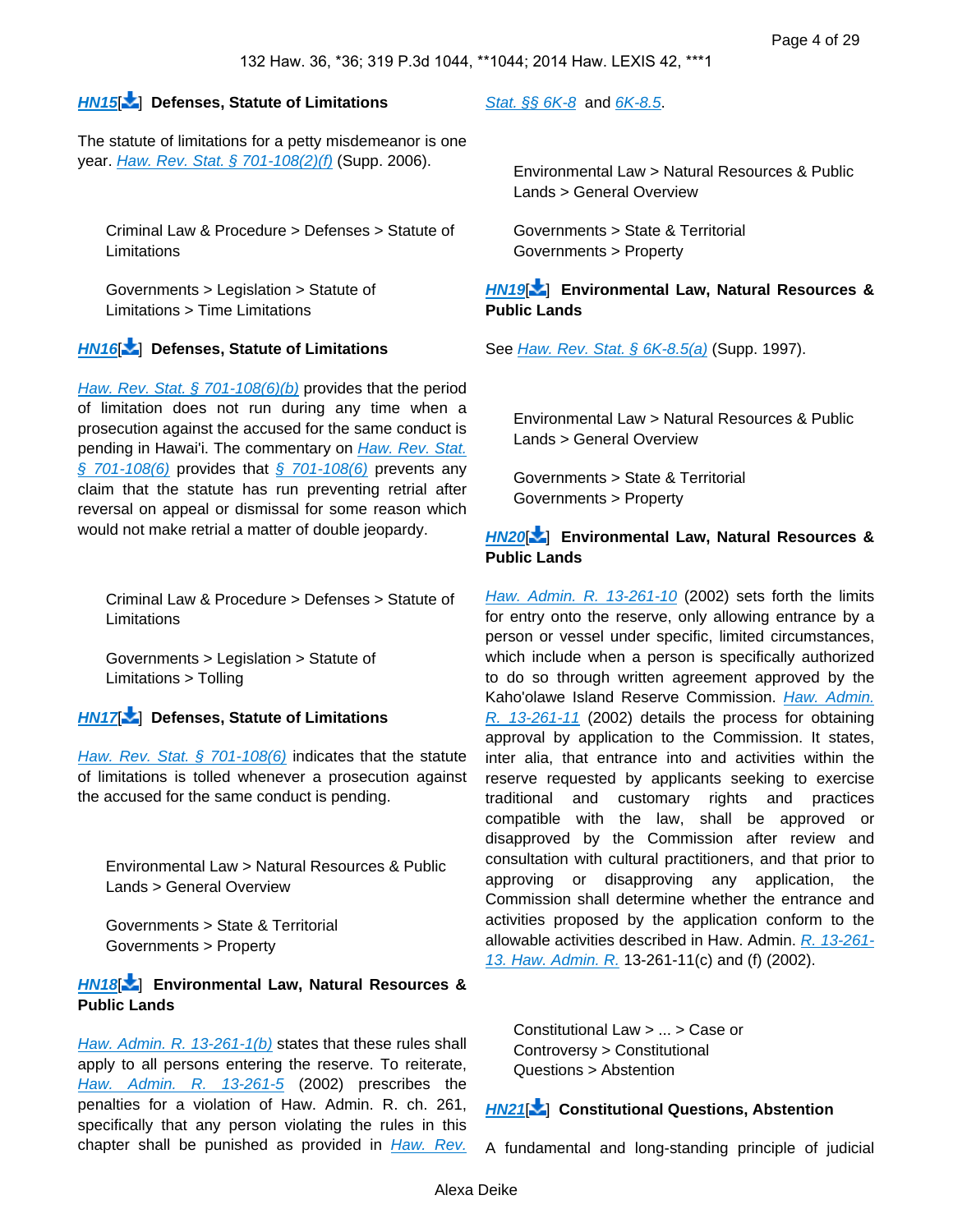restraint requires that courts avoid reaching constitutional questions in the advance of deciding them.

Criminal Law & Procedure > ... > Standards of Review > Substantial Evidence > Sufficiency of Evidence

**[HN22](https://advance.lexis.com/api/document?collection=cases&id=urn:contentItem:5BCW-YJH1-F04F-Y193-00000-00&context=&link=LNHNREFclscc22)**[\[](#page-19-1) ] **Substantial Evidence, Sufficiency of Evidence**

The test on appeal in reviewing the legal sufficiency of the evidence is whether, when viewing the evidence in the light most favorable to the prosecution, substantial evidence exists to support the conclusion of the trier of fact.

Governments > Native Americans > General **Overview** 

Governments > State & Territorial Governments > Property

#### **[HN23](https://advance.lexis.com/api/document?collection=cases&id=urn:contentItem:5BCW-YJH1-F04F-Y193-00000-00&context=&link=LNHNREFclscc23)**[\[](#page-19-2) ] **Governments, Native Americans**

The right to engage in traditional and customary Native Hawaiian practices is recognized under Haw. Const. art.  $XII, \S$  7. Pursuant to judicial precedent, the Supreme Court of Hawai'i established a three-part test for a defendant to establish that his or her conduct is constitutionally protected as a native Hawaiian right. First, the defendant must qualify as a native Hawaiian, within the guidelines set out in case law. Second, the defendant must establish that his or her claimed right is constitutionally protected as a native Hawaiian practice. Third, the defendant must also prove that the exercise of the right occurred on undeveloped or less than fully developed property.

<span id="page-4-0"></span>Criminal Law & Procedure > Defenses > General **Overview** 

Governments > Native Americans > General **Overview** 

## **[HN24](https://advance.lexis.com/api/document?collection=cases&id=urn:contentItem:5BCW-YJH1-F04F-Y193-00000-00&context=&link=LNHNREFclscc24)**[\[](#page-19-3) ] **Criminal Law & Procedure, Defenses**

Under the privilege defense, a balancing test is applied to determine whether a defendant's assertion of the

native Hawaiian privilege will negate a conviction. It must be determined whether the defendant's conduct was reasonable, by balancing the State's interests in regulating the defendant's activity with the defendant's interest in that activity.

<span id="page-4-1"></span>Constitutional Law > ... > Case or Controversy > Standing > General Overview

#### **[HN25](https://advance.lexis.com/api/document?collection=cases&id=urn:contentItem:5BCW-YJH1-F04F-Y193-00000-00&context=&link=LNHNREFclscc25)**[ [\]](#page-20-0) **Case or Controversy, Standing**

<span id="page-4-2"></span>The Supreme Court of Hawai'i must consider the issue of standing sua sponte because a plaintiff without standing is not entitled to invoke a court's jurisdiction.

Constitutional Law > ... > Case or Controversy > Standing > Particular Parties

#### **[HN26](https://advance.lexis.com/api/document?collection=cases&id=urn:contentItem:5BCW-YJH1-F04F-Y193-00000-00&context=&link=LNHNREFclscc26)**[\[](#page-21-0) ] **Standing, Particular Parties**

The general rule is that where restraints imposed act directly on an individual or entity and a claim of specific present objective harm is presented, standing to challenge the constitutionality of an ordinance or statute exists. This standing requirement is termed the rule against vicarious assertion of constitutional rights. One must show that as applied to him the statute is constitutionally invalid. Thus, for example, a criminal defendant cannot challenge the constitutionality of one subsection of a statute where he was charged under a different subsection.

Constitutional Law > ... > Fundamental Freedoms > Judicial & Legislative Restraints > Overbreadth & Vagueness of Legislation

#### **[HN27](https://advance.lexis.com/api/document?collection=cases&id=urn:contentItem:5BCW-YJH1-F04F-Y193-00000-00&context=&link=LNHNREFclscc27)**[\[](#page-21-1) ] **Judicial & Legislative Restraints, Overbreadth & Vagueness of Legislation**

<span id="page-4-3"></span>There is an exception for bringing constitutional challenges in the First Amendment area, pursuant to the overbreadth doctrine. That doctrine allows a party whose own rights are not violated to challenge the constitutionality of an ordinance upon showing that it abridges the protected speech of persons not before the court.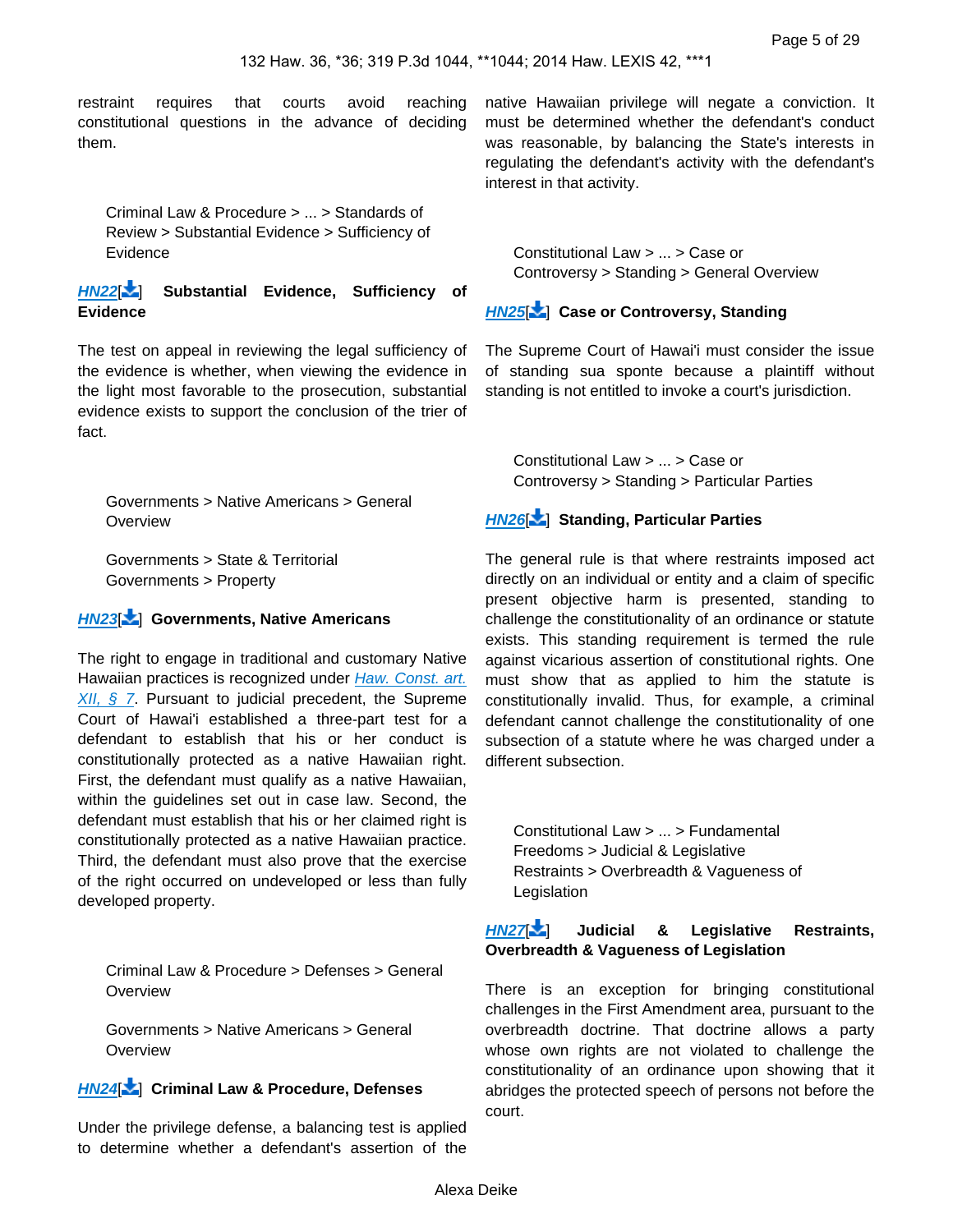Criminal Law & Procedure > ... > Standards of Review > De Novo Review > Conclusions of Law

#### **[HN28](https://advance.lexis.com/api/document?collection=cases&id=urn:contentItem:5BCW-YJH1-F04F-Y193-00000-00&context=&link=LNHNREFclscc28)**[\[](#page-21-2) ] **De Novo Review, Conclusions of Law**

The Supreme Court of Hawai'i reviews questions of constitutional law de novo, under the right/wrong standard, and thus, exercises its own independent constitutional judgment based on the facts of the case.

Constitutional Law > ... > Case or Controversy > Constitutionality of Legislation > General Overview

#### **[HN29](https://advance.lexis.com/api/document?collection=cases&id=urn:contentItem:5BCW-YJH1-F04F-Y193-00000-00&context=&link=LNHNREFclscc29)**[\[](#page-21-3) ] **Case or Controversy, Constitutionality of Legislation**

The Supreme Court of Hawai'i has long recognized that the Hawai'i Constitution must be construed with due regard to the intent of the framers and the people adopting it, and the fundamental principle in interpreting a constitutional principle is to give effect to that intent.

<span id="page-5-0"></span>Constitutional Law > Bill of Rights > Fundamental Freedoms > General Overview

Governments > Native Americans > General **Overview** 

## **[HN30](https://advance.lexis.com/api/document?collection=cases&id=urn:contentItem:5BCW-YJH1-F04F-Y193-00000-00&context=&link=LNHNREFclscc30)**[\[](#page-22-0) ] **Bill of Rights, Fundamental Freedoms**

[Haw. Const. art. XII](https://advance.lexis.com/api/document?collection=statutes-legislation&id=urn:contentItem:5B4R-RMJ1-639C-F48D-00000-00&context=) offers protection for all rights, customarily and traditionally exercised for subsistence, cultural, and religious purposes. This constitutional provision has never been extended beyond rights deemed to have been customarily and traditionally practiced by native Hawaiians. [Haw. Const. art. XII, § 7](https://advance.lexis.com/api/document?collection=statutes-legislation&id=urn:contentItem:5B4R-RMJ1-639C-F48X-00000-00&context=), does not create a separate, additional right to nationbuilding.

Constitutional Law > ... > Fundamental Freedoms > Freedom of Speech > Scope

**[HN31](https://advance.lexis.com/api/document?collection=cases&id=urn:contentItem:5BCW-YJH1-F04F-Y193-00000-00&context=&link=LNHNREFclscc31)**[\[](#page-23-0) ] **Fundamental Freedoms, Freedom of Speech**

Judicial precedent does not accept the view that an apparently limitless variety of conduct can be labeled speech whenever the person engaging in the conduct

<span id="page-5-1"></span>intends thereby to express an idea.

Constitutional Law > Bill of Rights > General **Overview** 

Governments > Native Americans > General **Overview** 

#### **[HN32](https://advance.lexis.com/api/document?collection=cases&id=urn:contentItem:5BCW-YJH1-F04F-Y193-00000-00&context=&link=LNHNREFclscc32)**[\[](#page-23-1) ] **Constitutional Law, Bill of Rights**

The right to engage in traditional and customary native Hawaiian practices is unique to Hawai'i, and therefore an alleged abridgment of this right is analyzed under Hawai'i's jurisprudence.

<span id="page-5-2"></span>Governments > Native Americans > General **Overview** 

#### **[HN33](https://advance.lexis.com/api/document?collection=cases&id=urn:contentItem:5BCW-YJH1-F04F-Y193-00000-00&context=&link=LNHNREFclscc33)**[\[](#page-23-2) ] **Governments, Native Americans**

<span id="page-5-3"></span>The State of Hawai'i and its agencies may not act without independently considering the effect of their actions on Hawaiian traditions and practices.

Constitutional Law > ... > Fundamental Freedoms > Freedom of Religion > Free Exercise of Religion

#### **[HN34](https://advance.lexis.com/api/document?collection=cases&id=urn:contentItem:5BCW-YJH1-F04F-Y193-00000-00&context=&link=LNHNREFclscc34)**[\[](#page-23-3) ] **Freedom of Religion, Free Exercise of Religion**

In accordance with the United States Supreme Court's precedent, a generally applicable law is not subject to First Amendment attack unless (1) it interferes with the Free Exercise Clause in conjunction with other constitutional protections, or (2) it creates a mechanism that calls for individualized governmental assessment of the reasons for the relevant conduct (i.e., individualized exemptions).

<span id="page-5-4"></span>Constitutional Law > ... > Fundamental Freedoms > Freedom of Religion > Free Exercise of Religion

**[HN35](https://advance.lexis.com/api/document?collection=cases&id=urn:contentItem:5BCW-YJH1-F04F-Y193-00000-00&context=&link=LNHNREFclscc35)**[ [\]](#page-24-0) **Freedom of Religion, Free Exercise of Religion**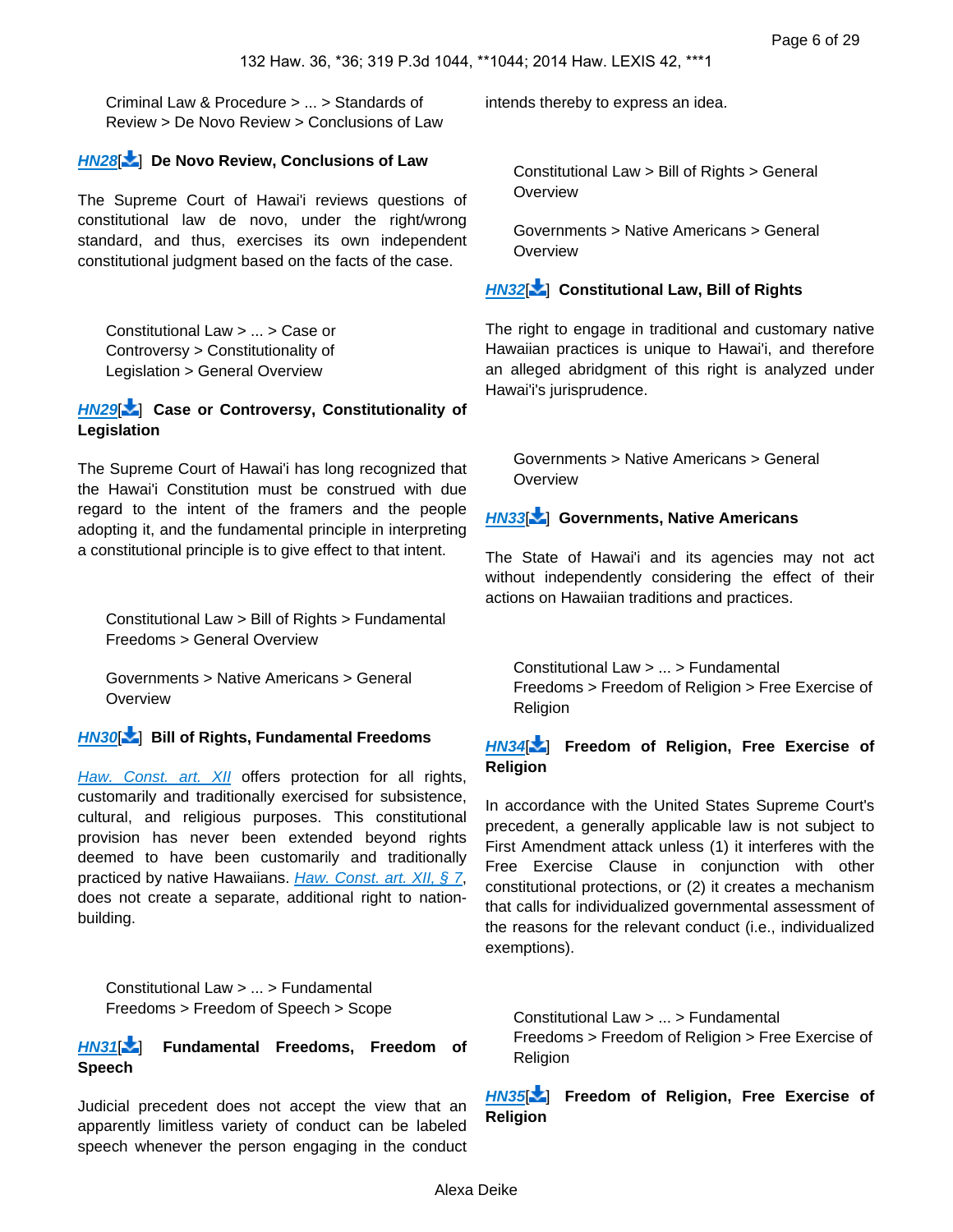Where there is an individualized assessment, then the United States Supreme Court's Sherbert test is applicable. Under the Sherbert test, if a particular law imposes a burden upon the free exercise of religion, judicial scrutiny is triggered, the regulation must be justified with a compelling government interest, and the government has the burden of demonstrating that no alternative forms of regulation would combat such abuses without infringing First Amendment rights.

Constitutional Law > ... > Case or Controversy > Constitutionality of Legislation > Inferences & Presumptions

#### **[HN36](https://advance.lexis.com/api/document?collection=cases&id=urn:contentItem:5BCW-YJH1-F04F-Y193-00000-00&context=&link=LNHNREFclscc36)**[\[](#page-24-1) ] **Constitutionality of Legislation, Inferences & Presumptions**

The presumption of statutory constitutionality does not apply to laws that classify on the basis of suspect categories or impinge on fundamental rights expressly or impliedly granted by the Constitution. Such laws are presumed to be unconstitutional unless the state shows compelling state interests which justify such classifications, and that the laws are narrowly drawn to avoid unnecessary abridgments of constitutional rights. This description of the constitutional strict scrutiny test is consistent with the Sherbert test applied by the United States Supreme Court.

<span id="page-6-0"></span>Constitutional Law > ... > Fundamental Freedoms > Freedom of Religion > Free Exercise of Religion

**[HN37](https://advance.lexis.com/api/document?collection=cases&id=urn:contentItem:5BCW-YJH1-F04F-Y193-00000-00&context=&link=LNHNREFclscc37)**[\[](#page-25-0) ] **Freedom of Religion, Free Exercise of Religion**

The Supreme Court of Hawai'i has held that it is necessary to examine whether or not the activity interfered with by the state was motivated and rooted in a legitimate and sincerely held religious belief and whether or not the parties' free exercise of religion had been burdened by the regulation.

<span id="page-6-1"></span>Constitutional Law > ... > Fundamental Freedoms > Freedom of Religion > Free Exercise of **Religion** 

Governments > State & Territorial Governments > Property

Environmental Law > Natural Resources & Public Lands > General Overview

## **[HN38](https://advance.lexis.com/api/document?collection=cases&id=urn:contentItem:5BCW-YJH1-F04F-Y193-00000-00&context=&link=LNHNREFclscc38)**[\[](#page-27-0) ] **Freedom of Religion, Free Exercise of Religion**

[Haw. Admin. R. 13-261-11](https://advance.lexis.com/api/document?collection=administrative-codes&id=urn:contentItem:5WSB-4HF1-F30T-B3FC-00009-00&context=) (2002) provides that written application forms may be obtained from the commission office, and the written application requires fairly standard information, including, inter alia, the number and names of individuals who will participate in the requested entrance, a signed liability waiver, description of the purposes and activities associated with the entrance, and information pertinent to the exercise of traditional and customary rights, if such rights are claimed. *[Haw. Admin. R. 13-261-11\(a\)](https://advance.lexis.com/api/document?collection=administrative-codes&id=urn:contentItem:5WSB-4HF1-F30T-B3FC-00009-00&context=)* (2002). Such a process cannot be said to substantially burden the exercise of religion. While the door of the Free Exercise Clause stands tightly closed against any governmental regulation of religious beliefs as such, the freedom to act, even when the action is in accord with one's religious convictions, is not totally free from legislative restrictions.

**Counsel:** Daniel G. Hempey, for petitioners.

Renee Ishikawa Delizo (on the briefs), for respondent.

**Judges:** ACOBA, McKENNA, AND POLLACK, JJ.; WITH RECKTENWALD, C.J., CONCURRING AND DISSENTING, WITH WHOM NAKAYAMA, J., JOINS.

**Opinion by:** ACOBA

# **Opinion**

## **[\*\*1048] [\*40]** OPINION OF THE COURT BY ACOBA, J.

We hold that the complaints filed by the Respondent/ Plaintiff-Appellee State of Hawai'i (the State) against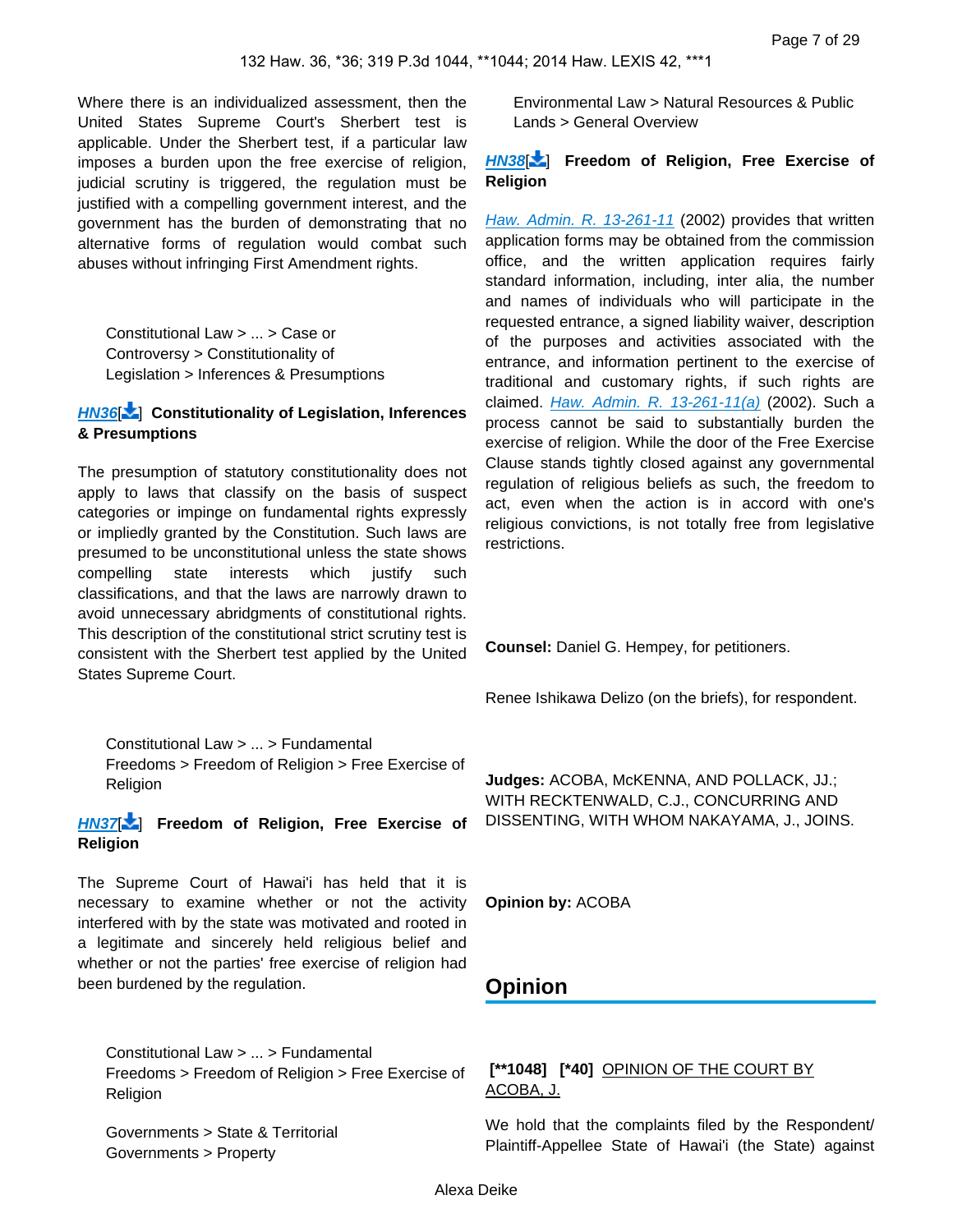Petitioners/Defendants-Appellants Nelson Kuualoha Armitage (Armitage), Russel Kahookele (Kahookele), and Henry Maile Noa (Noa) (collectively, Petitioners) of the offense of Entrance into the Reserve (Kaho'olawe Reserve or the Reserve), Hawai'i Administrative Rule  $(HAR)$  § 13-261-10 (2002)<sup>1</sup> must be dismissed without prejudice because the charges failed to charge the requisite state of mind of intentionally, knowingly, or recklessly. See State v. Apollonio, 130 Hawai'i 353, 354, [311 P.3d 676, 677 \(2013\)](https://advance.lexis.com/api/document?collection=cases&id=urn:contentItem:59JF-5P91-F04F-Y0CB-00000-00&context=). Because of the likelihood of retrial, we discuss the questions raised in the September 16, 2013 application for writ of certiorari (Application) filed by Petitioners, and conclude (1)  **[\*\*\*2]** there was sufficient evidence adduced at trial to sustain Petitioners' conviction, (2) Petitioners did not "reasonably exercise[]" their constitutionally protected native Hawaiian rights, see State v. Hanapi, 89 Hawai'i [177, 184, 970 P.2d 485, 493 \(1998\)](https://advance.lexis.com/api/document?collection=cases&id=urn:contentItem:3VN2-1NP0-0039-43NX-00000-00&context=), (3) because Petitioners were subject to penal liability pursuant to HAR  $\S$  13-261-10, they have "a claim of specific present objective harm", [City & Cnty. of Honolulu v. Ariyoshi, 67](https://advance.lexis.com/api/document?collection=cases&id=urn:contentItem:3RX4-1960-003F-G15X-00000-00&context=) 

1 [HAR § 13-261-10](https://advance.lexis.com/api/document?collection=administrative-codes&id=urn:contentItem:5WSB-4HF1-F30T-B3FC-00009-00&context=) provides:

**[HN1](https://advance.lexis.com/api/document?collection=cases&id=urn:contentItem:5BCW-YJH1-F04F-Y193-00000-00&context=&link=clscc1)<sup>[1]</sup>** No person or vessel shall enter or attempt to enter into or remain within the reserve unless such person or vessel:

(a) Is specifically authorized to do so by the commission or its authorized representative as provided in section 13-261-11; or,

(b) Is specifically authorized to do so through a written agreement approved by the commission; or,

(c) Is trolling in zone B, in compliance with section 13-361-13(b)(3); or,

(d) Must enter the reserve to prevent probable loss of vessel or human life, provided that:

(1) Prior to entering the reserve and at reasonable intervals thereafter, such person shall make every reasonable effort to notify the commission staff or the United States Coast Guard that loss of vessel or human life is probable;

(2) All fishing gear shall be stowed immediately upon entering the reserve; and

(3) Such person shall vacate the reserve immediately after the threat of probable loss of vessel or human life has passed.

[Haw. 412, 419, 689 P.2d 757, 765 \(1984\)](https://advance.lexis.com/api/document?collection=cases&id=urn:contentItem:3RX4-1960-003F-G15X-00000-00&context=), and therefore have standing to challenge the constitutionality of that regulation, (4) [Art. XII, section 7 of the Hawai'i](https://advance.lexis.com/api/document?collection=statutes-legislation&id=urn:contentItem:5B4R-RMJ1-639C-F48X-00000-00&context=)  [Constitution](https://advance.lexis.com/api/document?collection=statutes-legislation&id=urn:contentItem:5B4R-RMJ1-639C-F48X-00000-00&context=) does not create a separate right to nationbuilding, (5) Petitioners' purpose to claim and manage, control and subsequently occupy Kaho'olawe involved conduct outside the scope of any first amendment right to freedom of speech,  $(6)$  HAR  $\S$ § 13-261-10 or -11 does not abridge the constitutional right under the Hawai'i Constitution to engage in traditional and customary native Hawaiian practices, and (7) Petitioners' practice of religion was not substantially burdened by  $HAR \$ §§ 13-261-10 and -11. Accordingly, we vacate the July 17, 2013 judgment of the Intermediate Court of Appeals (ICA) **[\*\*\*3]** and the April 3, 2009 judgments of the District Court of the Second Circuit (the court)<sup>2</sup> and remand the case for disposition consistent with this opinion.

I.

A.

This case arises from three separate complaints filed by the State against Armitage, **[\*\*1049] [\*41]** Kahookele, and Noa, alleging that, as noted, each defendant committed the offense of Entrance into the Reserve, [HAR § 13-261-10](https://advance.lexis.com/api/document?collection=administrative-codes&id=urn:contentItem:5WSB-4HF1-F30T-B3FC-00009-00&context=). The complaint against Armitage and the complaint against Kahookele were filed on August 22, 2006, and the complaint against Noa was filed on August 28, 2006. The complaints stated as follows:

The STATE OF HAWAI'I, through the undersigned, its Deputy Prosecuting Attorney, hereby accuses and charges the Defendant as follows:

That on or about the 31st day of July, 2006, in the Division of Wailuku, County of Maui, State of Hawaii, [the defendant] did enter or attempt to enter into, or remain within the Kaho'olawe Island Reserve without being specifically authorized to do so by the commission or its authorized representative, thereby committing the offense of Entrance Into the Reserve, in violation of Section 13-261-10 of the [HAR], Department of Land and Natural Resources.

Petitioners all pled not guilty to the offense.

On October 18, 2006, Petitioners filed a Motion to Consolidate their cases pursuant to Hawai'i Rules of [Penal Procedure \(HRPP\) Rule 13](https://advance.lexis.com/api/document?collection=statutes-legislation&id=urn:contentItem:5Y2M-M1H1-F30T-B37Y-00000-00&context=) [\*\*\***5]** (2006)<sup>3</sup>. In the

<sup>2</sup>The Honorable **[\*\*\*4]** Simone C. Polak presided.

<sup>&</sup>lt;sup>3</sup> [HRPP Rule 13](https://advance.lexis.com/api/document?collection=statutes-legislation&id=urn:contentItem:5Y2M-M1H1-F30T-B37Y-00000-00&context=) provides, in relevant part: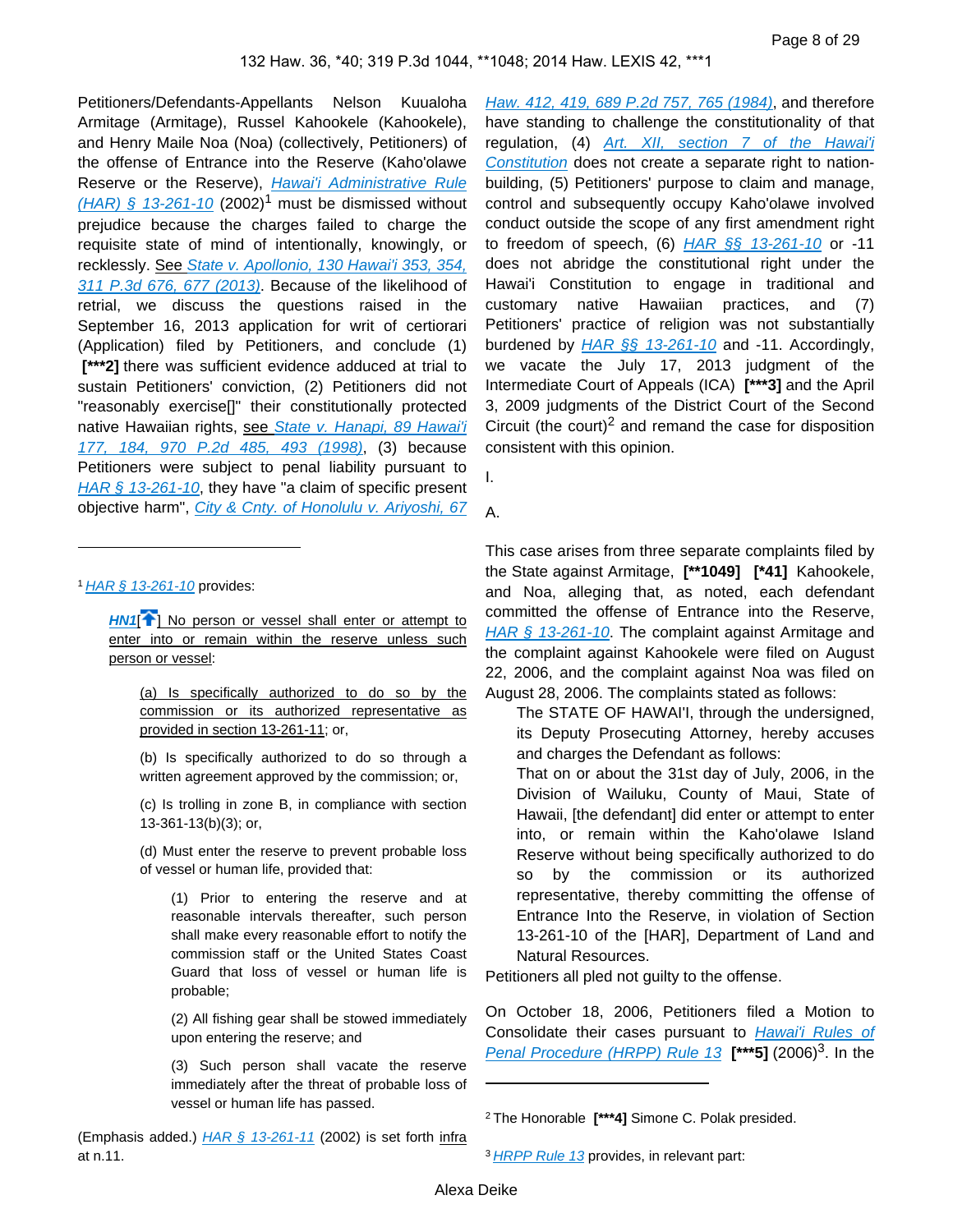Motion to Consolidate, Petitioners noted that the only difference in factual circumstances among Petitioners was that Noa was on a boat on the waters of the Kaho'olawe Reserve, while Armitage and Kahookele were on land in the Reserve. The court held a hearing on the Motion to Consolidate on October 26, 2006 and granted the Motion to Consolidate.

#### B.

On January 9, 2007, Petitioners filed a Motion to Dismiss pursuant to *[HRPP Rule 12](https://advance.lexis.com/api/document?collection=statutes-legislation&id=urn:contentItem:5Y2M-M1H1-F30T-B42J-00000-00&context=)* (2006)<sup>4</sup>. In their Memorandum in Support of the Motion to Dismiss, Petitioners appeared to challenge the court's jurisdiction, offer defenses to the charge, and bring a constitutional challenge to the validity of  $HAR \S 13-261$ -[10](https://advance.lexis.com/api/document?collection=administrative-codes&id=urn:contentItem:5WSB-4HF1-F30T-B3FC-00009-00&context=). Among these arguments, Petitioners asked the court to recognize their Restored Hawaiian Government (also referred to as the Reinstated Kingdom of Hawai'i or Reinstated Nation of Hawai'i) as "the sovereign Native Hawaiian entity" pursuant to Hawai'i Revised Statutes [\(HRS\) § 6K-9](https://advance.lexis.com/api/document?collection=statutes-legislation&id=urn:contentItem:5B63-3481-6M80-43Y5-00000-00&context=) (1993)<sup>5</sup> . Petitioners **[\*\*\*6]** argued, inter

**[HN2](https://advance.lexis.com/api/document?collection=cases&id=urn:contentItem:5BCW-YJH1-F04F-Y193-00000-00&context=&link=clscc2)<sup>[4]</sup>** (a) Generally. The court may order consolidation of two or more charges for trial if the offenses, and the defendants if there are more than one, could have been joined in a single charge.

4 [HRPP Rule 12](https://advance.lexis.com/api/document?collection=statutes-legislation&id=urn:contentItem:5Y2M-M1H1-F30T-B42J-00000-00&context=) provides, in relevant part:

**[HN3](https://advance.lexis.com/api/document?collection=cases&id=urn:contentItem:5BCW-YJH1-F04F-Y193-00000-00&context=&link=clscc3)<sup>[4]</sup>** (b) Pretrial motions. Any defense, objection, or request which is capable of determination without the trial of the general issue may be raised before trial by Motion. Motions may be written or oral at the discretion of the judge. The following must be raised prior to trial;

(1) defenses and objections based on defects in the institution of the prosecution;

(2) defenses and objections based on defects  **[\*\*\*7]** in the charge (other than that it fails to show jurisdiction in the court or to charge an offense which objections shall be noticed by the court at any time during the pendency of the proceedings)[.]

<sup>5</sup> [HRS § 6K-9](https://advance.lexis.com/api/document?collection=statutes-legislation&id=urn:contentItem:5B63-3481-6M80-43Y5-00000-00&context=) provides:

**[HN4](https://advance.lexis.com/api/document?collection=cases&id=urn:contentItem:5BCW-YJH1-F04F-Y193-00000-00&context=&link=clscc4)<sup>[4]</sup>** Upon its return to the State, the resources and waters of Kaho'olawe shall be held in trust as part of the public land trust; provided that the State shall transfer management and control of the island and its waters to the sovereign native Hawaiian entity upon its recognition by the United States and the State of Hawai'i.

All terms, conditions, agreements, and laws affecting the island, including any ongoing obligations relating to the alia, that the charges should be dismissed because Petitioners could prove the defense of privilege under Public Access Shoreline Hawai'i v. Hawai'i County [Planning Commission \("PASH"\), 79 Hawai'i 425, 903](https://advance.lexis.com/api/document?collection=cases&id=urn:contentItem:3RX4-12S0-003F-G07C-00000-00&context=)  [P.2d 1246 \(1995\)](https://advance.lexis.com/api/document?collection=cases&id=urn:contentItem:3RX4-12S0-003F-G07C-00000-00&context=), and Hanapi, and that the regulations were unconstitutional. As an attachment to the Motion to Dismiss, Petitioners included a Declaration of Noa' which stated that he is the "democratically elected Prime Minister of the Reinstated Hawaiian Nation" and concluded as follows: "[i]n sum' the Kingdom of Hawaii/Government has reemerged with a working, sovereign government and demands the return of all Kingdom assets and the State of Hawai'i immediately return the island of Kahoolawe to the Kingdom of Hawaii/Government."

In its Memorandum in Opposition to the Motion to Dismiss, filed on July 17, 2007, the **[\*\*1050] [\*42]**  State argued, inter alia, that the court had jurisdiction, Petitioners admitted the violation, the relevant administrative rules and statutes were constitutional' and that the court was not the proper forum to recognize the Reinstated Kingdom of Hawai'i as a sovereign nation.

Petitioners filed a reply on July 26, 2007, asserting what they termed **[\*\*\*8]** the "**Lorenzo** defense" based on the ICA's decision in State v. **[Lorenzo](https://advance.lexis.com/api/document?collection=cases&id=urn:contentItem:3RX4-1TR0-003F-G3KM-00000-00&context=)**, **77** Hawai'i **219**, 883 [P.2d 641 \(App. 1994\)](https://advance.lexis.com/api/document?collection=cases&id=urn:contentItem:3RX4-1TR0-003F-G3KM-00000-00&context=), that future courts would consider evidence and arguments in support of recognition of the inherent sovereignty of native Hawaiians. Petitioners also maintained that they are citizens of a nation rather than a group and that "[t]he fact that there are other 'groups' out there, or that the State is trying to create its own domestic dependent nation (as opposed to a truesovereign nation - the type of nation for which Kahoolawe is held in trust) is not relevant to [the Lorenzo] defense."

The court held evidentiary hearings on the Motion to Dismiss. On July 27, 2007, John Gates (Gates) testified for Petitioners as an expert in the areas of selfdetermination of indigenous people and international law. The hearing was continued to January 25, 2008. Petitioner Noa testified on his own behalf regarding his status as "Prime Minister of the Reinstated Hawaiian Government" and about the underlying incident, which he stated was undertaken to pursue the reinstatement of the Kingdom of Hawai'i.

clean-up of the island and its waters, shall remain in effect unless expressly terminated.

(Emphasis added.)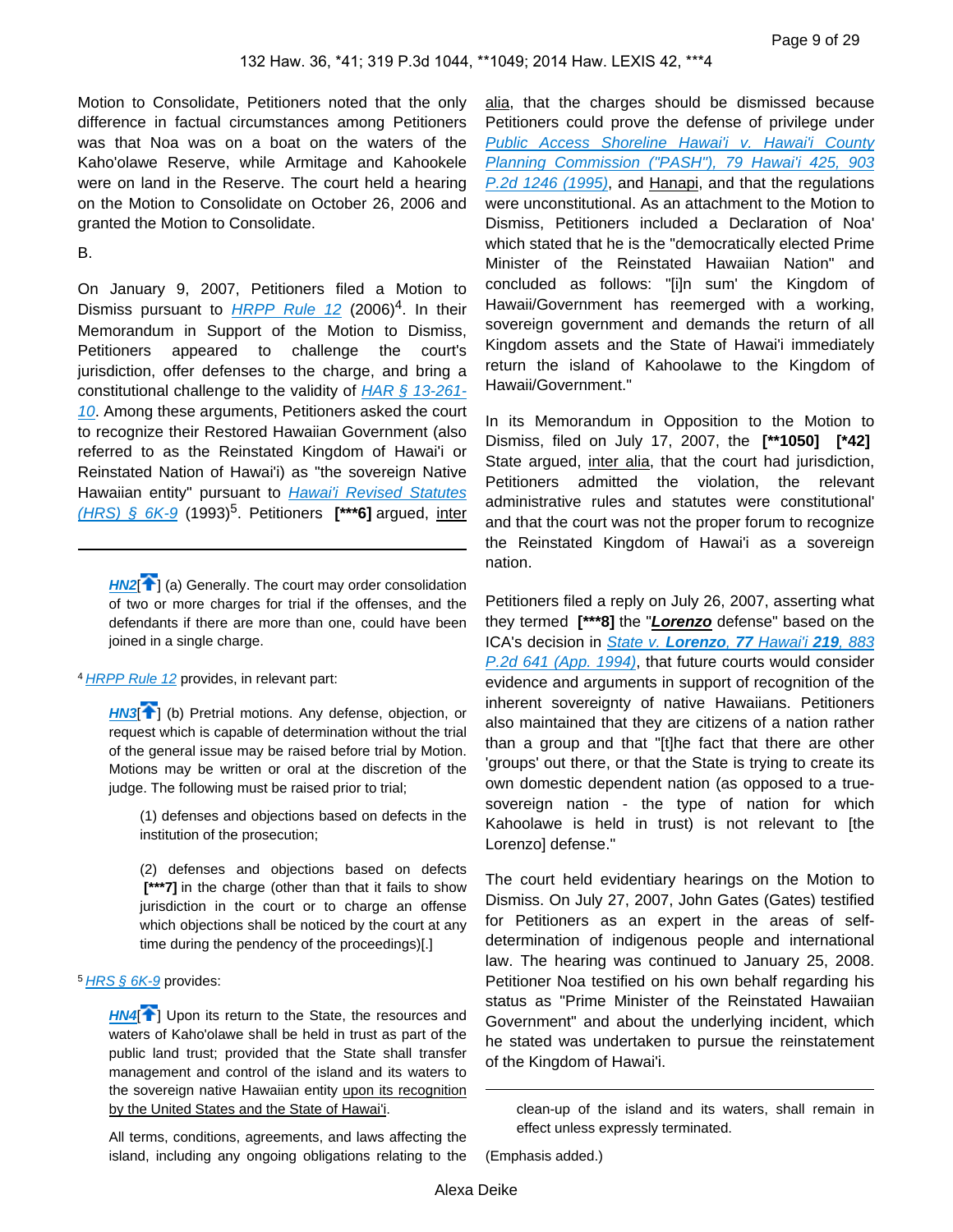The next hearing took place on April 4, 2008. At the outset, the court indicated that the parties **[\*\*\*9]** would give a brief oral summary of what they believed the evidence had shown and provided that the parties were in agreement, they would submit written arguments as well as proposed findings of fact and conclusions of law. The court would then make its decision and if necessary, advise the parties of the trial date and set a pretrial at which further issues could be addressed. Then, Petitioner Noa continued his testimony and was cross-examined by the State.

Petitioners' attorney indicated that Petitioners "would treat this hearing as if Mr. [Armitage] and Mr. Kahookele also testified' and with the exception of their position within their elected government <sup>6</sup>, their testimony would mirror that of Mr. Noa." The State agreed. Petitioner's attorney also stated his clients were prepared to waive any conflict as to counsel.

The court engaged in a colloquy with Noa' Armitage and Kahookele, and all three Petitioners agreed to waive any conflict in representation. At the request of the court, each **[\*\*\*10]** party then summarized its arguments on the record.

The parties each submitted proposed findings of fact and conclusions of law with respect to the Motion to Dismiss. On October 9, 2008, the court issued its "Findings of Fact [(findings)]' Conclusion of Law [(conclusions)] and Order Denying Defendants' Motion to Dismiss." The relevant findings follow:<sup>7</sup>

1. On or about July 31, 2006, [] Armitage, Kahookele, and Noa traveled to Kaho'olawe as elected representatives and citizens of the Reinstated Kingdom of Hawai'i for purposes of exercising and proclaiming the Reinstated Kingdom's property rights in the Kaho'olawe Island Reserve and its adjacent waters' to build an ahu  $^8$ , and to offer prayer on the island.

. . . .

8. [] Armitage and Kahookele intentionally chose to ignore and disregard the written application process and made no attempt to comply with the established procedures to seek authorization to visit Kaho'olawe.

. . . .

 **[\*\*1051] [\*43]** 10. [] Noa had knowledge that the Reserve had served as a bombing range for approximately fifty years. []

11. [Petitioners] assert that the State's "compelling interest in restricting access to Kaho'olawe is to protect citizens from dangers that may still exist on the **[\*\*\*11]** island from military activity. [Petitioners] do not challenge this as a compelling interest - to do so would be unreasonable."

12. [Petitioners] traveled to the Reserve to claim Kaho'olawe and to manage and control the island. . . . .

14. Notwithstanding [Petitioners'] expert testimony, and even assuming the general accuracy of the expert's opinion, Defendants have failed to prove that the Reinstated Nation of Hawai'i is a sovereign native Hawaiian entity and the [c]ourt lacks authority to make such a determination.

15. To date, no sovereign native Hawaiian entity has been recognized by the United States and the State of Hawai'i; however, there are several native Hawaiian organizations' in addition to [Petitioners]' seeking this recognition.

16. [Petitioners] request this court recognize the reinstated Nation of Hawai'i as the sovereign native Hawaiian entity and to "provide guidance as to exactly what need[s] to be done to achieve Hawaii's elusive promise of recognition to the re-emerged Hawaiian nation that was illegally overthrown in 1893.

17. [Petitioners] ask this [c]ourt to provide them with standards or guidelines to resolve their attempt to be recognized by the State and Federal  **[\*\*\*12]** governments as the native Hawaiian sovereign entity.

18. Upon landing on Kaho'olawe [Petitioners] undertook a traditional ceremony. "In our traditional practice, in our culture, it is well understood that when you have an event, be it a small event, or large event, you always pay respect to your ancestors' to your various Gods that our religion has or just to Akua itself.

<sup>6</sup>For example, Noa testified that he was "Prime Minister of the Reinstated Hawaiian Government," while Armitage and Kahookele apparently held different positions in the Reinstated Hawaiian Government.

<sup>7</sup>Many of the findings of fact entered by the court on the Motion to Dismiss were repeated in the March 10, 2009 Stipulation as to Evidence, which is reproduced in full infra.

<sup>8</sup>"Ahu" can be defined as altar or shrine. Mary Kawena Pukui & Samuel H. Elbert, Hawaiian Dictionary **[\*\*\*13]** 8 (1986).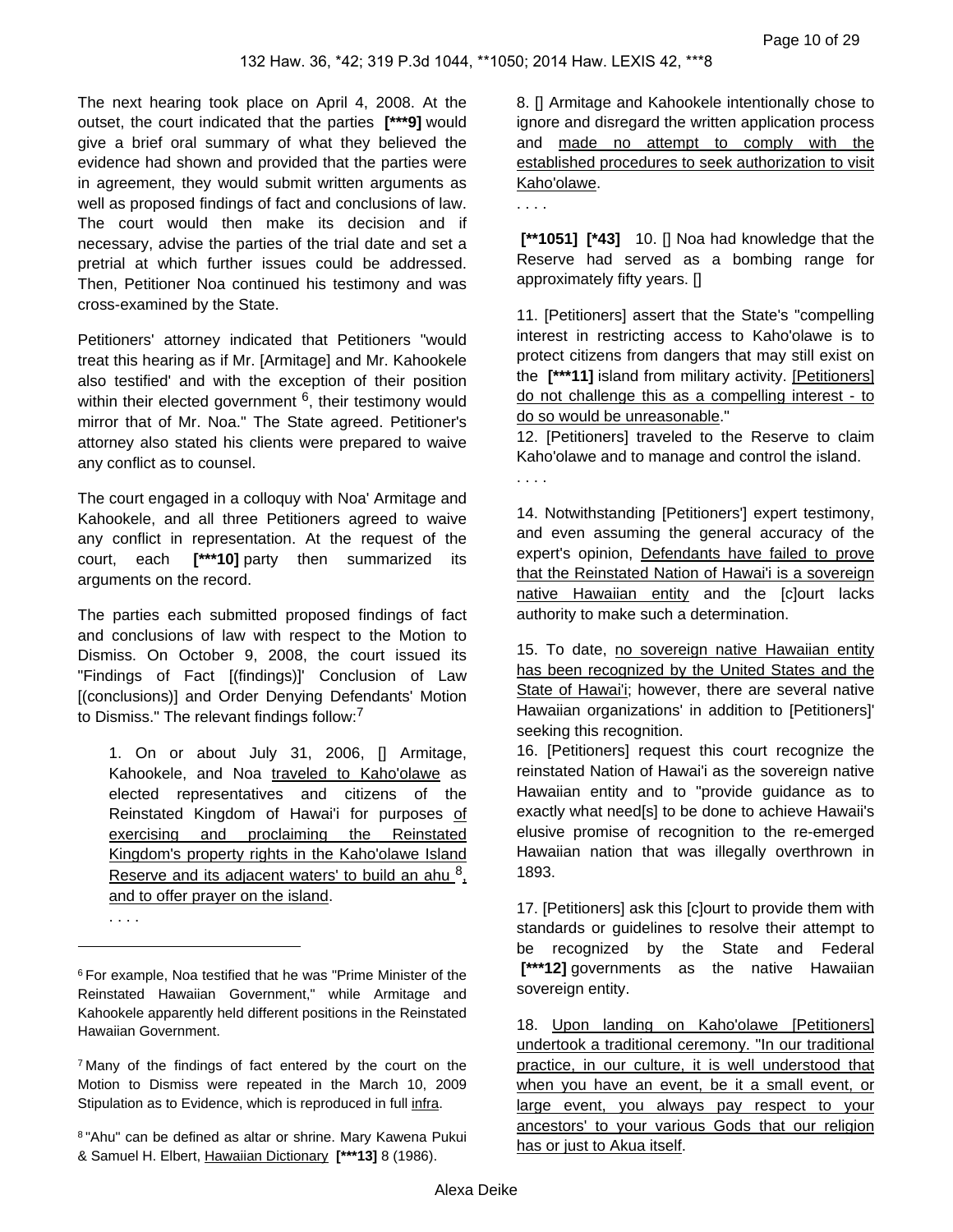19. The State elicited testimony that the Island of Kaho'olawe may be unsafe, due to unexploded [ordnance<sup>9</sup>] on the island. [Petitioners] claimed that the administrative regulations were not narrowly tailored to meet that State interest.

20. [Petitioner] Noa' and his expert each testified that Native Hawaiians traditionally and customarily managed and controlled the island of Kaho'olawe prior to 1893. []

21. [Petitioners] are Native Hawaiian, within the meaning set forth in Hawai'i state law.

22. The land on Kaho'olawe is undeveloped. (Emphases added.)

The court's conclusions of law stated' in relevant part:

1.  $HAR \t S 13-261-3$  [(2002)] defines the boundary of the Reserve as "the entire island of Kaho'olawe and those waters and submerged lands seaward of the shoreline of Kaho'olawe island to a distance of approximately two miles.

. . . .

4. [Petitioners] did not submit a written application to the KIRC; therefore, [Petitioners] violated § 13- 261-10 by failing to obtain the requisite authorization to enter into or conduct an activity in the Reserve.

5. HAR  $\frac{6}{9}$  13-261-10 or 13-261-11 [(2002)<sup>10</sup>] are

9 "Ordnance" is defined as military supplies' including weapons and ammunition. See Merriam-Webster's Collegiate Dictionary 819 (10th ed. 1993).

<sup>10</sup> [HAR § 13-261-11](https://advance.lexis.com/api/document?collection=administrative-codes&id=urn:contentItem:5WSB-4HF1-F30T-B3FC-00009-00&context=) sets forth the "Procedure for the authorization of entrance into and activity within the reserve[,]" in relevant part as follows:

**[HN5](https://advance.lexis.com/api/document?collection=cases&id=urn:contentItem:5BCW-YJH1-F04F-Y193-00000-00&context=&link=clscc5)<sup>[4]</sup>** (a) Any person required by this chapter to obtain commission authorization to enter into or conduct activity within the reserve shall apply for such authorization by making written application to the commission. The forms for such application may be obtained from the commission office. The application shall include:

(1) The applicant's name, address and telephone number;

(2) **[\*\*\*22]** The dates and locations of the requested entrance;

(3) A description of the purposes of and activities associated with the entrance;

presumptively constitutional; **[\*\*1052] [\*44]**  [Petitioners] have made no showing that either HAR [§ 13-261-10 or 13-261-11](https://advance.lexis.com/api/document?collection=administrative-codes&id=urn:contentItem:5WSB-4HF1-F30T-B3FC-00009-00&context=) have clear, manifest, and unmistakable constitutional defects' and they certainly have failed to prove that the rules are unconstitutional beyond a reasonable doubt. SHOPO v. Soc. of Prof. Journalists, 83 Haw. 378, [389, 927 P.2d 386, 397 \(1996\)](https://advance.lexis.com/api/document?collection=cases&id=urn:contentItem:3RFX-5KW0-0039-454P-00000-00&context=).

6. [Article XII' section 7 of the Hawai'i Constitution](https://advance.lexis.com/api/document?collection=statutes-legislation&id=urn:contentItem:5B4R-RMJ1-639C-F458-00000-00&context=) provides: The State reaffirms and protects all rights, customarily and traditionally exercised for  **[\*\*\*14]** subsistence, cultural' and religious purposes' and possessed by ahupua'a tenants who are descendants of native Hawaiians who inhabited the Hawaiian Islands prior to 1778, subject to the right of the State to regulate such rights. (Emphasis added.)

7. Native Hawaiians have the right to enter undeveloped lands owned by others to practice continuously exercised access and gathering rights necessary for subsistence, cultural or religious purposes' so long as no actual harm was done by the practice, and "the retention of Hawaiian tradition should in each case be determined by balancing the respective interests and harm once it is established that the application of the custom has continued in a particular area." Kalipi v. Hawaiian [Trust Co.' Ltd., 66 Haw. 1 at 10, 656 P.2d 745](https://advance.lexis.com/api/document?collection=cases&id=urn:contentItem:3RX4-1B80-003F-G1C6-00000-00&context=) 

(4) The number and names of persons who will participate in the requested entrance; and

(5) A safety and logistics plan addressing transportation to and from the island' and safety protocols while in the reserve.

(6) A signed liability release waiver acknowledging and accepting full risk and responsibility for exposure to all natural and manmade hazards within the reserve including the potential presence of and contact with unexploded ordnance and other hazardous debris.

(7) Information pertinent to the basis of the applicant's claim to exercise traditional and customary rights if such rights are claimed.

(b) Entrance into and activities within the reserve requested by applicants seeking to exercise traditional and customary rights and practices compatible with the law' shall be approved or disapproved by the commission after review and consultation with cultural practitioners.

(Emphases added.)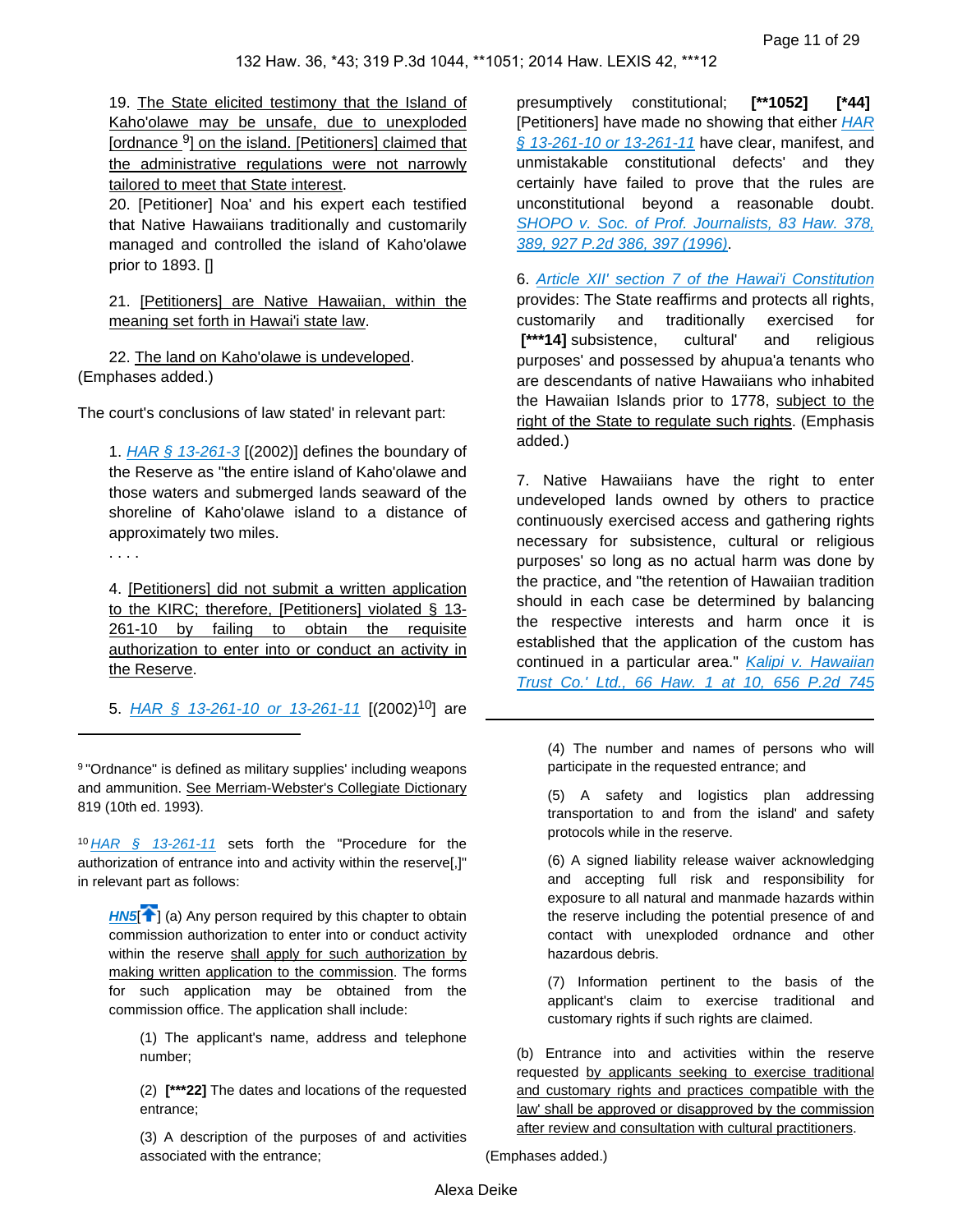#### $(1982)$

8. "It is the obligation of the person claiming the exercise of a native Hawaiian right to demonstrate that the right is protected." [] Hanapi, 89 Haw[ai'i] at [184, 970 P.2d \[at 492](https://advance.lexis.com/api/document?collection=cases&id=urn:contentItem:3VN2-1NP0-0039-43NX-00000-00&context=)] [].

9. To establish the existence of a traditional or customary native Hawaiian practice, "there must be an adequate foundation in the record connecting the claimed right to a firmly rooted traditional or customary native Hawaiian **[\*\*\*15]** practice." Such foundation includes any explanation of the history or origin of the claimed right, description of the ceremonies involved' or specialized knowledge through expert testimony that the claimed right is a traditional or customary native Hawaiian practice. [Id. at 187](https://advance.lexis.com/api/document?collection=cases&id=urn:contentItem:3VN2-1NP0-0039-43NX-00000-00&context=).

10. The State is only obligated to "protect the reasonable exercise of customarily and traditionally exercised right of Hawaiians to the extent feasible;" "unreasonable or non-traditional uses are not permitted." [PASH]' 79 Haw. [] at 450, 903 P.2d [at [1271](https://advance.lexis.com/api/document?collection=cases&id=urn:contentItem:3RX4-12S0-003F-G07C-00000-00&context=)] [].

11. The application process set forth in  $HAR \, \S$  13- $261-11(b)$  follows the requirements made by the [c]ourt in Hanapi and includes a process by which an applicant to the Reserve, through consultation with cultural practitioners' can establish the existence of [] traditional or customary native Hawaiian practices.

12. The Historical Note section of  $HAR \t S$  13-261 states' "In recognition of the substantial amount of unexploded ordnance and hazardous materials present on the island and in the adjacent waters' institutional controls are required because of the imminent threat to public health and safety which will continue to exist until the Kaho'olawe island reserve **[\*\*\*16]** has been cleared of unexploded ordnance and hazardous waste. (Emphasis added.)

13. The process defined in  $HAR \, \S$  13-261-11, does not prohibit people from accessing the Reserve to exercise native Hawaiian traditional and customary rights; rather, it enables the KIRC' who has a compelling interest to protect the health and safety of all those who access the Reserve, to determine if the exercise of those rights is feasible and whether it can **[\*\*1053] [\*45]** be done in [a] manner that ensures the safety of the practitioners.

14. [Petitoners'] purpose to claim and manage control and subsequently occupy Kaho'olawe involved conduct outside the scope of any first amendment right to freedom of speech. State v. [Jim, 105 Haw\[ai'i\] 319, 97 P.3d 395 \(2004\)](https://advance.lexis.com/api/document?collection=cases&id=urn:contentItem:4D16-XF40-0039-44YP-00000-00&context=) [(] citing [Procunier v. Martinez, 416 U.S. 396, 411-12, 94 S.](https://advance.lexis.com/api/document?collection=cases&id=urn:contentItem:3S4X-CD20-003B-S31D-00000-00&context=)  [Ct. 1800, 40 L. Ed. 2d 224 \[\] \(1974\)](https://advance.lexis.com/api/document?collection=cases&id=urn:contentItem:3S4X-CD20-003B-S31D-00000-00&context=).

15. The government may impose reasonable restrictions on the time, place, or manner of engaging in protected speech provided that they are adequately justified without reference to the content of the regulated speech. City of Cincinnati [v. Discovery Network' Inc., 507 U.S. 410, 428, 113](https://advance.lexis.com/api/document?collection=cases&id=urn:contentItem:3S70-NFG0-003B-R514-00000-00&context=)  [S. Ct. 1505, 123 L. Ed. 2d 99 \(1993\)](https://advance.lexis.com/api/document?collection=cases&id=urn:contentItem:3S70-NFG0-003B-R514-00000-00&context=).

16. The application process set forth in  $HAR \, \S$  13-[261-11](https://advance.lexis.com/api/document?collection=administrative-codes&id=urn:contentItem:5WSB-4HF1-F30T-B3FC-00009-00&context=) is clearly content-neutral' as the rule only sets **[\*\*\*17]** time, place, or manner restrictions on the access applicants' without any burdens on speech.

17. [Petitioners] cannot argue that the procedure set forth in  $HAR \, \S$  13-261-11 prohibited them from exercising their First Amendment rights, if they never attempted to employ the application and approval process.

18. The procedural requirements in **[HAR § 13-261-](https://advance.lexis.com/api/document?collection=administrative-codes&id=urn:contentItem:5WSB-4HF1-F30T-B3FC-00009-00&context=)** [11](https://advance.lexis.com/api/document?collection=administrative-codes&id=urn:contentItem:5WSB-4HF1-F30T-B3FC-00009-00&context=) are content-neutral' only impose time, place, and manner restrictions' and apply equally to all who wish to access the Reserve in order to ensure the health and safety of the public' and to prevent uses that are dangerous' unlawful' or impermissible under HRS [Chapter] 6K.

19. [Petitioners] did not prove their deprivation of the right to free exercise of religion, because their testimony and evidence failed to establish "that such practice is an integral part of a religious faith and the prohibition . . . results in a virtual inhibition of the religion or the practice of the faith."  $\prod$  State v. [Blake, 5 Haw. App. 411, 413, 695 P.2d 336](https://advance.lexis.com/api/document?collection=cases&id=urn:contentItem:3RX4-1Y50-003F-G430-00000-00&context=)[' [5](https://advance.lexis.com/api/document?collection=cases&id=urn:contentItem:3RX4-1Y50-003F-G430-00000-00&context=)  [Haw. App. 411, 695 P.2d 336, 338\] \(1982\)](https://advance.lexis.com/api/document?collection=cases&id=urn:contentItem:3RX4-1Y50-003F-G430-00000-00&context=) [(quoting] People v. Mullins, 50 Cal. App. 3d 61, [70, 123 Cal. Rptr. 201, 207 \(1975\)](https://advance.lexis.com/api/document?collection=cases&id=urn:contentItem:3S11-V5Y0-003C-R0T6-00000-00&context=)[)][(emphasis in original)].

. . .

22. The Apology Resolution [Pub. L. No. 103-150, 107 Stat. 1510, 1510 (1993)] **[\*\*\*18]** and related State legislation, including HRS Chapter 6K "gave rise to the State's fiduciary duty to preserve the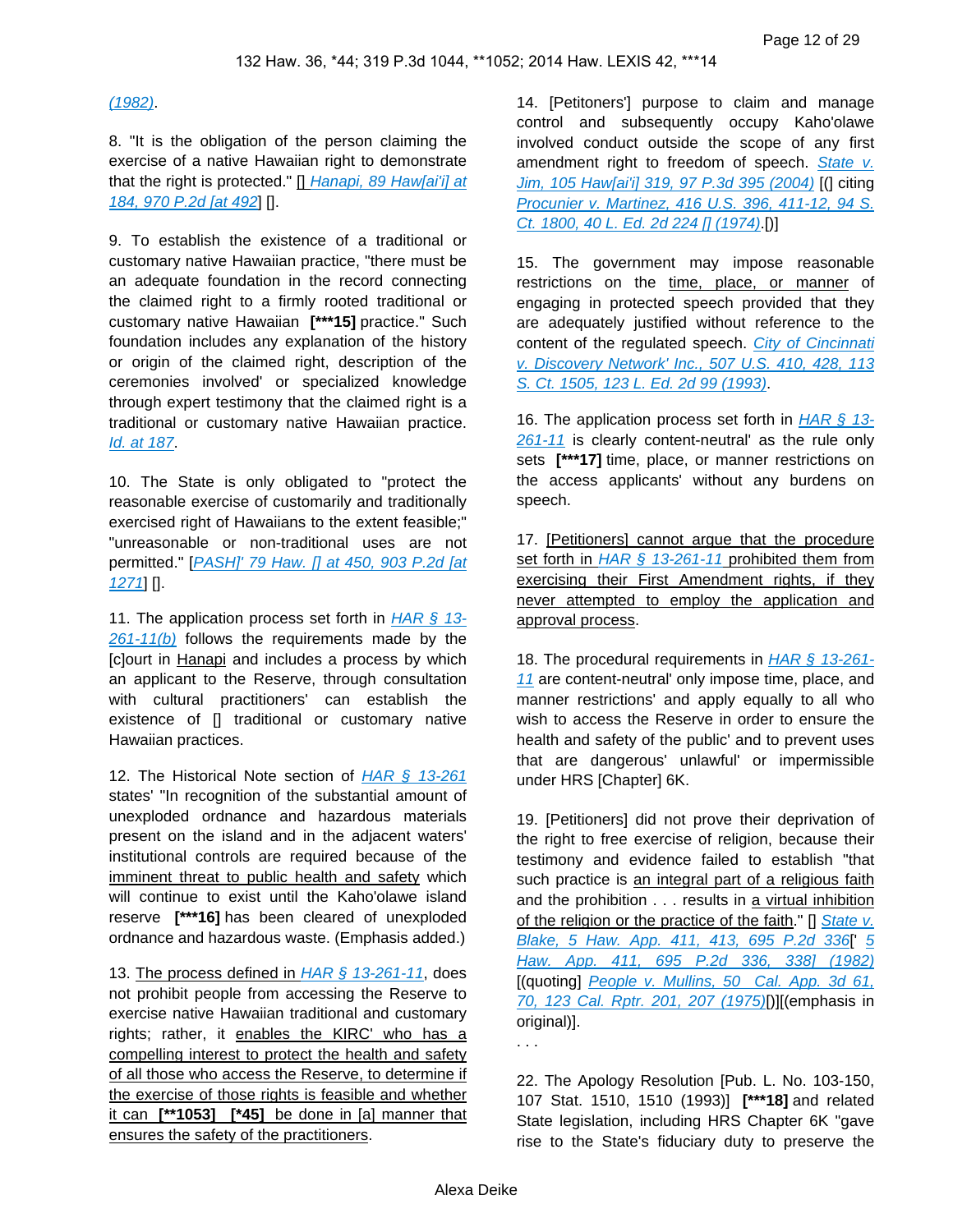corpus of the public land trust, specifically ceded lands' until such time as the unrelinquished claims of the native Hawaiians have been resolved." [Office](https://advance.lexis.com/api/document?collection=cases&id=urn:contentItem:4RSG-J7N0-TXFS-H306-00000-00&context=)  [of Hawaiian Affairs v. HCDCH, 117 Haw. 174, 177](https://advance.lexis.com/api/document?collection=cases&id=urn:contentItem:4RSG-J7N0-TXFS-H306-00000-00&context=)  [P.3d 884 \(2008\)](https://advance.lexis.com/api/document?collection=cases&id=urn:contentItem:4RSG-J7N0-TXFS-H306-00000-00&context=).

23. The Apology Resolution acknowledges only that unrelinquished claims (by Native Hawaiians) exist and plainly contemplates future reconciliation with the United States and the state with regard to those claims." Id.

24. The [s]upreme [c]ourt [of the Territory of Hawai'i] in Territory v. Kapiolani Estate, refused to recognize a claim disputing the Territory's title to ceded lands' and held:

The validity of the declaration in the constitution of the Republic of Hawai'i, under which the present title is derived' does not present a judicial question. Even assuming, but in no way admitting, that the constitutional declaration was confiscatory in nature, this court has no authority to declare it invalid. The subsequent derivation of the title by the United States is clear. The position here taken in refusing to regard the defendant's claim that title is otherwise **[\*\*\*19]** than is fixed by constitutional law as presenting a judicial question is well illustrated in numerous decisions of the United States Supreme Court.

[18 Haw. 640, \[\] 645-46 \(1908\)](https://advance.lexis.com/api/document?collection=cases&id=urn:contentItem:3RRM-XTJ0-000J-Y3DC-00000-00&context=) [(emphasis added)].

25. Even assuming, but in no way admitting that the constitutional declaration was confiscatory in nature, the court had no authority to declare it invalid. Id.

26. In Territory v. Puahi, the [supreme] [c]ourt [of the Territory of Hawai'i] refused to consider a challenge to the Territory's title stating, "[A] judicial question is not presented by a claim requiring a ruling that Art. 95 of the constitution of the Republic of Hawai'i is unconstitutional." 18 Haw, 649, 651 (1908).

 **[\*\*1054] [\*46]** 27. Congress stated that nothing in the Apology Resolution would "serve as a settlement of claims against the United States." (Apology Resolution, section 3 [at 1514]).

28. The Senate Report accompanying the Apology Resolution explains that its enactment "will not result in any changes in existing law." S.Rep.No.

103-26, at 35, Ex. M. (1993).

29. While the United States expressed its deep regret to the Native Hawaiian people for the federal government's participation in the overthrow of the Kingdom of Hawai'i, and pledged **[\*\*\*20]** to support recogniliation efforts' the Apology resolution did not create any substantive rights. See also['] Rice v. [Cayetano, 941 F.Supp. 1529, 1546 \[\]n. 24 \(D.](https://advance.lexis.com/api/document?collection=cases&id=urn:contentItem:3S4N-CPG0-006F-P3TW-00000-00&context=)  [Hawai'i 1996\)](https://advance.lexis.com/api/document?collection=cases&id=urn:contentItem:3S4N-CPG0-006F-P3TW-00000-00&context=), rev'd on other grounds [by] 528 U.S. [495, 120 S. Ct. 1044, 145 L. Ed. 2d 1007 \(2000\)](https://advance.lexis.com/api/document?collection=cases&id=urn:contentItem:3YMV-5GD0-004C-001J-00000-00&context=). 30. An action by this [c]ourt would' in turn, direct

Congress and the State Legislature to recognize the Reinstated Nation of Hawai'i as the native Hawaiian sovereign entity, and this [c]ourt cannot act where Congress and the State Legislature must.

31. "In sum' all of the aforementioned pronouncements indicate that the issue of native Hawaiian title to the ceded land will be addressed through the political process."  $OHA$  v. HCDCH,  $[]$ [117 Haw. at 213](https://advance.lexis.com/api/document?collection=cases&id=urn:contentItem:4RSG-J7N0-TXFS-H306-00000-00&context=).

. . . .

33. "'International law' takes precedence over state statutes in only limited circumstances. These circumstances are not present when the dispute is concerned with domestic rights and duties." State v. [Marley, 54 Haw. 450, 467-68, 509 P.2d 1095, 1107](https://advance.lexis.com/api/document?collection=cases&id=urn:contentItem:3RX4-1KT0-003F-G2K9-00000-00&context=)  [\(1973\)](https://advance.lexis.com/api/document?collection=cases&id=urn:contentItem:3RX4-1KT0-003F-G2K9-00000-00&context=).

34. The State of Hawai'i has a legitimate interest in the conduct of persons within its jurisdiction, and their conduct is amenable to reasonable state regulation, regardless of "international law." [Id.] at 468-69 | 509 P.2d at 1107] [(] citing Skiriotes v. [State of Florida, 313 U.S. 69, 61 S. Ct. 924, 85 L.](https://advance.lexis.com/api/document?collection=cases&id=urn:contentItem:3S4X-65G0-003B-70TK-00000-00&context=)  [Ed. 1193 \(1941\)](https://advance.lexis.com/api/document?collection=cases&id=urn:contentItem:3S4X-65G0-003B-70TK-00000-00&context=) **[\*\*\*21]** [)].

35. "It is the law in this jurisdiction that a proceeding against property in which the State of Hawai'i has an interest is a suit against the State and cannot be maintained without the consent of the State," so that the State "and its interest in the land [are] immune from suit." A.C. Chock' Ltd. v. Kaneshiro, [51 Haw. 87, 88, 451 P.2d 809, 811 \(1969\)](https://advance.lexis.com/api/document?collection=cases&id=urn:contentItem:3RX4-1PC0-003F-G320-00000-00&context=).

36. "If it be made to appear at any stage of the case that the State claims title, the court's jurisdiction over the merits of such claims thereby is ousted under the doctrine of sovereign immunity." Marks v. [Ah Nee, 48 Haw. 92, 94, 395 P.2d 620, 622 \(1964\)](https://advance.lexis.com/api/document?collection=cases&id=urn:contentItem:3RRM-WWJ0-000J-Y00G-00000-00&context=).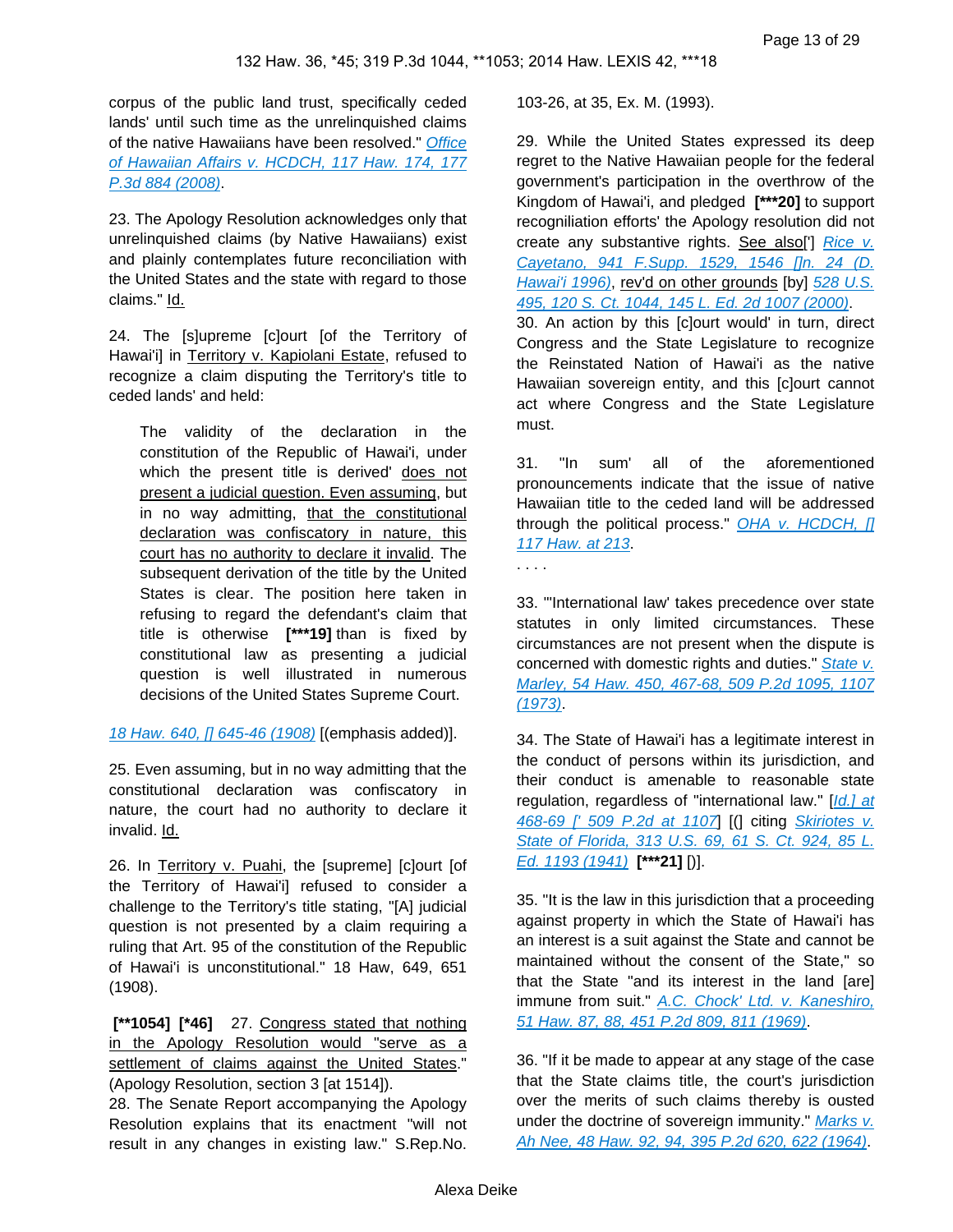. . . .

(Emphases added.)

C.

On March 10, 2009, the parties entered a Stipulation as to Evidence, stating as follows:

1. On or about July 31, 2006, [Petitioners] [Armitage]' [Kahookele]' and [Noa] **[\*\*\*23]** entered the Kaho'olawe island reserve ("Reserve") in the County of Maui, State of Hawai'i.

2. [[HAR §\] 13-261-3](https://advance.lexis.com/api/document?collection=administrative-codes&id=urn:contentItem:5WSB-4HF1-F30T-B3FC-00009-00&context=) defines the boundary of the Reserve as "the entire island of Kaho'olawe and those waters and submerged lands seaward of the shoreline of Kaho'olawe island to a distance of approximately two miles."

3. [Petitioners] Armitage, Kahookele, and Noa entered the waters of the Reserve and landed on the island of Kaho'olawe in the area of Hakioawa.

4. [Petitioner] Noa was cited by the Department of Land and Natural Resources (DLNR) Division of Conservation and Resources Enforcement (DOCARE) Officer Kapahuleha for Prohibited Entry into the Kaho'olawe Island Reserve in violation of [HAR \[§\] 13-251-10](https://advance.lexis.com/api/document?collection=administrative-codes&id=urn:contentItem:5WSB-4HF1-F30T-B358-00009-00&context=).

5. [Petitioners] Armitage and Kahookele were placed under arrest by DLNR DOCARE Officers for Prohibited Entrance into the Kaho'olawe Island Reserve in violation of [HAR \[§\] 13-261-10](https://advance.lexis.com/api/document?collection=administrative-codes&id=urn:contentItem:5WSB-4HF1-F30T-B3FC-00009-00&context=).

6. [HAR \[§\] 13-261-10](https://advance.lexis.com/api/document?collection=administrative-codes&id=urn:contentItem:5WSB-4HF1-F30T-B3FC-00009-00&context=), reads in relevant part: "No person or vessel shall enter or attempt to enter into or remain within the reserve unless such person or vessel: (a) Is specifically authorized to do so by the  **[\*\*1055] [\*47]** commission or its authorized representatives as provided in section 13-261-11; or (b) Is specifically authorized **[\*\*\*24]** to do so though a written agreement approved by the commission; or (c) Is trolling in zone B' in compliance with section 13-261-13(b)(3); or (d) Must enter the reserve to prevent probable loss of vessel or human life."

7. [Petitioners] were not specifically authorized by the commission or its authorized representative to enter into or remain within the Reserve as provided in section 13-261-11, which reads in relevant part: "Procedure for the authorization of entrance into and activity within the reserve. (a) Any person required by this chapter to obtain commission authorization to enter into or conduct activity within the reserve shall apply for such authorization by making written application to the commission.

8. [Petitioners] did not make a written application to the commission for the authorization of entrance into and activity within the Reserve.

9. [Petitioners] were not specifically authorized to enter into or remain in the Reserve through a written agreement approved by the commission.

10. [Petitioners] were not trolling in zone B' the waters of the Reserve that are deeper than thirty fathoms in depth' and the submerged lands beneath such waters from the point where the thirty  **[\*\*\*25]** fathoms begins and proceeding out to the boundary of the Reserve.

11. [Petitioners] did not enter the Reserve to prevent probable loss of vessel or human life.

21. The State and [Petitioners] agree and stipulate, that all testimony, including expert testimony that was presented during the hearing on the Motion to Dismiss is fully incorporated into the trial on this matter, and such testimony shall be considered to have been taken at trial.

22. The State and [Petitioners] agree and stipulate, that all exhibits that were admitted into evidence during the hearing on [Petitioners'] Motion to Dismiss are also admitted' without objection, into evidence at trial.

23. The State and [Petitioners] request that the [c]ourt take judicial notice of all filings in [Petitioners'] case.

(Emphases added.) The Stipulation was signed by each Petitioner.

On April 3, 2010, the court held a stipulated facts trial. At the outset of the trial' the court stated as follows with respect to the acceptance of the stipulation:

The stipulation itself does not contain an acknowledgment of the rights that the defendants would be giving up by the [c]ourt accepting the stipulation, so the [c]ourt wants to be assured  **[\*\*\*26]** that all defendants knowingly, willingly, and voluntarily agree that the stipulation, which has been signed' should be considered by the [c]ourt. Therefore, the [c]ourt is going to do an advisement on the record' and it will be — what I'll do is I'll state what your rights are, and then after each one I'll ask you. And I think we have done this the last time, so I think you folks know how this works.

So' first of all' I do want to advise you that you have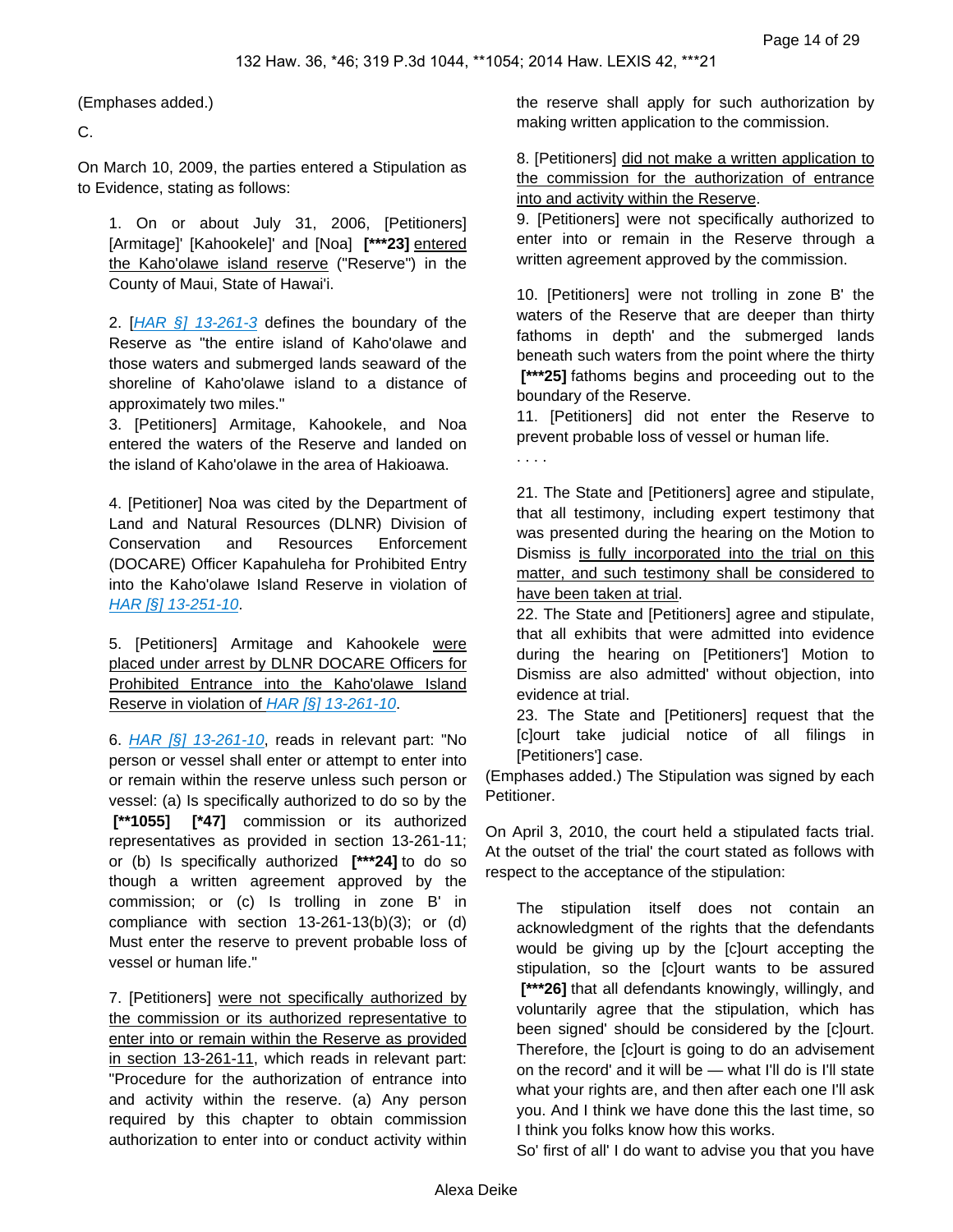a right to have a trial in this matter. We are set for trial today. And' as I indicated' the stipulation appears to sort of alleviate the necessity of a trial. So I want to be sure that you understand' first, you have a right to have a trial in this matter. Can I get an agreement from each of the defendants?

Each Petitioner then stated his name and assented, and the court proceeded to ask Petitioners' first, "do you understand that at trial it would be the Government's burden to prove each of the elements of the charged offense beyond a reasonable doubt?", to which each Petitioner replied "Yes". Second' the court related that the stipulation appeared to cover all of the essential elements of the offense charged, and asked Petitioners  **[\*\*\*27]** if "each one of you is willing to stipulate, in other words' to agree, that these facts that are set forth as stipulations, that the Court shall accept those inclusively without any further witness testifying." Each Petitioner independently indicated their assent. Third, the court asked the Petitioners to "indicate **[\*\*1056] [\*48]** for the record that you, in fact, have signed the stipulation as to evidence." Again, Petitioners each indicated assent.<sup>11</sup>

The court then engaged in a Tachibana colloquy with Petitioners. See Tachibana v. State, 79 Hawai'i 226, 900  $P.2d$  1293 (1995).<sup>12</sup> The court noted that Noa had testified at the earlier hearing, stated that it did not think it needed to redo the waiver, but wanted to address that

issue out of an abundance of caution.

The State argued that all the elements of the offense were proven against each Petitioner beyond a reasonable doubt. In response, defense counsel maintained that Petitioners were not guilty because they acted as nationals of a sovereign government, a defense which the State had not disproved beyond a reasonable doubt. In rebuttal' the State answered  **[\*\*\*29]** that the defense did not raise a reasonable doubt as to Petitioners' guilt.

The court found that "the State has proven its case beyond a reasonable doubt . . . that [Petitioners] ha[d] violated  $HAR$  [§] 13-261-10 by entering the Reserve area without specific authorization by [the Kaho'olawe Island Reserve Commission (KIRC or the commission)]' and without having had any of the other reasons . . . which would also be an exception." The court further noted that it disbelieved Gates' testimony and rejected the sovereign nation defense. Petitioners were found guilty and the court sentenced each Petitioner, but stayed execution of the sentences pending appeal.

II.

On April 21, 2009, Petitioners filed a Notice of Appeal with the ICA. In their Opening Brief' they set forth a number of arguments, two of which are relevant to the instant Application.<sup>13</sup> They asserted, inter alia, that "the court applied the wrong standard when it rejected [Petitioners'] defense that the regulations they are alleged to have violated are unconstitutional as a prior restraint on Native Hawaiian rights" and that "the court was in error when it rejected [Petitioners'] defense of privilege under Pash and Hanapi."

As noted' the ICA issued its SDO on April 30, 2013.<sup>14</sup> [State v. Armitage, 129 Hawai'i 425, 301 P.3d 1266,](https://advance.lexis.com/api/document?collection=cases&id=urn:contentItem:589N-F151-F04F-Y033-00000-00&context=) 

<sup>11</sup>In [State v. Murray, 116 Hawai'i 3, 10, 169 P.3d 955, 962](https://advance.lexis.com/api/document?collection=cases&id=urn:contentItem:4R23-K5B0-TXFS-H2YW-00000-00&context=)  [\(2007\)](https://advance.lexis.com/api/document?collection=cases&id=urn:contentItem:4R23-K5B0-TXFS-H2YW-00000-00&context=), this court held that "[t]he defendant's right to have each element of an offense proven beyond a reasonable doubt is a constitutionally and statutorily[] protected right[']" and accordingly, a stipulation waiving proof of an element of the charge must be made knowingly and voluntarily. In light of this on-the-record colloquy, this case is distinguishable from [State v. Pratt, 127 Hawai'i 206, 277 P.3d 300 \(2012\)](https://advance.lexis.com/api/document?collection=cases&id=urn:contentItem:55M6-7S11-F04F-Y0CT-00000-00&context=), where "the record [was] silent as to whether [the defendant] understood he had [] a right [to have the prosecution establish each element of the charged offense beyond a reasonable doubt] or that [the defendant] waived [that] right." 127 Hawai'i [at 225, 277 P.3d at 319](https://advance.lexis.com/api/document?collection=cases&id=urn:contentItem:55M6-7S11-F04F-Y0CT-00000-00&context=) (Acoba' **[\*\*\*28]** J.' dissenting).

<sup>&</sup>lt;sup>12</sup>The Tachibana colloquy is an "oral exchange  $\ldots$  in which [the court] ascertains the defendant's understanding of the proceedings and of the defendant's rights." State v. Chong [Hung Han, 130 Hawai'i 83, 90, 306 P.3d 128, 136 \(2013\)](https://advance.lexis.com/api/document?collection=cases&id=urn:contentItem:58PF-0PF1-F04F-Y00W-00000-00&context=) (emphases omitted) (internal quotation marks and citation omitted). The Tachibana colloquy is designed to ensure that the defendant is aware of his or her right to testify and that he or she knowingly and voluntarily waived that right. **Tachibana**, [79 Hawai'i at 237, 900 P.2d at 1304](https://advance.lexis.com/api/document?collection=cases&id=urn:contentItem:3RX4-12T0-003F-G07H-00000-00&context=).

III.

<sup>13</sup>In addition, **[\*\*\*30]** Petitioners argued that (1) "the court committed plain error when it determined it was incompetent to make a determination of sovereignty and when it thus declined to recognize [Petitioners'] nations's inherent sovereignty"; and (2) the court "engaged in improper burden shifting and committed reversible error when it failed to require the prosecution as part of its burden of persuasion to prove beyond a reasonable doubt the facts negativing [Petitioners'] non-affirmative defenses."

<sup>14</sup>The ICA's SDO was issued by Chief Judge Craig H. Nakamura' Judge Alexa D.M. Fujise, and Judge Katherine G. Leonard.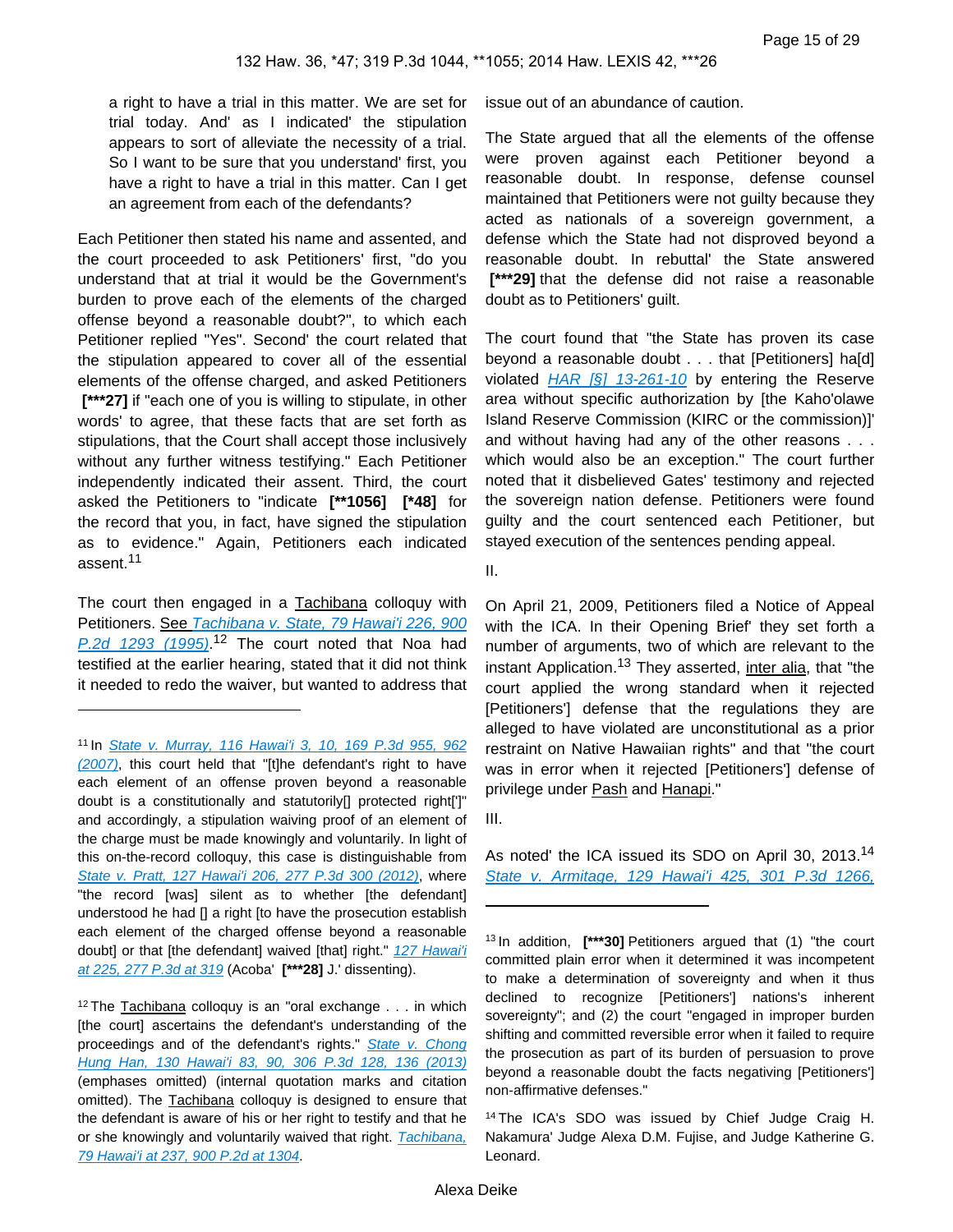[2013 Haw. App. LEXIS 247, \\*6, 2013 WL 1829663, at](https://advance.lexis.com/api/document?collection=cases&id=urn:contentItem:589N-F151-F04F-Y033-00000-00&context=)  [\\*1 \(App. 2013\)](https://advance.lexis.com/api/document?collection=cases&id=urn:contentItem:589N-F151-F04F-Y033-00000-00&context=). In response to Petitioners' apparent defense that they were engaging in establishment of a sovereign native Hawaiian government, the ICA concluded that this court's recent decision in State v. [Kaulia, 128 Hawai'i 479, 291 P.3d 377 \(2013\)](https://advance.lexis.com/api/document?collection=cases&id=urn:contentItem:57DY-09S1-F04F-Y28Y-00000-00&context=), resolved the issue. [2013 Haw. App. LEXIS 247 at \\*7, \[WL\] at \\*2](https://advance.lexis.com/api/document?collection=cases&id=urn:contentItem:589N-F151-F04F-Y033-00000-00&context=). The ICA noted that, analogous to Kaulia, "[Petitioners] contend the 'legitimacy' of the Reinstated Nation of Hawai'i as the sovereign native Hawaiian entity renders them 'exempt from the application of the State's laws." Id. According to **[\*\*1057] [\*49]** the ICA, individuals claiming to be citizens of an **[\*\*\*31]** independent sovereign entity are not exempt from the state's laws' and therefore the district court did not err in rejecting Petitioner's defense based on their sovereignty claims.

The ICA also concluded that Petitioners' conduct was not protected by the privilege for customary and traditional native Hawaiian practices under [article XII'](https://advance.lexis.com/api/document?collection=statutes-legislation&id=urn:contentItem:5B4R-RMJ1-639C-F458-00000-00&context=)  [section 7 of the Hawai'i Constitution](https://advance.lexis.com/api/document?collection=statutes-legislation&id=urn:contentItem:5B4R-RMJ1-639C-F458-00000-00&context=). 2013 Haw. App. [LEXIS 247 at \\*8, \[WL\] at \\*3](https://advance.lexis.com/api/document?collection=cases&id=urn:contentItem:589N-F151-F04F-Y033-00000-00&context=). Applying the balancing test in Pratt, the ICA explained that, the regulations restricting access to the Reserve are necessary to protect health and safety, and that persons seeking access to the Reserve in order to exercise traditional and customary native Hawaiian rights and practices may apply with the commission for approval. Id. (citing [HAR § 13-261-11](https://advance.lexis.com/api/document?collection=administrative-codes&id=urn:contentItem:5WSB-4HF1-F30T-B3FC-00009-00&context=)). In this case, Petitioners had not attempted to use the regulatory process' and under these circumstances the ICA determined that the State was entitled to prosecute Petitioners. Id.

Finally, the ICA reasoned that the regulations at issue were constitutional' because they were supported by a compelling State interest in protecting the  **[\*\*\*32]** public's health and safety, and included consideration of requests based on the exercise of traditional and customary rights and practices. 2013 [Haw. App. LEXIS 247 at \\*9, \[WL\] at \\*4](https://advance.lexis.com/api/document?collection=cases&id=urn:contentItem:589N-F151-F04F-Y033-00000-00&context=). The ICA therefore upheld the court's judgments against Petitioners.

IV.

Petitioners filed their amended Application with this court on September 16, 2013, asking whether  $(1)$  "HAR  $§ 13-261-11$  is . . . unconstitutional as a prior restraint on traditional and customary Native Hawaiian rights and religious rights" and "whether the regulations were narrowly drawn" even if a compelling state interest were involved; and (2) whether the ICA erred "in failing to analyze [[HAR\] §13-261-11](https://advance.lexis.com/api/document?collection=administrative-codes&id=urn:contentItem:5WSB-4HF1-F30T-B3FC-00009-00&context=) in light of fundamental rights,

instead deciding this case based on subject matter jurisdiction[.]" The State did not file a Response.

V.

The sufficiency of the complaints is not raised by either party.<sup>15</sup> However, the complaint failed to adequately allege that Petitioners violated  $HAR \t S$  13-261-10 intentionally, knowingly, or recklessly. Therefore, the complaint must be dismissed without prejudice. See [Apollonio, 130 Hawai'i at 359, 311 P.3d at 682](https://advance.lexis.com/api/document?collection=cases&id=urn:contentItem:59JF-5P91-F04F-Y0CB-00000-00&context=); see also [Gonzalez, 128 Hawai'i at 324, 288 P.3d at 798](https://advance.lexis.com/api/document?collection=cases&id=urn:contentItem:5755-31H1-F04F-Y21D-00000-00&context=); [State v.](https://advance.lexis.com/api/document?collection=cases&id=urn:contentItem:55D1-3DT1-F04F-Y01P-00000-00&context=)  [Nesmith, 127 Hawai'i 48, 51, 276 P.3d 617, 620 \(2012\)](https://advance.lexis.com/api/document?collection=cases&id=urn:contentItem:55D1-3DT1-F04F-Y01P-00000-00&context=).

A.

The complaints 16 charged Petitioners **[\*\*\*34]** with violating [HAR § 13-261-10](https://advance.lexis.com/api/document?collection=administrative-codes&id=urn:contentItem:5WSB-4HF1-F30T-B3FC-00009-00&context=). To reiterate, **[HN6](https://advance.lexis.com/api/document?collection=cases&id=urn:contentItem:5BCW-YJH1-F04F-Y193-00000-00&context=&link=clscc6)<sup>[4]</sup> HAR** § [13-261-10](https://advance.lexis.com/api/document?collection=administrative-codes&id=urn:contentItem:5WSB-4HF1-F30T-B3FC-00009-00&context=) provides that "[n]o person or vessel shall enter or attempt to enter into or remain within the reserve unless such person or vessel" is authorized to do so, or the person or vessel meets one of the other exceptions.<sup>17</sup> [HAR § 13-261-10](https://advance.lexis.com/api/document?collection=administrative-codes&id=urn:contentItem:5WSB-4HF1-F30T-B3FC-00009-00&context=) does not **[\*\*1058] [\*50]** specify the state of mind required to establish entry into the reserve. **[HN7](https://advance.lexis.com/api/document?collection=cases&id=urn:contentItem:5BCW-YJH1-F04F-Y193-00000-00&context=&link=clscc7)<sup>[1]</sup>** Under the Hawai'i Penal Code, when a penal law does not specify the relevant

The State's Supplemental Brief first conceded that the complaints did fail to set forth the requisite state of mind for the offense. The State also conceded that the complaints were deficient because they failed to state "which 'reserve'" Petitioners entered' "which commission" was involved' or set forth the appropriate state of mind for an attempt offense. Based on the disposition set forth herein, we need not address these additional matters.

Petitioners' Supplemental Brief also argues that the complaints failed to charge the requisite state of mind' that therefore, the charges failed to state an offense and thus must be dismissed with prejudice. Petitioners further allege, as discussed infra, that the charges should be dismissed with prejudice because any new charges would be time-barred by the statute of limitations.

<sup>16</sup> To reiterate, the State filed individual complaints against Armitage, Kahookele, and Noa. Each complaint set forth identical allegations for the purposes of the discussion infra.

<sup>17</sup> As stated previously,  $HAR \quad \frac{6}{9}$  13-261-10 also provides

<sup>15</sup>Upon **[\*\*\*33]** this court's acceptance of certiorari, the parties were asked to provide supplemental briefing on whether the complaints must be dismissed without prejudice under [Apollonio, 130 Hawai'i at 359, 311 P.3d at 682](https://advance.lexis.com/api/document?collection=cases&id=urn:contentItem:59JF-5P91-F04F-Y0CB-00000-00&context=), because they did not allege the state of mind required to commit the offense of Entrance into the Reserve, [HAR § 13-261-10](https://advance.lexis.com/api/document?collection=administrative-codes&id=urn:contentItem:5WSB-4HF1-F30T-B3FC-00009-00&context=).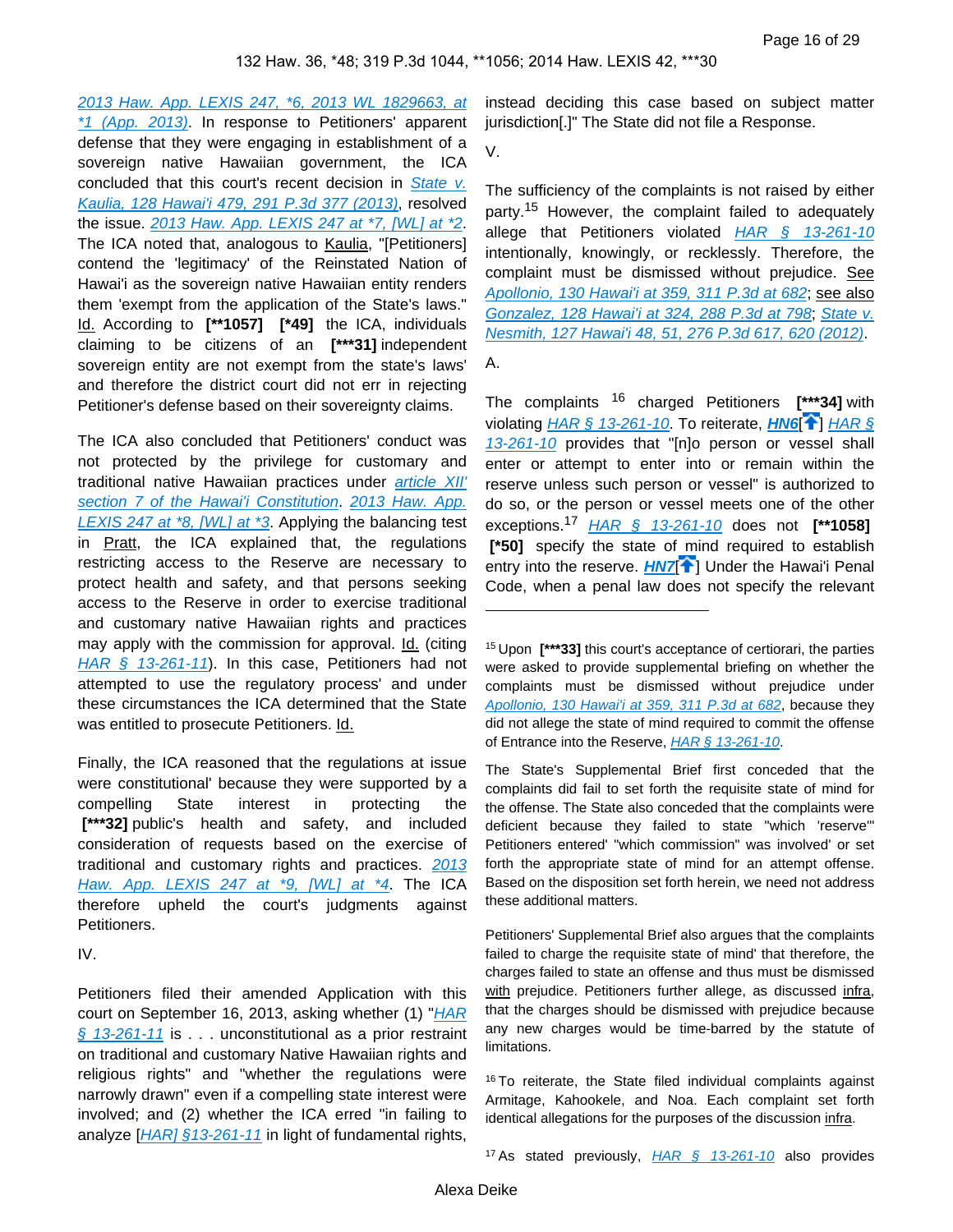state of mind, "that element is established if, with respect thereto, a person acts intentionally, knowingly, or recklessly," **[HRS § 702-204](https://advance.lexis.com/api/document?collection=statutes-legislation&id=urn:contentItem:5B63-3JG1-6M80-409M-00000-00&context=),<sup>18</sup> unless the offense is** either a violation or an absolute liability offense. HRS  $\frac{1}{2}$ [702-212](https://advance.lexis.com/api/document?collection=statutes-legislation&id=urn:contentItem:5B63-3JG1-6M80-40B6-00000-00&context=). 19

<span id="page-16-0"></span>First,  $H N 10$ <sup>[ $\uparrow$ </sup>] HAR  $\frac{1}{5}$  13-261-10 is not a violation. Pursuant to *[HRS § 701-107\(5\)](https://advance.lexis.com/api/document?collection=statutes-legislation&id=urn:contentItem:5B63-3JG1-6M80-408B-00000-00&context=)* an offense "constitutes a violation if it is so designated in . . . the law defining the offense or if no other sentence than a **[\*\*\*36]** fine, or fine and forfeiture or other civil penalty, is authorized upon conviction. . . . " However, [HRS § 6K-8](https://advance.lexis.com/api/document?collection=statutes-legislation&id=urn:contentItem:5B63-3481-6M80-43XY-00000-00&context=) provides that "[a]ny person who violates the law or rules applicable to the island reserve," including  $HAR \, \S$  13-[261-10](https://advance.lexis.com/api/document?collection=administrative-codes&id=urn:contentItem:5WSB-4HF1-F30T-B3FC-00009-00&context=), "shall be fined not more that \$1,000 or imprisoned not more than 30 days, or both[.]" (Emphasis added.) Additionally,  $HAR \, \S \, 13{\text -}261{\text -}10$  is not specifically designated as a violation.

Moreover, a legislative purpose to impose absolute liability does not "plainly appear" from either the

exceptions for persons or vessels who are "trolling in zone B' in compliance with section 13-361-13(b)(3)," and persons or vessels who "[m]ust enter the reserve to prevent probable loss of vessel or human life[.]"

18 [HRS § 702-204](https://advance.lexis.com/api/document?collection=statutes-legislation&id=urn:contentItem:5B63-3JG1-6M80-409M-00000-00&context=) provides in relevant part as follows:

**[HN8](https://advance.lexis.com/api/document?collection=cases&id=urn:contentItem:5BCW-YJH1-F04F-Y193-00000-00&context=&link=clscc8)**[ ] Except as provided **[\*\*\*35]** in [section 702-212](https://advance.lexis.com/api/document?collection=statutes-legislation&id=urn:contentItem:5B63-3JG1-6M80-40B6-00000-00&context=), a person is not guilty of an offense unless the person acted intentionally, knowingly, recklessly, or negligently, as the law specifies' with respect to each element of the offense. When the state of mind required to establish an element of an offense is not specified by the law' that element is established if' with respect thereto' a person acts intentionally, knowingly, or recklessly.

(Emphases added.)

 $19$  [HRS § 702-212](https://advance.lexis.com/api/document?collection=statutes-legislation&id=urn:contentItem:5B63-3JG1-6M80-40B6-00000-00&context=) provides in relevant part as follows

**[HN9](https://advance.lexis.com/api/document?collection=cases&id=urn:contentItem:5BCW-YJH1-F04F-Y193-00000-00&context=&link=clscc9)<sup>[1]</sup>** The state of mind requirements prescribed by [sections 702-204](https://advance.lexis.com/api/document?collection=statutes-legislation&id=urn:contentItem:5B63-3JG1-6M80-409M-00000-00&context=) and [702-207 through 702-211](https://advance.lexis.com/api/document?collection=statutes-legislation&id=urn:contentItem:5B63-3JG1-6M80-409V-00000-00&context=) do not apply to:

(1) An offense which constitutes a violation, unless the state of mind requirement involved is included in the definition of the violation or a legislative purpose to impose such a requirement plainly appears; or

(2) A crime defined by statute other than this Code, insofar as a legislative purpose to impose absolute liability for such offense or with respect to any element thereof plainly appears.

(Emphases added.)

<span id="page-16-1"></span>legislative history of  $HAR \S 13-261-10$ . **[HN11](https://advance.lexis.com/api/document?collection=cases&id=urn:contentItem:5BCW-YJH1-F04F-Y193-00000-00&context=&link=clscc11)[4]** The commentary to  $HRS \S$  702-212 "counsels that strict liability 'should not be discerned lightly by the courts" that  $HRS \, \S \, 702-212(2)$  severely limits the situations which will allow the imposition of absolute criminal liability,' and that 'strict liability in the penal law is indefensible in principle if conviction results in the possibility of imprisonment." Gonzalez, 128 Hawai'i at [322, 288 P.3d at 796](https://advance.lexis.com/api/document?collection=cases&id=urn:contentItem:5755-31H1-F04F-Y21D-00000-00&context=) (quoting Commentary to HRS § [702-212](https://advance.lexis.com/api/document?collection=statutes-legislation&id=urn:contentItem:5B63-3JG1-6M80-40B6-00000-00&context=).). Conviction of  $HAR \, \hat{\S}$  13-261-10 results in "the possibility of imprisonment," and therefore the imposition of strict liability is "indefensible in principle." Id.

Further, a legislative intent to impose **[\*\*\*37]** strict liability does not "plainly appear" from the relevant legislative history. The KIRC's authority to enact  $HAR \, \S$  $13-261-10$  is derived from  $HRS \$  6K-6. The penalties for violations of  $HAR \, \S$  13-261-10 are imposed by HRS [§ 6K-8](https://advance.lexis.com/api/document?collection=statutes-legislation&id=urn:contentItem:5B63-3481-6M80-43XY-00000-00&context=). Nothing in the legislative history of either demonstrates that the legislature intended to allow the KIRC to enact absolute liability offenses. Hence,  $HAR \, \hat{\mathcal{S}}$ [13-261-10](https://advance.lexis.com/api/document?collection=administrative-codes&id=urn:contentItem:5WSB-4HF1-F30T-B3FC-00009-00&context=) does not impose absolute liability.

<span id="page-16-2"></span>B.

**[HN12](https://advance.lexis.com/api/document?collection=cases&id=urn:contentItem:5BCW-YJH1-F04F-Y193-00000-00&context=&link=clscc12)<sup>[\[](#page-2-0)4]</sup>** Because none of the exceptions in HRS §  $702-212$  apply, under  $HRS \$   $702-204$ , the State was required to prove that individuals who violated  $HAR \, \hat{\mathcal{S}}$ [13-261-10](https://advance.lexis.com/api/document?collection=administrative-codes&id=urn:contentItem:5WSB-4HF1-F30T-B3FC-00009-00&context=) did so intentionally, knowingly, or recklessly. The complaints' however, did not specify that Petitioners act intentionally, knowingly, or recklessly. Therefore, the complaints did not allege the requisite state of mind.<sup>20</sup>

<span id="page-16-3"></span>**[HN13](https://advance.lexis.com/api/document?collection=cases&id=urn:contentItem:5BCW-YJH1-F04F-Y193-00000-00&context=&link=clscc13)**[\[](#page-2-1) ] **[\*\*1059] [\*51]** This court "adhere[s] to th[e] core principle" that "[a] charge that fails to charge a requisite state of mind cannot be construed reasonably

<sup>20</sup> In its supplemental brief' the State concedes that the complaints were defective because they did not allege the requisite state of mind with respect to attempt. As recounted by the State, the complaints alleged that Petitioners "did enter or attempt to enter into" the reserve. (Emphasis added.) However, to demonstrate that a defendant is guilty of attempt, the State must demonstrate **[\*\*\*38]** that, inter alia, the defendant "intentionally engag[ed] in conduct which . . . constitutes a substantial step in a course of conduct intended to culminate in the person's commission of the crime."  $HRS \, \S$  $705-500(1)(b)$  (1993) (emphasis added). Because the complaints did not allege that Petitioners acted intentionally, the complaints did not allege the required state of mind with respect to attempt. However, it is noted that based on the stipulated facts' Petitioners did actually enter the reserve, rather than just attempt to enter the reserve.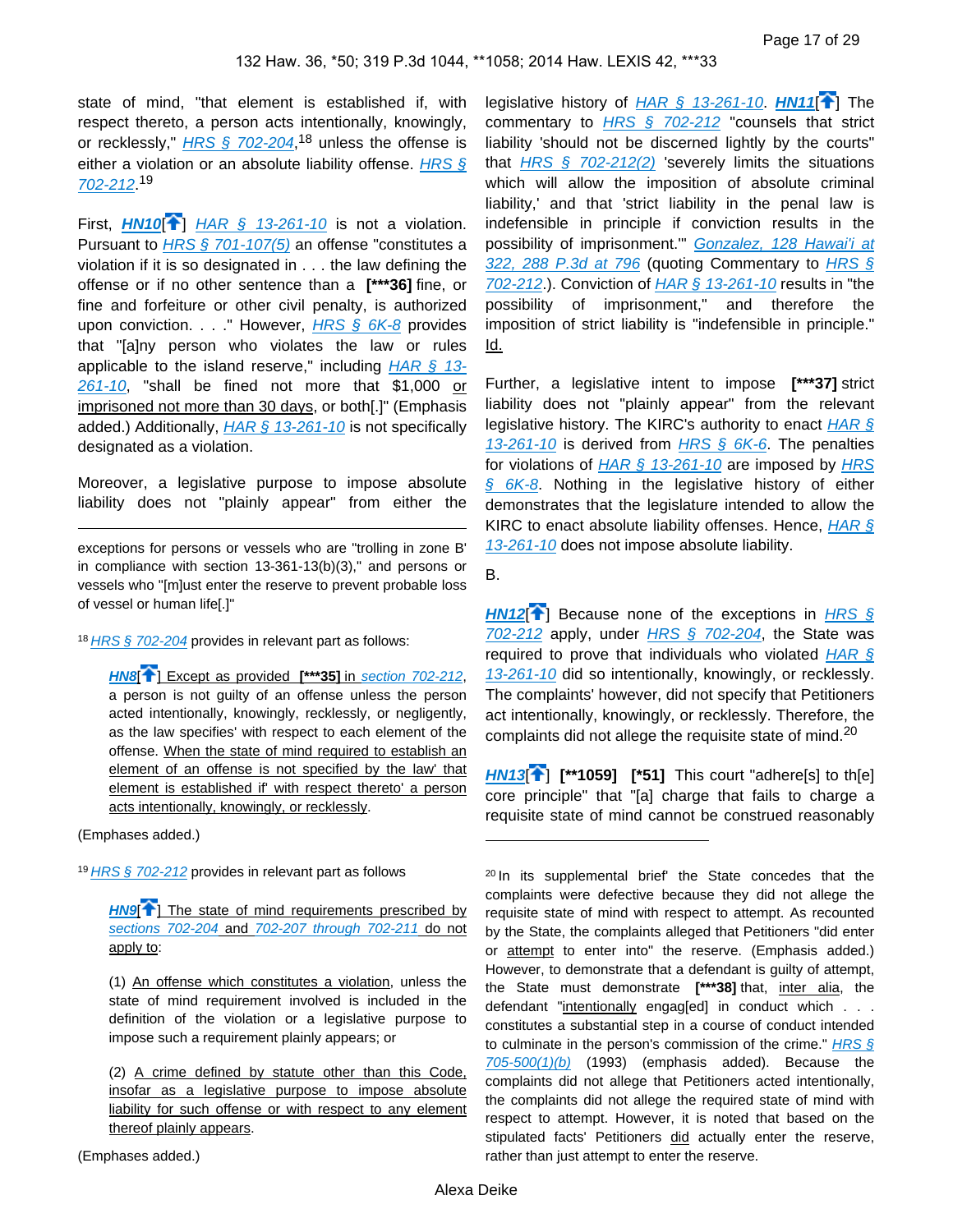to state an offense and thus the charge is dismissed without prejudice because it violates due process." [Apollonio, 130 Hawai'i at 359, 311 P.3d at 682](https://advance.lexis.com/api/document?collection=cases&id=urn:contentItem:59JF-5P91-F04F-Y0CB-00000-00&context=). This principle applies even if the sufficiency of the charge is not challenged before the trial court.<sup>21</sup> Id.; see also [State v. Elliot, 77 Hawai'i 309, 313, 884 P.2d 372, 376](https://advance.lexis.com/api/document?collection=cases&id=urn:contentItem:3RX4-13K0-003F-G09Y-00000-00&context=)  [\(1994\)](https://advance.lexis.com/api/document?collection=cases&id=urn:contentItem:3RX4-13K0-003F-G09Y-00000-00&context=). Because the complaints omitted the requisite state of mind' the charges must be dismissed without prejudice.<sup>22</sup> See Apollonio, 130 Hawai'i at 359, 311 P.3d [at 682](https://advance.lexis.com/api/document?collection=cases&id=urn:contentItem:59JF-5P91-F04F-Y0CB-00000-00&context=).

#### C.

Petitioners allege that the complaints should be dismissed with prejudice **[\*\*\*40]** because new charges would be time barred under the relevant statute of limitations. However, the statute of limitations has been tolled in this case.

<span id="page-17-0"></span>[HN14](https://advance.lexis.com/api/document?collection=cases&id=urn:contentItem:5BCW-YJH1-F04F-Y193-00000-00&context=&link=clscc14)<sup><sup>2</sup></sup>] A violation of [HAR § 13-261-10](https://advance.lexis.com/api/document?collection=administrative-codes&id=urn:contentItem:5WSB-4HF1-F30T-B3FC-00009-00&context=) is a petty misdemeanor. [HRS § 701-107\(4\)](https://advance.lexis.com/api/document?collection=statutes-legislation&id=urn:contentItem:5B63-3JG1-6M80-408B-00000-00&context=) (Supp. 2005) provides that "[a] crime is a petty misdemeanor . . . if it is defined by a statute other than this Code that provides that persons convicted thereof may be sentenced to imprisonment for a term not to exceed thirty days." HAR  $§$  13-261-5 (2002) provides that "(a) any person violating the rules in [HAR Chapter 261] shall be punished as provided in sections  $6K-8$  and  $6K-8.5$ , [HRS]."  $HRS \, \hat{\S}$  6K-8 (Supp. 1997) states that "[a]ny person who violates any of the laws or rules applicable to the island reserve shall be guilty of a petty misdemeanor and shall be fined not more than \$1,000

<sup>22</sup> In Apollonio, the defendant challenged the sufficiency of the charge for the first time on appeal. 130 Hawai'i at 358, 311 [P.3d at 681](https://advance.lexis.com/api/document?collection=cases&id=urn:contentItem:59JF-5P91-F04F-Y0CB-00000-00&context=). In contrast, here Petitioners did not challenge the sufficiency of the charge at all. Nevertheless' the "core principle" announced in Apollonio, that a charge that does not allege a state of mind does not "alert [] defendants of precisely what they need[] to defend against to avoid a conviction" and thereby violates due process' applies. Moreover, the State concedes that the defects in the charge mandate dismissal without prejudice. Hence, it is appropriate for this court to dismiss the charge without prejudice based on the failure to allege a state of mind.

or imprisoned not more than thirty days' or both' for each offense."

<span id="page-17-1"></span>**[HN15](https://advance.lexis.com/api/document?collection=cases&id=urn:contentItem:5BCW-YJH1-F04F-Y193-00000-00&context=&link=clscc15)<sup>1</sup>**[\]](#page-2-3) The statute of limitations for a petty misdemeanor is one year.  $HRS \$   $701-108(2)(f)$  (Supp. 2006) ("A prosecution for a petty misdemeanor or a violation other than a parking violation must be commenced within one year after it is committed.") If this case were dismissed without prejudice, Petitioners maintain that the **[\*\*\*41]** prosecution would be unable to re-file the charges' since more than one year has passed since Petitioners' 2006 entry onto the Reserve.

<span id="page-17-2"></span>However, **[HN16](https://advance.lexis.com/api/document?collection=cases&id=urn:contentItem:5BCW-YJH1-F04F-Y193-00000-00&context=&link=clscc16)**<sup>2</sup>] [HRS § 701-108\(6\)\(b\)](https://advance.lexis.com/api/document?collection=statutes-legislation&id=urn:contentItem:8JG4-RD12-D6RV-H2GW-00000-00&context=) provides that "The period of limitation does not run" "[d]uring any time when a prosecution against the accused for the same conduct is pending in this State[.]" The Commentary on HRS  $§$  701-108(6) provides that "[Subsection \(6\)](https://advance.lexis.com/api/document?collection=statutes-legislation&id=urn:contentItem:8JG4-RD12-D6RV-H2GW-00000-00&context=) . . . prevents any claim that the statute has run preventing retrial after reversal on appeal or dismissal for some reason which would not make retrial a matter of double jeopardy."

<span id="page-17-3"></span>**[HN17](https://advance.lexis.com/api/document?collection=cases&id=urn:contentItem:5BCW-YJH1-F04F-Y193-00000-00&context=&link=clscc17)** $\uparrow$  HRS  $\uparrow$  701-108(6) thus indicates that the statute of limitations is tolled whenever "a prosecution against the accused for the same conduct is pending . . . ." (Emphasis added.) This would include the period of time during which the prosecution against Petitioners has been pending in the instant case. Despite the fact that the charge against Petitioners was deficient, the prosecution was still "pending."<sup>23</sup> Thus' the statute of limitations **[\*\*1060] [\*52]** was tolled for the period beginning with the prosecution's filing of its Complaint in this action and ending when the court issues its judgment dismissing the case without prejudice. It  **[\*\*\*42]** is during this period that the prosecution can be considered to be "pending." The incident in this case took place on July 31, 2006. The prosecution filed the Complaint on August 22, 2006. The prosecution has been pending since then. Thus, approximately one month has run on the statute of limitations. Therefore, the statute of limitations does not bar the prosecution

<sup>21</sup>The complaints **[\*\*\*39]** in the instant case were filed on August 22, 2006 and August 28, 2006. The articulation of the "core principle" that a charge must allege the requisite state of mind in Gonzalez and Apollonio was based on this court's decision in Nesmith, which was not filed until April 12, 2012. Petitioners filed their Application on September 16, 2013. Therefore, Petitioners could not have argued at trial that the complaints violated Nesmith.

<sup>&</sup>lt;sup>23</sup> Petitioners maintain that since the charge was deficient, the prosecution was a "nullity" and therefore, the proceedings against Petitioners cannot be considered "a prosecution" for purposes of *[HRS § 701-108\(6\)](https://advance.lexis.com/api/document?collection=statutes-legislation&id=urn:contentItem:8JG4-RD12-D6RV-H2GW-00000-00&context=)*. However, despite the deficiency of the charging instrument, the proceedings can themselves still be considered "a prosecution" against Petitioners. See Black's Law Dictionary 1341 (9th ed. 2009) (defining "prosecution" as (1) "The commencement and carrying out of any action or scheme" and (2) "A criminal proceeding in which an accused person is tried.").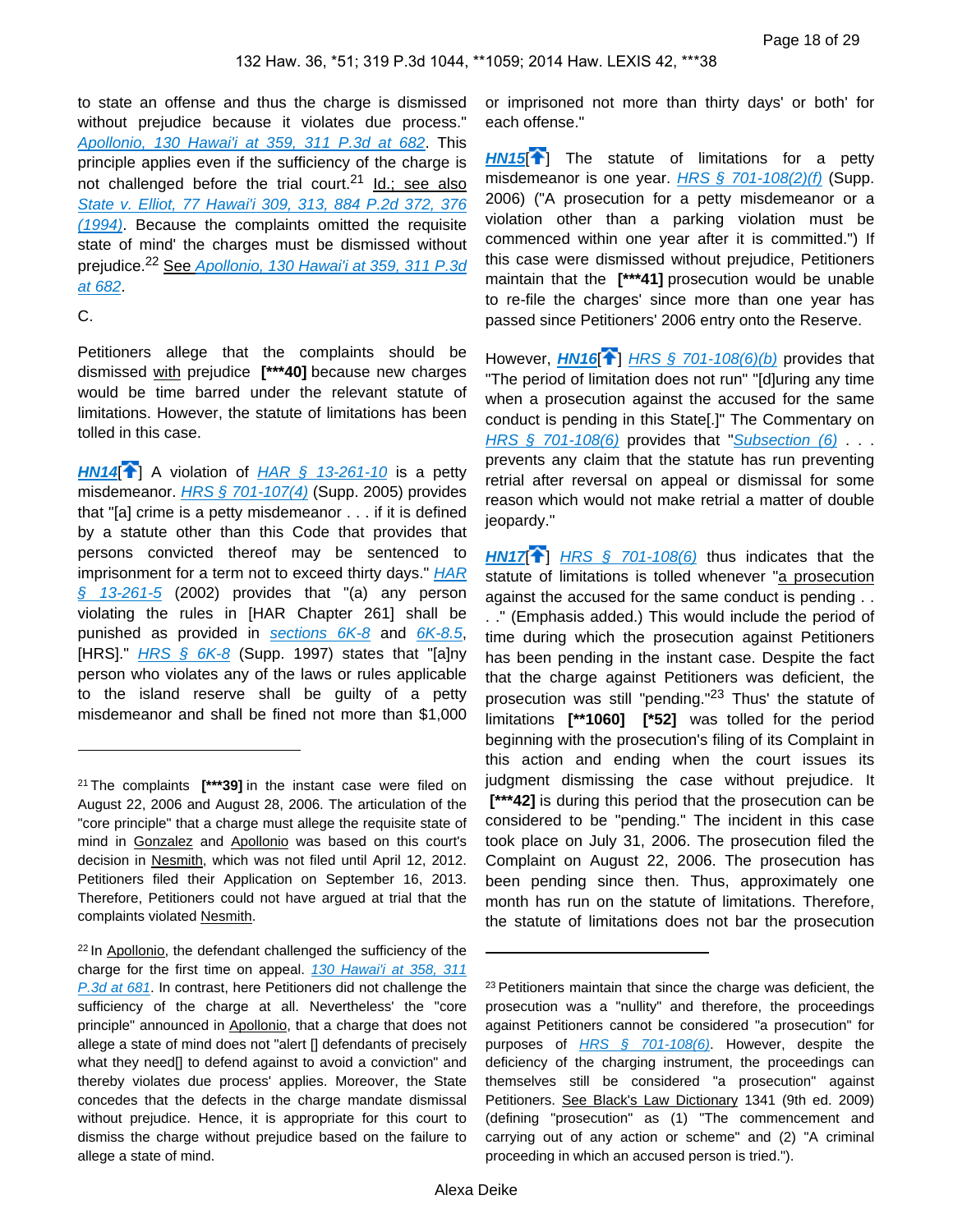from re-filing a complaint against Petitioners.<sup>24</sup>

VI.

The issues raised by the Application have been briefed and **[\*\*\*43]** the case will likely be retried on remand. See [2013 Haw. App. LEXIS 247 at \\*10, \[WL\] at \\*5](https://advance.lexis.com/api/document?collection=cases&id=urn:contentItem:589N-F151-F04F-Y033-00000-00&context=) (noting that this court would reach the defendant's remaining arguments, because of the likelihood of retrial on remand); see also Gonzalez, 128 Hawai'i at 325, 288 [P.3d at 799](https://advance.lexis.com/api/document?collection=cases&id=urn:contentItem:5755-31H1-F04F-Y21D-00000-00&context=) (same). Because of the likelihood of retrial, we discuss the arguments raised.

VII.

The KIRC was established pursuant to  $HRS \$ § 6K-5 (Supp. 2000), with the intent that the KIRC "establish criteria, policies, and controls for permissible uses within the island reserve[.]" The rules in [Title 13, Chapter 261](https://advance.lexis.com/api/document?collection=administrative-codes&id=urn:contentItem:5WSB-4HF1-F30T-B3FC-00009-00&context=)  [of the HAR](https://advance.lexis.com/api/document?collection=administrative-codes&id=urn:contentItem:5WSB-4HF1-F30T-B3FC-00009-00&context=) were promulgated pursuant to the KIRC's statutory authority. See HRS  $\S$  6K-6(9). HAR  $\S$  13-261-1(b) (2002) provides that the purpose of the rules is to "manage, preserve, restore, and protect the natural and cultural resources of the reserve; to regulate activities within the reserve; and to protect public health and safety." **[HN18](https://advance.lexis.com/api/document?collection=cases&id=urn:contentItem:5BCW-YJH1-F04F-Y193-00000-00&context=&link=clscc18)<sup>[4]</sup>** HAR § 13-261-1(b) states that "these rules shall apply to all persons entering the reserve." To reiterate, HAR § 13-261-5 (2002) prescribes the penalties for a violation of Chapter 261, specifically that "[a]ny person violating the rules in this chapter shall be punished as provided in  $[HRS]$  sections  $6K-8$ <sup>25</sup> and  $6K-$ [8.5](https://advance.lexis.com/api/document?collection=statutes-legislation&id=urn:contentItem:5B63-3481-6M80-43Y1-00000-00&context=) <sup>26</sup> **[\*\*\*44]** [.]"

 $25$  HRS  $\frac{6}{5}$  6K-8 is quoted supra.

<sup>26</sup> [HRS § 6K-8.5](https://advance.lexis.com/api/document?collection=statutes-legislation&id=urn:contentItem:5B63-3481-6M80-43Y1-00000-00&context=) (Supp. 1997) provides, in relevant part, that:

<span id="page-18-2"></span>As noted above, **[HN20](https://advance.lexis.com/api/document?collection=cases&id=urn:contentItem:5BCW-YJH1-F04F-Y193-00000-00&context=&link=clscc20)<sup>[4]</sup>** [HAR § 13-261-10](https://advance.lexis.com/api/document?collection=administrative-codes&id=urn:contentItem:5WSB-4HF1-F30T-B3FC-00009-00&context=) sets forth the limits for entry onto the reserve, only allowing entrance by a person or vessel under specific, limited circumstances, which include when a person "[i]s specifically authorized to do so through written agreement approved by the commission[.]" To reiterate, [HAR 13-261-11](https://advance.lexis.com/api/document?collection=administrative-codes&id=urn:contentItem:5WSB-4HF1-F30T-B3FC-00009-00&context=) details the process for obtaining approval by application to the KIRC. It states, inter alia, that **[\*\*\*45]** "[e]ntrance into and activities within the reserve requested by applicants seeking to exercise traditional and customary rights and practices compatible with the law, shall be approved or disapproved by the commission after review and consultation with cultural practitioners[,]" and that "[p]rior to approving or disapproving any application, the commission shall determine whether the entrance and activities proposed by the application conform to the allowable activities described in § 13-261-13." HAR §  $13-261-11(c)$  and (f).

VIII.

Petitioners' arguments in its Application appear to be somewhat inconsistent with the **[\*\*1061] [\*53]**  questions presented. However, in the interest of fully considering the legal issues presented by this case, and giving due weight to the "argument" portion of Petitioners' Application, their arguments are construed in the manner following.

The first question would be whether the ICA erred when it held that  $HAR \$ §§ 13-261-10 and -11 <sup>27</sup> were constitutional. This question consists of three subissues, based on each of the constitutional rights Petitioners allege were infringed by the regulations, (1) the right to form an indigenous nation, (2) the right to engage in traditional **[\*\*\*46]** and customary practices, and (3) the right to practice religion.

The second question would be whether the ICA improperly rested its holding on subject matter

(Emphasis added.)

<sup>27</sup> In their first question presented, quoted supra, Petitioners only challenge the constitutionality of  $HAR \t S$  13-261-11. However, Petitioners arguments on this point appear to address the constitutionality of  $HAR \t S$  13-261-10, which incorporates  $HAR \S$  13-261-11 by reference. Thus, the constitutionality of both regulations, operating together, is addressed.

<span id="page-18-0"></span><sup>&</sup>lt;sup>24</sup> The cases cited by Petitioner are distinguishable in that they are both from other jurisdictions and discuss the statute of limitations in civil cases.

<span id="page-18-1"></span>**[HN19](https://advance.lexis.com/api/document?collection=cases&id=urn:contentItem:5BCW-YJH1-F04F-Y193-00000-00&context=&link=clscc19)<sup>[4]</sup>** (a) Except as otherwise provided by law, the commission is authorized to set, charge, and collect administrative fines, or bring legal action to recover administrative costs of the commission or the department, or payment for damages, or for the cost to correct damages resulting from a violation of chapter 6K or any rule adopted thereunder. The administrative fines shall be as follows:

<sup>(1)</sup> For a first violation, by a fine of not more than \$10,000;

<sup>(2)</sup> For a second violation within five years of a previous violation, by a fine of not more than \$15,000; and

<sup>(3)</sup> For a third or subsequent violation within five years of the last violation, by a fine of not more than \$25,000.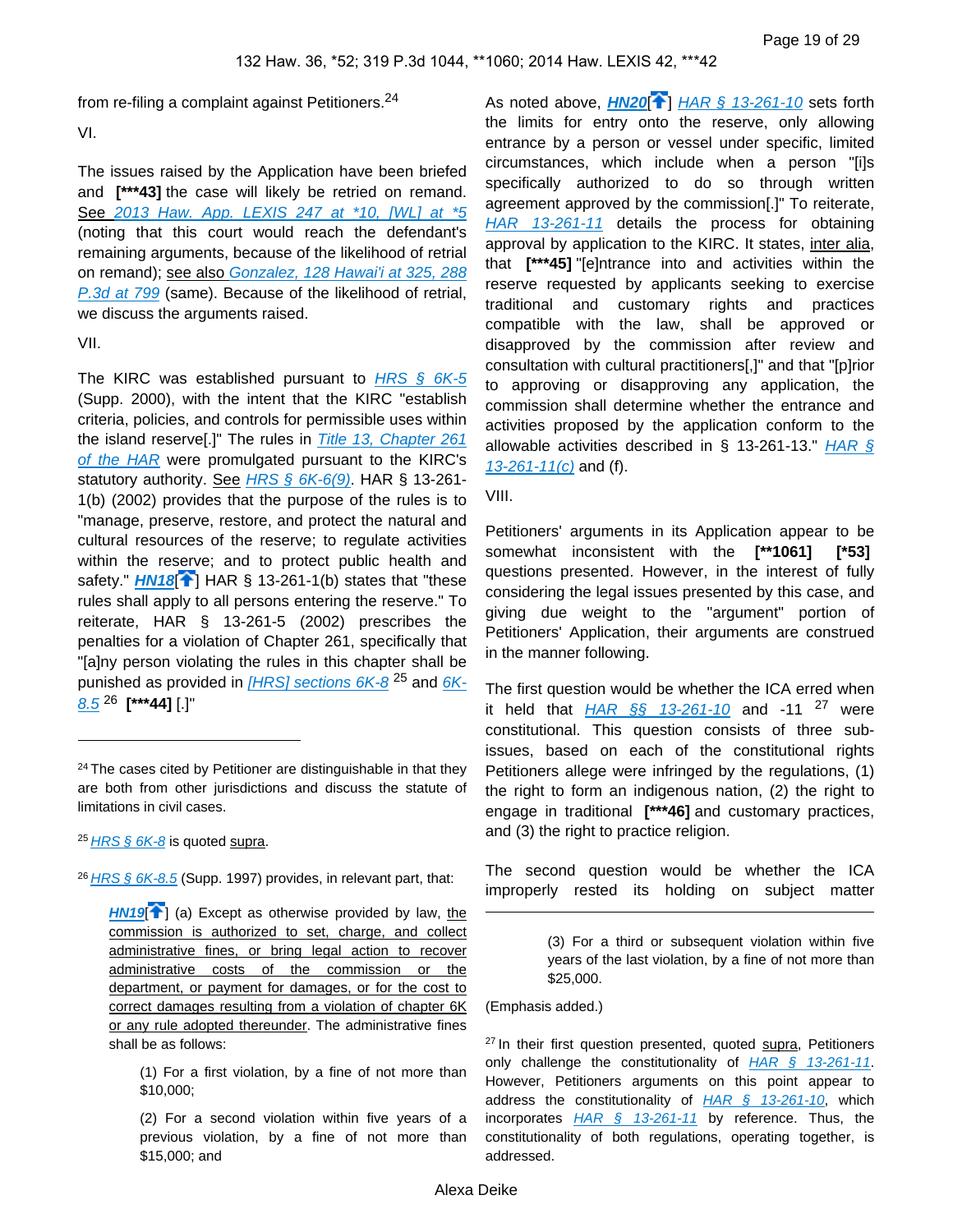jurisdiction rather than analyzing Petitioners' "privilege" defense to penal liability, specifically that Petitioners were engaging in traditional and customary practices and therefore were not subject to liability under  $HAR \, \S$ [13-261-10](https://advance.lexis.com/api/document?collection=administrative-codes&id=urn:contentItem:5WSB-4HF1-F30T-B3FC-00009-00&context=)<sup>28</sup>

IX.

For analytical purposes, this second question, regarding  **[\*\*\*47]** Petitioner's "privilege" defense is addressed first, inasmuch as it resolves whether Petitioners should have been subject to penal liability under HAR  $§$  13-[261-10](https://advance.lexis.com/api/document?collection=administrative-codes&id=urn:contentItem:5WSB-4HF1-F30T-B3FC-00009-00&context=) in the first place. See City and Cnty. of Honolulu [v. Sherman, 110 Hawai'i 39, 56 n.7, 129 P.3d 542, 559](https://advance.lexis.com/api/document?collection=cases&id=urn:contentItem:4JD6-8NM0-0039-44J5-00000-00&context=)   $n.7$  (2006) ( $H$ N21<sup> $2$ </sup>] "A fundamental and longstanding principle of judicial restraint requires that courts avoid reaching constitutional questions in the advance of deciding them." (internal quotation marks and citation omitted)).

#### <span id="page-19-0"></span>A.

First, it is clear that there was sufficient evidence adduced at trial to sustain Petitioners' conviction. **[HN22](https://advance.lexis.com/api/document?collection=cases&id=urn:contentItem:5BCW-YJH1-F04F-Y193-00000-00&context=&link=clscc22)**[  $T$ ] "[T]he test on appeal in reviewing the legal sufficiency of the evidence is whether, when viewing the evidence in the light most favorable to the prosecution, substantial evidence exists to support the conclusion of the trier of fact." State v. Agard, 113 Hawai'i 321, 324, [151 P.3d 802, 805 \(2007\)](https://advance.lexis.com/api/document?collection=cases&id=urn:contentItem:4MXB-TF90-0039-430R-00000-00&context=) (quoting [State v. Bui, 104](https://advance.lexis.com/api/document?collection=cases&id=urn:contentItem:4CK6-S420-0039-44PP-00000-00&context=)  [Hawai'i 462, 467, 92 P.3d 471, 476 \(2004\)\)](https://advance.lexis.com/api/document?collection=cases&id=urn:contentItem:4CK6-S420-0039-44PP-00000-00&context=) (other citation omitted).

The elements of the offense in the instant case are (1) entering or attempting to enter into or remain, (2) within the Reserve, (3) without authorization as enumerated in [HAR § 13-261-10\(a\)](https://advance.lexis.com/api/document?collection=administrative-codes&id=urn:contentItem:5WSB-4HF1-F30T-B3FC-00009-00&context=)-(d). See [HAR § 13-261-10](https://advance.lexis.com/api/document?collection=administrative-codes&id=urn:contentItem:5WSB-4HF1-F30T-B3FC-00009-00&context=).  **[\*\*\*48]** Since the state of mind for this petty misdemeanor is not established in the regulation, each element is established if the defendant acts intentionally, knowingly, or recklessly. See discussion, supra. As explained supra, Petitioners stipulated that (1) they entered the reserve, (2) they were not specifically authorized to enter into or remain on the reserve, (3) they did not make a written application for authorization to the commission  $(HAR \, \S \, 13-261-10(b))$ , (4) they were

not trolling in zone B ( $HAR \S$  13-261-10(c)), and (5) they did not enter the reserve to prevent probable loss of vessel or human life  $(HAR \text{ } 8 \text{ } 13\text{-}261\text{-}10(d))$ .

All of these elements were established with the requisite intent of intentionally or knowingly, as evidenced by the court's finding no. 1, stating that Petitioners traveled to the Reserve "for purposes of exercising and proclaiming the Reinstated Kingdom's property rights in the Kaho'olawe Island Reserve and its adjacent waters[,]" and finding no. 8, that Petitioners "intentionally chose to ignore and disregard the written application process . . . ." Thus, via stipulation, the prosecution established each element of the offense beyond a reasonable doubt. Petitioners' **[\*\*\*49]** defense that the privilege for native Hawaiian **[\*\*1062] [\*54]** practices applies in this case may be considered in this context.

#### <span id="page-19-2"></span>B.

<span id="page-19-1"></span>As noted, **[HN23](https://advance.lexis.com/api/document?collection=cases&id=urn:contentItem:5BCW-YJH1-F04F-Y193-00000-00&context=&link=clscc23)<sup>[4]</sup>** the right to engage in traditional and customary Native Hawaiian practices is recognized under the **Hawai'i Constitution art. XII**, section 7. Pursuant to Hanapi, this court established a three-part test for "a defendant to establish that his or her conduct is constitutionally protected as a native Hawaiian right." [89 Hawai'i at 185-86, 970 P.2d at 493-94](https://advance.lexis.com/api/document?collection=cases&id=urn:contentItem:3VN2-1NP0-0039-43NX-00000-00&context=). First, the defendant must qualify as a 'native Hawaiian, within the guidelines set out in PASH. [Id. at 185, 970 P.2d at 494](https://advance.lexis.com/api/document?collection=cases&id=urn:contentItem:3VN2-1NP0-0039-43NX-00000-00&context=). Second, the defendant "must establish that his or her claimed right is constitutionally protected as a native Hawaiian practice." Id. Third, the defendant "must also prove that the exercise of the right occurred on undeveloped or 'less than fully developed property." Id.

The court's findings nos. 21 and 22, which are unchallenged by the parties, show that Petitioners satisfied the first requirement and the third requirement. As to the second requirement, it is not clear whether managing and controlling Kaho'olawe is a customary and traditional native Hawaiian practice within the meaning **[\*\*\*50]** of the Hawai'i Constitution, or that the religious practices Petitioners discuss in their testimony satisfy this standard. However, assuming, arguendo, that these activities do constitute constitutionally protected practices, Petitioners have satisfied the Hanapi test.

<span id="page-19-3"></span>**[HN24](https://advance.lexis.com/api/document?collection=cases&id=urn:contentItem:5BCW-YJH1-F04F-Y193-00000-00&context=&link=clscc24)<sup>7</sup>**] Under the "privilege defense," a balancing test is then applied to determine whether Petitioners' assertion of the native Hawaiian privilege will negate the conviction. [Pratt, 127 Hawai'i at 216, 277 P.3d at 310](https://advance.lexis.com/api/document?collection=cases&id=urn:contentItem:55M6-7S11-F04F-Y0CT-00000-00&context=). It must be determined whether Petitioners' conduct was reasonable, by balancing the State's interests in

<sup>&</sup>lt;sup>28</sup> In their second question presented, quoted supra, Petitioners ask whether the ICA failed to analyze  $HAR \, \S$  13-[261-11](https://advance.lexis.com/api/document?collection=administrative-codes&id=urn:contentItem:5WSB-4HF1-F30T-B3FC-00009-00&context=) in light of fundamental rights, instead of deciding the case based on subject matter jurisdiction. This question overlaps with their first question, but the arguments section of Petitioners' Application raises different points, which appear related to the "privilege" defense.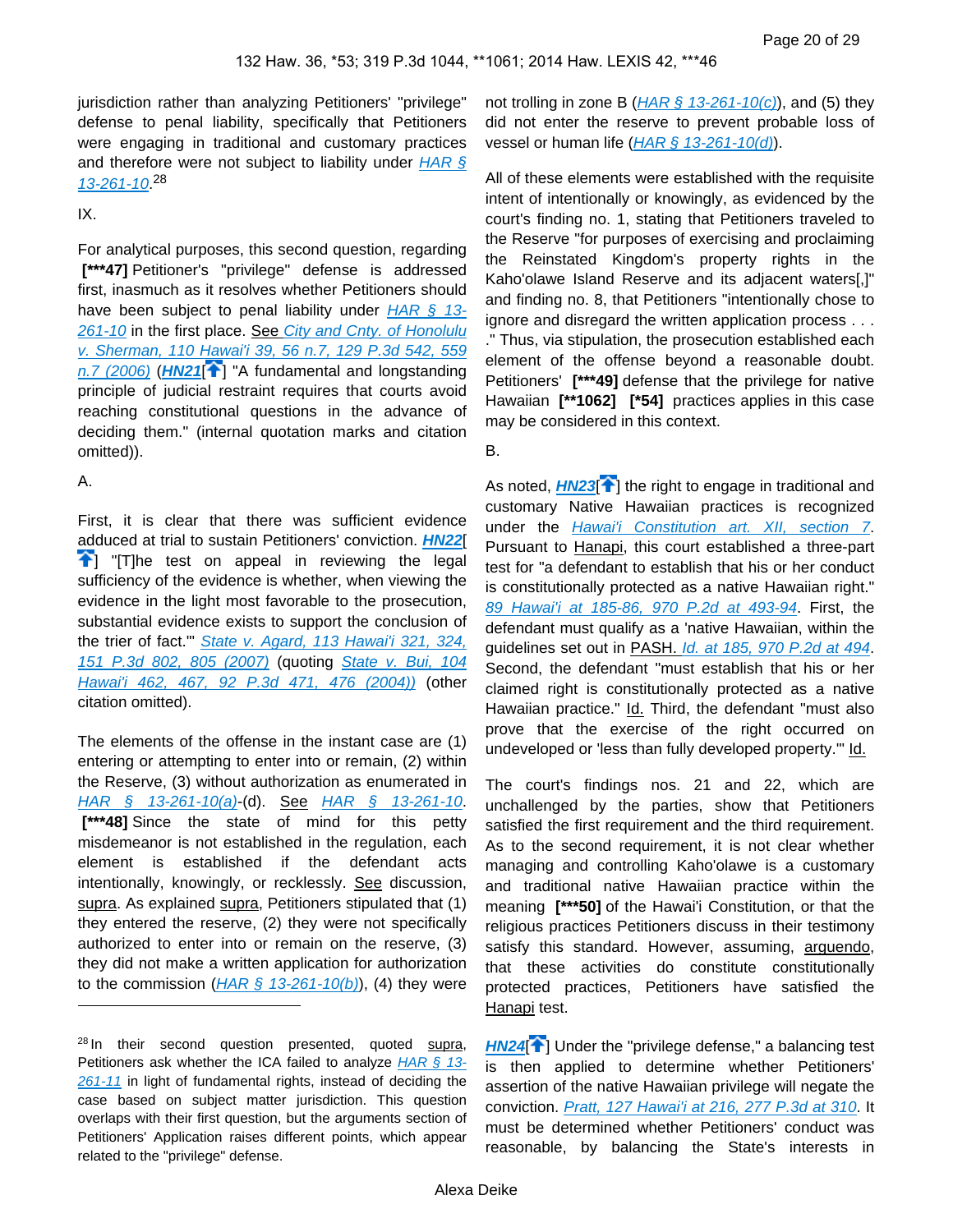regulating Petitioners' activity with Petitioners' interest in visiting Kaho'olawe. See Pratt, 127 Hawai'i at 218, 277 [P.3d at 312](https://advance.lexis.com/api/document?collection=cases&id=urn:contentItem:55M6-7S11-F04F-Y0CT-00000-00&context=).

At the hearing on the Motion to Dismiss, the State explained that HAR chapter 261 relating to the Kaho'olawe Island Reserve "is in effect and enforced because of the threat to public health and safety that the Island and the waters of Kaho'olawe possess." It quoted that portion of the historical note to [HAR chapter 13-](https://advance.lexis.com/api/document?collection=administrative-codes&id=urn:contentItem:5WSB-4HF1-F30T-B3FC-00009-00&context=) [261](https://advance.lexis.com/api/document?collection=administrative-codes&id=urn:contentItem:5WSB-4HF1-F30T-B3FC-00009-00&context=), which states that "institutional controls are required because of the imminent threat to public health and safety which will continue to exist until the Kaho'olawe  **[\*\*\*51]** Island Reserve has been cleared of unexploded ordnance and hazardous waste." Next, the State articulated that it "take[s] all access participants very seriously when they go to the Island because of all of the health and safety concerns that are still present on the Island and its surrounding waters." Thus, the record indicates that  $HAR \, \S 13-261-10$  is intended to limit the exposure of individuals to potential safety hazards in the Reserve.

On the other hand, Petitioners testified that they visited Kaho'olawe with the purpose of reestablishing the Reinstated Hawaiian Government. They testified as follows:

Q. And . . . the right you went there to exercise, am I correct, that that was the right to claim the  $-$  you were only at that point on that exercise claiming the limited right to claim management and control of Kaho'olawe? A. That's correct. And, of course, I felt even stronger than that, you know. I believe that that also — that we extended that exercise believing that we are going to initiate now the claims, you know, to Kaho'olawe.

(Emphases added.)

Again assuming, arguendo, that Petitioners can establish that they were engaging in a traditional and customary native Hawaiian practice, **[\*\*\*52]** their interest must be balanced against the State's interest to determine whether Petitioners are subject to penal liability in the instant case. In Pratt, after setting forth the interests of each party, the majority noted that "[w]hile Pratt has a strong interest in visiting [the restricted area], he did not attempt to visit in accordance with the laws of the State." [127 Hawai'i at 218, 277 P.3d at 312](https://advance.lexis.com/api/document?collection=cases&id=urn:contentItem:55M6-7S11-F04F-Y0CT-00000-00&context=).

In this case, Petitioners similarly made no attempt to avail themselves of the applicable procedures to obtain lawful entry into the Reserve. Here, the regulations

established a **[\*\*1063] [\*55]** clear method for lawful entry onto the Reserve and Petitioners made no showing that they would have been denied entry had they applied under  $HAR \S$  13-261-11. Under these circumstances, Petitioners did not "reasonably exercise[]" their constitutionally protected native Hawaiian rights, see Hanapi, 89 Hawai'i at 184, 970 [P.2d at 493](https://advance.lexis.com/api/document?collection=cases&id=urn:contentItem:3VN2-1NP0-0039-43NX-00000-00&context=), because they did not apply for authorization from the commission. Therefore, the balance weighs in favor of the State's interest in protecting the health and safety of those individuals who travel to Kaho'olawe. Petitioners' activities then do not fall within a haven protecting them **[\*\*\*53]** from criminal liability.

C.

As part of this point of error, Petitioners also allege that the ICA incorrectly deemed their argument to be about whether the court had jurisdiction. Petitioners are correct that the ICA did consider whether the court had subject matter jurisdiction. Armitage, 2013 Haw. App. [LEXIS 247 at \\*6, 2013 WL 1829663, at \\*2](https://advance.lexis.com/api/document?collection=cases&id=urn:contentItem:589N-F151-F04F-Y033-00000-00&context=). However, the ICA additionally considered Petitioners' assertion of the privilege defense in Section II.B. of its SDO. 2013 Haw. [App. LEXIS 247 at \\*7, \[WL\] at \\*3](https://advance.lexis.com/api/document?collection=cases&id=urn:contentItem:589N-F151-F04F-Y033-00000-00&context=). Thus, Petitioners cannot successfully argue that the ICA based its decision solely on subject matter jurisdiction rather than on the privilege defense.

X.

Next, Petitioners' point of error alleging constitutional claims is addressed. Specifically, Petitioners challenge the constitutionality of the regulations in **HAR chapter** [13-261](https://advance.lexis.com/api/document?collection=administrative-codes&id=urn:contentItem:5WSB-4HF1-F30T-B3FC-00009-00&context=).

<span id="page-20-0"></span>The preliminary issue is whether Petitioners have standing to challenge the constitutionality of the **HAR** [chapter 13-261](https://advance.lexis.com/api/document?collection=administrative-codes&id=urn:contentItem:5WSB-4HF1-F30T-B3FC-00009-00&context=) regulations. Although not explicitly argued by the parties, **[HN25](https://advance.lexis.com/api/document?collection=cases&id=urn:contentItem:5BCW-YJH1-F04F-Y193-00000-00&context=&link=clscc25)<sup>1</sup>**[\]](#page-4-1) this court must consider the issue of standing sua sponte, because "[a] plaintiff without standing is not entitled to invoke a court's jurisdiction." Sierra Club v. Hawai'i Tourism Authority ex [rel. Bd. of Directors, 100 Hawai'i 242, 59 P.3d 877](https://advance.lexis.com/api/document?collection=cases&id=urn:contentItem:47DS-P7G0-0039-4344-00000-00&context=)  [\(2002\)](https://advance.lexis.com/api/document?collection=cases&id=urn:contentItem:47DS-P7G0-0039-4344-00000-00&context=) **[\*\*\*54]** (quoting [Mottl v. Miyahira, 95 Hawai'i](https://advance.lexis.com/api/document?collection=cases&id=urn:contentItem:435T-2JD0-0039-41DP-00000-00&context=)  [381, 388, 23 P.3d 716, 723 \(2001\)\)](https://advance.lexis.com/api/document?collection=cases&id=urn:contentItem:435T-2JD0-0039-41DP-00000-00&context=) (other citation omitted).

Because Petitioners were subject to penal liability pursuant to  $HAR \$ § 13-261-10, they have "a claim of specific present objective harm", **Ariyoshi, 67 Haw.** at [419, 689 P.2d at 765](https://advance.lexis.com/api/document?collection=cases&id=urn:contentItem:3RX4-1960-003F-G15X-00000-00&context=), and therefore have standing to challenge the constitutionality of that regulation. This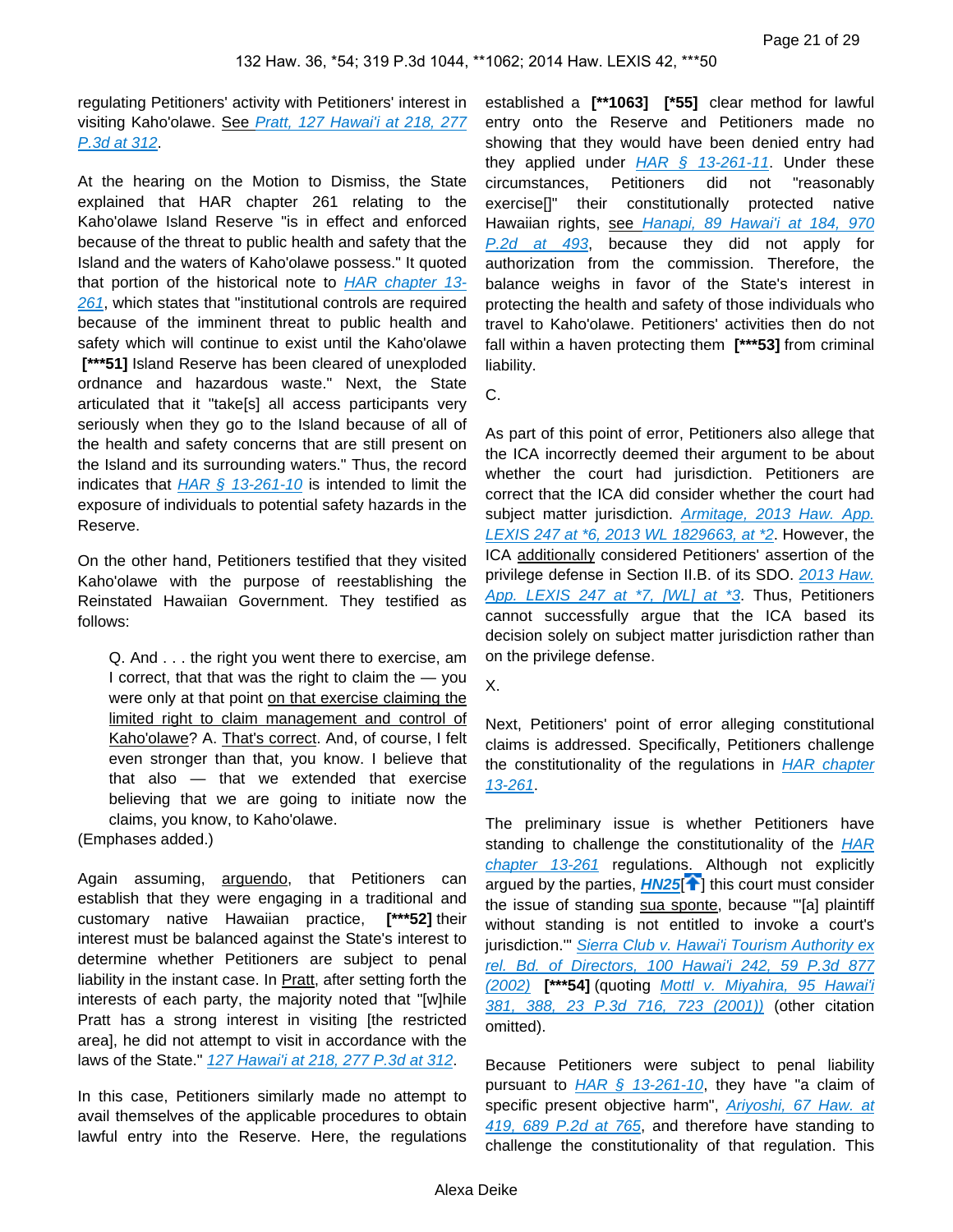much is clear. On the other hand, Petitioners stipulated at trial that they "did not make a written application to the commission for the authorization of entrance into and activity within the reserve." This stipulation establishes that Petitioners did not attempt to follow the procedures set forth in  $HAR \, \hat{\S}$  13-261-11 to obtain lawful entry into the Reserve; Petitioners thus may not have standing to argue that  $HAR \quad \text{S}$  13-261-11 is unconstitutional.

<span id="page-21-0"></span>**[HN26](https://advance.lexis.com/api/document?collection=cases&id=urn:contentItem:5BCW-YJH1-F04F-Y193-00000-00&context=&link=clscc26)**<sup>2</sup>] The general rule is that "[\[](#page-4-2)w]here restraints imposed act directly on an individual or entity and a claim of specific present objective harm is presented, standing to challenge the constitutionality of an ordinance or statute exists." State v. Bloss, 64 Haw. [148, 151, 637 P.2d 1117, 1121 \(1981\)](https://advance.lexis.com/api/document?collection=cases&id=urn:contentItem:3RX4-1CF0-003F-G1J8-00000-00&context=), cert. denied, 459 U.S. 824, 103 S. Ct. 56, 74 L. Ed. 2d 60 (1982) (citing [Bigelow v. Virginia, 421 U.S. 809, 95 S. Ct. 2222, 44 L.](https://advance.lexis.com/api/document?collection=cases&id=urn:contentItem:3S4X-BJH0-003B-S21W-00000-00&context=)  [Ed. 2d 600 \(1975\)\)](https://advance.lexis.com/api/document?collection=cases&id=urn:contentItem:3S4X-BJH0-003B-S21W-00000-00&context=) (other **[\*\*\*55]** citation omitted). This standing requirement is termed the "rule against vicarious assertion of constitutional rights." Tauese v. [State, Dep't of Labor & Indus. Relations, 113 Hawai'i 1,](https://advance.lexis.com/api/document?collection=cases&id=urn:contentItem:4MG6-FHC0-0039-43KH-00000-00&context=)  [28, 147 P.3d 785, 812 \(2006\)](https://advance.lexis.com/api/document?collection=cases&id=urn:contentItem:4MG6-FHC0-0039-43KH-00000-00&context=). "One must show that as applied to him the statute is constitutionally invalid." [Ariyoshi, 67 Haw. at 419, 689 P.2d at 765](https://advance.lexis.com/api/document?collection=cases&id=urn:contentItem:3RX4-1960-003F-G15X-00000-00&context=) (citing [State](https://advance.lexis.com/api/document?collection=cases&id=urn:contentItem:3RX4-1KT0-003F-G2K9-00000-00&context=)  [v. Marley, 54 Haw. 450, 509 P.2d 1095 \(1973\)\)](https://advance.lexis.com/api/document?collection=cases&id=urn:contentItem:3RX4-1KT0-003F-G2K9-00000-00&context=). Thus, for example, a criminal defendant cannot challenge the constitutionality of one subsection of a statute where he was charged under a different subsection. State v. [O'Brien, 5 Haw. App. 491, 494, 704 P.2d 905, 909](https://advance.lexis.com/api/document?collection=cases&id=urn:contentItem:3RX4-1Y30-003F-G42R-00000-00&context=), aff'd, [68 Haw. 38, 704 P.2d 883 \(1985\)](https://advance.lexis.com/api/document?collection=cases&id=urn:contentItem:3RX4-18W0-003F-G14C-00000-00&context=).

To the extent that Petitioners challenge  $HAR \, \S$  13-261-[11](https://advance.lexis.com/api/document?collection=administrative-codes&id=urn:contentItem:5WSB-4HF1-F30T-B3FC-00009-00&context=) as unconstitutional, Petitioners would lack standing to do so, inasmuch as they never followed the prescribed procedures, and thus were not subject to HAR § 13-216-11. Since they never attempted to use the application procedure, they cannot claim that the specifics of the application procedures under HAR § 13- 216-11, including review by a "cultural practitioner,"  **[\*\*1064] [\*56]** HAR § 13-216-11(f), are unconstitutional as applied to them.

<span id="page-21-1"></span>However, **[HN27](https://advance.lexis.com/api/document?collection=cases&id=urn:contentItem:5BCW-YJH1-F04F-Y193-00000-00&context=&link=clscc27)<sup>1</sup>** there is an exception for bringing constitutional **[\*\*\*56]** challenges in the First Amendment area, pursuant to the overbreadth doctrine. See [Tauese, 113 Hawai'i at 28, 147 P.3d at 812](https://advance.lexis.com/api/document?collection=cases&id=urn:contentItem:4MG6-FHC0-0039-43KH-00000-00&context=). That doctrine allows a party whose own rights are not violated to challenge the constitutionality of an ordinance upon showing that it abridges the protected speech of persons not before the court. State v. Bloss, [64 Haw. 148, 151 n.6, 637 P.2d 1117, 1121 n.6 \(1981\)](https://advance.lexis.com/api/document?collection=cases&id=urn:contentItem:3RX4-1CF0-003F-G1J8-00000-00&context=). Although Petitioners assert First Amendment rights,

specifically, the right to practice their religion, as explained infra, their actions do not constitute "protected speech." Therefore, this exception is not available to Petitioners to challenge to the constitutionality of HAR § 13-216-11.

Petitioners constitutional arguments are therefore limited to the constitutionality of HAR § 13-216-10, because they cannot demonstrate a "specific present objective harm" based on  $HAR \S$  13-261-11. Had Petitioners attempted to follow the application process, then they would have had standing to challenge the constitutionality of  $HAR \S 13-261-11$ . However, those are not the facts presented by this case. Thus, Petitioner's challenge is limited to [HAR § 13-261-10](https://advance.lexis.com/api/document?collection=administrative-codes&id=urn:contentItem:5WSB-4HF1-F30T-B3FC-00009-00&context=). Nevertheless, the process set forth in [HAR § 13-261-11](https://advance.lexis.com/api/document?collection=administrative-codes&id=urn:contentItem:5WSB-4HF1-F30T-B3FC-00009-00&context=) [\*\*\***57]** will be addressed where necessarily implicated in the analysis that follows.

XI.

As to the merits of their constitutional claims, to reiterate, Petitioners apparently argue that  $HAR \$   $13$ -[261-10](https://advance.lexis.com/api/document?collection=administrative-codes&id=urn:contentItem:5WSB-4HF1-F30T-B3FC-00009-00&context=), the regulation they were charged with violating, is unconstitutional for three reasons. To repeat, they maintain that  $HAR \quad \frac{6}{9}$  13-261-10 abridged their fundamental rights to (1) form an indigenous nation; (2) engage in traditional and customary practices; and (3) practice their religion. According to Petitioners, their right to enter the Reserve to exercise fundamental rights cannot "constitutionally be subject to an undefined review by undefined cultural practitioners[.]"

<span id="page-21-3"></span><span id="page-21-2"></span>**[HN28](https://advance.lexis.com/api/document?collection=cases&id=urn:contentItem:5BCW-YJH1-F04F-Y193-00000-00&context=&link=clscc28)**[\[](#page-4-3) ] "[T]his court reviews questions of constitutional law de novo, under the "right/wrong" standard, and thus, exercises its own independent constitutional judgment based on the facts of the case.'" [Kaho'ohanohano v. State, 114 Hawai'i 302, 339, 162](https://advance.lexis.com/api/document?collection=cases&id=urn:contentItem:4P8S-SY10-TXFS-H1WY-00000-00&context=)  [P.3d 696, 733 \(2007\)](https://advance.lexis.com/api/document?collection=cases&id=urn:contentItem:4P8S-SY10-TXFS-H1WY-00000-00&context=) (quoting In re Guardianship of [Carlsmith, 113 Hawai'i 236, 239, 151 P.3d 717, 720](https://advance.lexis.com/api/document?collection=cases&id=urn:contentItem:4NFH-FFN0-0039-43N8-00000-00&context=)  [\(2007\)](https://advance.lexis.com/api/document?collection=cases&id=urn:contentItem:4NFH-FFN0-0039-43N8-00000-00&context=) (other citation omitted)). Furthermore, **[HN29](https://advance.lexis.com/api/document?collection=cases&id=urn:contentItem:5BCW-YJH1-F04F-Y193-00000-00&context=&link=clscc29)<sup>[4]</sup>]** this court has "long recognized that the Hawai'i Constitution must be construed with due regard to the intent of the framers and the people **[\*\*\*58]** adopting it, and the fundamental principle in interpreting a constitutional principle is to give effect to that intent." Id. (quoting [Save Sunset Beach Coal. v. City & Cnty. of](https://advance.lexis.com/api/document?collection=cases&id=urn:contentItem:49W2-5RT0-0039-439B-00000-00&context=)  [Honolulu, 102 Hawai'i 465, 474, 78 P.3d 1, 10 \(2003\)](https://advance.lexis.com/api/document?collection=cases&id=urn:contentItem:49W2-5RT0-0039-439B-00000-00&context=) (other citation omitted)).

A.

First, Petitioners allege that their right to form an indigenous nation was abridged. Petitioners maintain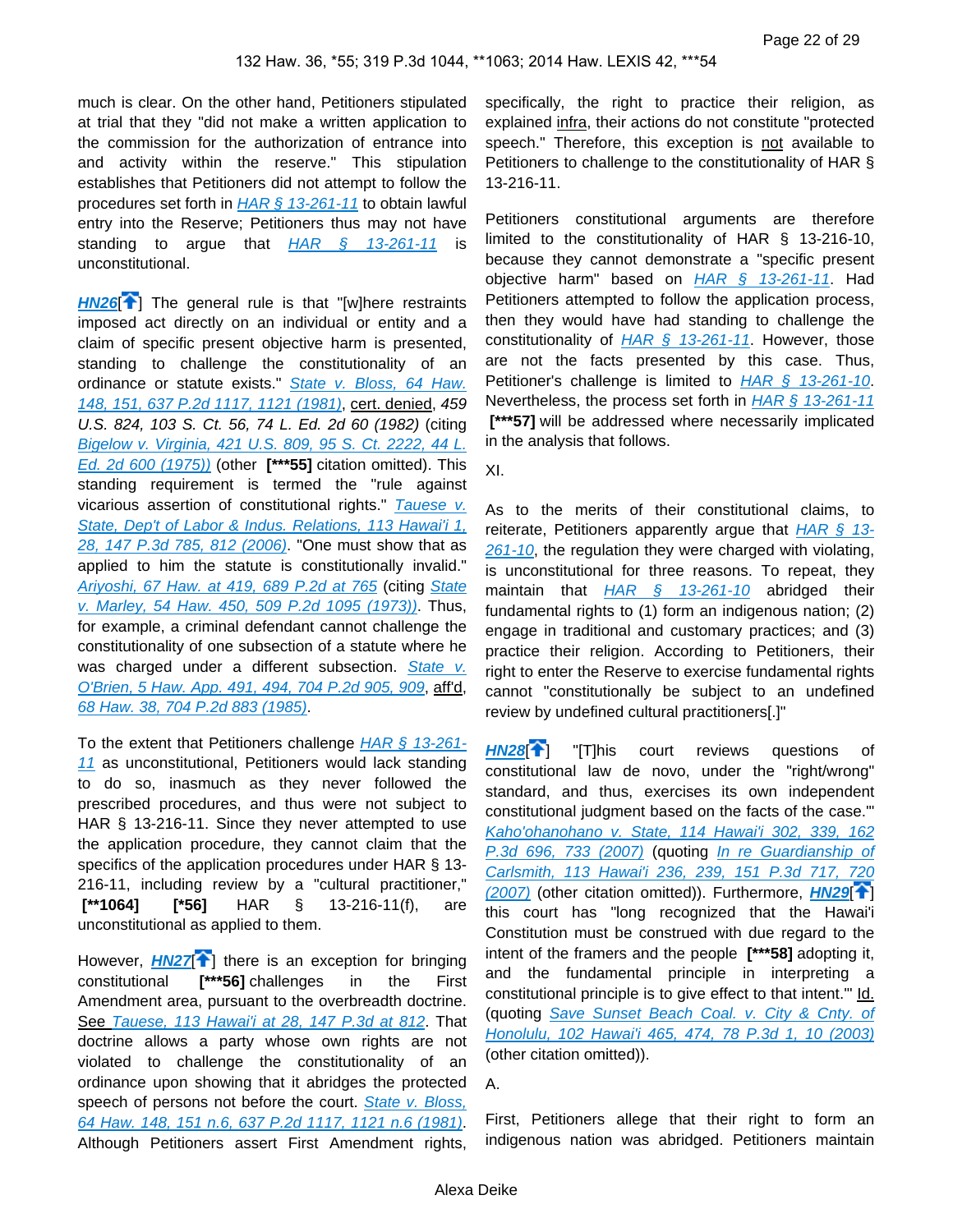that the right of the Native Hawaiian people to reestablish an autonomous sovereign government is a fundamental right. While the Hawai'i State Legislature has in the past recognized the potential for a sovereign native Hawaiian government to be recognized, see, e.g., 1994 Haw. Sess. Laws Act 200, § 1 at 479 <sup>29</sup>, Petitioners fail to establish that the right to form a sovereign native Hawaiian nation is a "fundamental right."

<span id="page-22-0"></span>In their Application, Petitioners rely on Gates' testimony that the process of building an indigenous native Hawaiian Nation is constitutionally protected under [Article XII, section 7 of the Hawai'i Constitution.](https://advance.lexis.com/api/document?collection=statutes-legislation&id=urn:contentItem:5B4R-RMJ1-639C-F48X-00000-00&context=) However, **[HN30](https://advance.lexis.com/api/document?collection=cases&id=urn:contentItem:5BCW-YJH1-F04F-Y193-00000-00&context=&link=clscc30)<sup>[4[\]](#page-5-0)</sup>** [Article XII](https://advance.lexis.com/api/document?collection=statutes-legislation&id=urn:contentItem:5B4R-RMJ1-639C-F44V-00000-00&context=) offers protection for "all rights, **[\*\*1065] [\*57]** customarily and traditionally exercised for subsistence, cultural and religious purposes . . . ." This constitutional provision has never been extended beyond rights deemed to have been "customarily and traditionally" practiced by native [Hawaiians. Art. XII, section 7](https://advance.lexis.com/api/document?collection=statutes-legislation&id=urn:contentItem:5B4R-RMJ1-639C-F458-00000-00&context=) does not create a separate, additional right to nation-building, as Petitioners appear to contend.

Moreover, Petitioners' theory of nation-building as a fundamental right under the ICA's decision in Lorenzo does not appear viable. Lorenzo held that, for jurisdictional purposes, should a defendant demonstrate a factual or legal basis that the Kingdom of Hawai'i "exists as a state in accordance with recognized attributes of a state's sovereign nature[,]" and that he or she is a citizen of that sovereign state, a defendant may be able to argue that the **[\*\*\*60]** courts of the State of Hawai'i lack jurisdiction over him or her. 77 Hawai'i at [221, 883 P.2d at 644](https://advance.lexis.com/api/document?collection=cases&id=urn:contentItem:3RX4-1TR0-003F-G3KM-00000-00&context=). Thus, Lorenzo does not recognize a fundamental right to build a sovereign Hawaiian nation. Further, it does not set forth the process for the creation of a sovereign Hawaiian nation, but only indicates that this State's courts would be amenable to an argument that they lack jurisdiction over certain

individuals subject to a new sovereign nation, in the event that such a sovereign nation was recognized by the United States government and internationally. See id.

Finally, Petitioners fail to establish that 1993 U.S. Public Law 103 (the "Apology Resolution") created a "fundamental right." Petitioners do not cite to the text of the Apology Resolution or any other references in support of their assertion. In 1993, Congress adopted the Apology Resolution to acknowledge and "express its deep regret" for the United States' active role in the illegal overthrow of the Hawaiian monarchy in the late nineteenth century, while disclaiming that the resolution was "intended to serve as a settlement of any claims against the United States." P.L. 103-150, 107 Stat. 1510 (1993). In [Office of Hawaiian Affairs v. HCDCH, 117](https://advance.lexis.com/api/document?collection=cases&id=urn:contentItem:4RSG-J7N0-TXFS-H306-00000-00&context=)  [Hawai'i 174, 177 P.3d 884 \(2008\)](https://advance.lexis.com/api/document?collection=cases&id=urn:contentItem:4RSG-J7N0-TXFS-H306-00000-00&context=), **[\*\*\*61]** this court held that the Apology Bill gave rise to the State's fiduciary duty to preserve ceded lands in trust, until such time as the unrelinquished claims of the native Hawaiians were resolved. [117 Hawai'i at 195, 177 P.3d](https://advance.lexis.com/api/document?collection=cases&id=urn:contentItem:4RSG-J7N0-TXFS-H306-00000-00&context=)  [at 905](https://advance.lexis.com/api/document?collection=cases&id=urn:contentItem:4RSG-J7N0-TXFS-H306-00000-00&context=). The U.S. Supreme Court reversed this court, holding that the Apology Resolution did not confer substantive rights or have a substantive legal effect. Hawai'i v. Office of Hawaiian Affairs, 556 U.S. 163, 164, [129 S. Ct. 1436, 173 L. Ed. 2d 333 \(2009\)](https://advance.lexis.com/api/document?collection=cases&id=urn:contentItem:4VYP-0D60-TXFX-12S8-00000-00&context=). Thus, the Apology Bill cannot serve to support a fundamental right to nation-building, as Petitioners allege.

#### B.

An alternative construction of Petitioners' alleged sovereign nation-building right would be to construe it within the constitutional right to freedom of speech. Although Petitioners do not explicitly state that this is a freedom of speech claim, they cite to numerous cases where freedom of speech was at issue, including making arguments related to "prior restraints" and "[s]ymbolic expression."

On this issue, the court properly decided in conclusion no. 14 that Petitioners' "purpose to claim and manage, control and subsequently occupy Kaho'olawe involved conduct outside the scope of any first amendment right to freedom of speech." (Emphasis **[\*\*\*62]** added.) In this case, Petitioners adduced evidence on their Motion to Dismiss that managing and controlling Kaho'olawe was an important part of exercising their sovereignty, and that they sought recognition as the sovereign native Hawaiian entity. However, Petitioners' actions do not necessarily amount to "speech".

Several Hawai'i cases support this conclusion. In **State** 

<sup>29</sup>Act 200, section 1 provided, in part, that:

SECTION 1. Findings. The legislature through Act 359, Session Laws of Hawai'i 1993, recognized the unique status that the native Hawaiian people bear to the State of Hawai'i and to the United States. The Hawaiian sovereignty advisory commission was established to seek counsel from the native Hawaiian people on how to facilitate the efforts to be governed by an  **[\*\*\*59]** indigenous sovereign nation of their own choosing.

<sup>1994</sup> Haw. Sess. Laws Act 200, § 1 at 479 (emphasis added).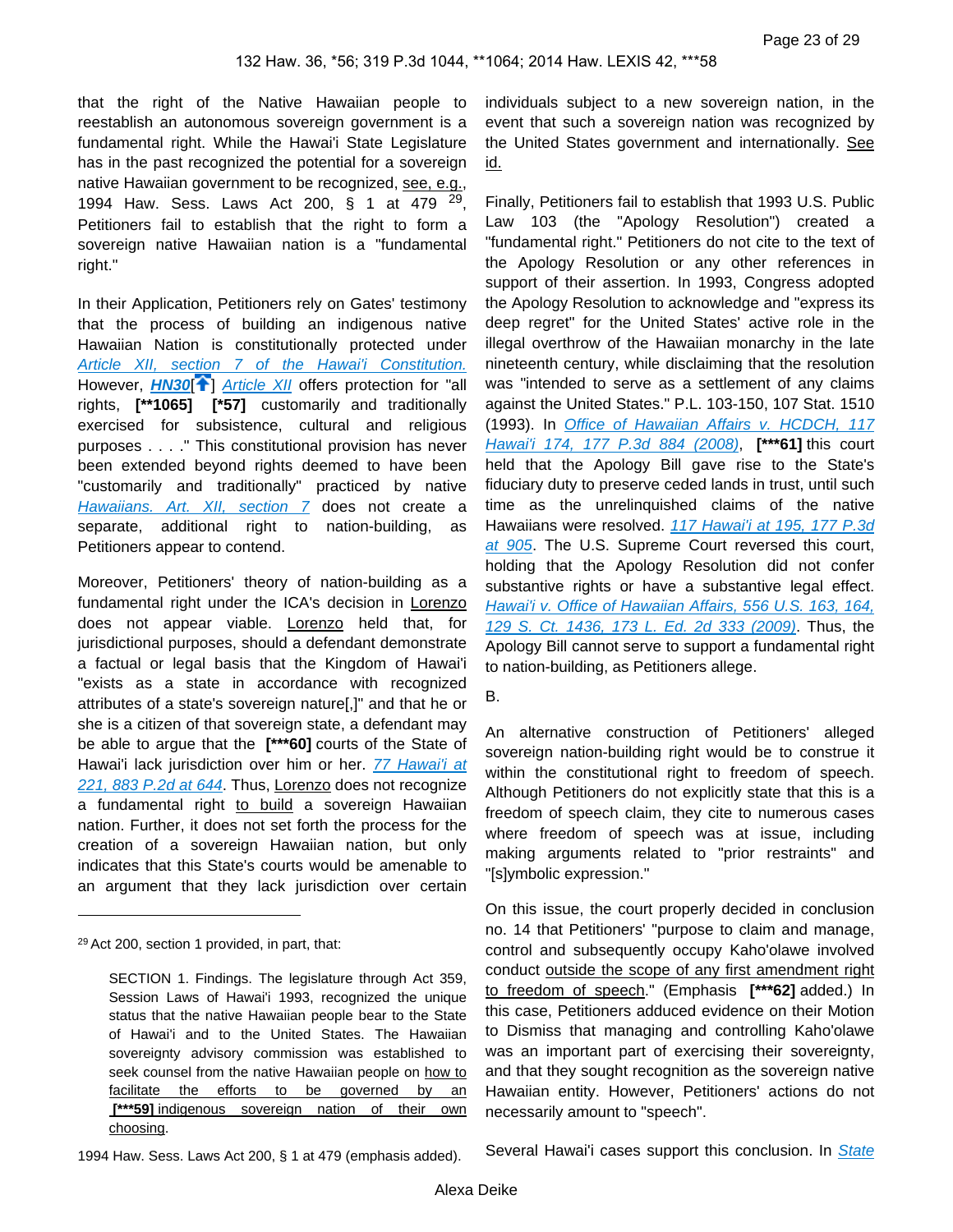[v. Jim, 105 Hawai'i 319, 97 P.3d 395 \(App. 2004\)](https://advance.lexis.com/api/document?collection=cases&id=urn:contentItem:4D16-XF40-0039-44YP-00000-00&context=), for example, the defendant claimed that his physical presence preventing county water supply workers from investigating an illegal water line was a protest. 105 [Hawai'i at 326, 97 P.3d at 402](https://advance.lexis.com/api/document?collection=cases&id=urn:contentItem:4D16-XF40-0039-44YP-00000-00&context=). The ICA held that the defendant's conduct, physically obstructing lawful work, did not constitute speech for which first amendment protections were available. [Id. at 334, 97 P.3d at 410](https://advance.lexis.com/api/document?collection=cases&id=urn:contentItem:4D16-XF40-0039-44YP-00000-00&context=).

In [Kleinjans v. Lombardi, 52 Haw. 427, 478 P.2d 320](https://advance.lexis.com/api/document?collection=cases&id=urn:contentItem:3RX4-1N90-003F-G2VM-00000-00&context=)  [\(1970\)](https://advance.lexis.com/api/document?collection=cases&id=urn:contentItem:3RX4-1N90-003F-G2VM-00000-00&context=), this court considered the **[\*\*1066] [\*58]**  propriety of an injunction prohibiting certain forms of student demonstrations, specifically occupation of the university chancellor's office. [52 Haw. at 428, 478 P.2d](https://advance.lexis.com/api/document?collection=cases&id=urn:contentItem:3RX4-1N90-003F-G2VM-00000-00&context=)  [at 322](https://advance.lexis.com/api/document?collection=cases&id=urn:contentItem:3RX4-1N90-003F-G2VM-00000-00&context=). Kleinjans held that by occupying the university office, the defendants were engaged in conduct that did not constitute speech because, "[t]heir **[\*\*\*63]** protest did not take the form of a public rally but instead involved the occupation of the private office of a university official. There could not be any good faith claim that this area was open to the public for the purpose of expressing dissident ideas." *Id. at 433, 478* [P.2d at 324](https://advance.lexis.com/api/document?collection=cases&id=urn:contentItem:3RX4-1N90-003F-G2VM-00000-00&context=).

Similarly, here, Petitioners cannot claim that the Reserve was an area "open to the public for expression of ideas." Id. Thus, although to some extent Petitioners apparently intended to communicate through their presence on Kaho'olawe, it cannot be deemed "speech" for purposes of the First Amendment freedom of speech protections. See [United States v. O'Brien, 391 U.S. 367,](https://advance.lexis.com/api/document?collection=cases&id=urn:contentItem:3S4X-FJ90-003B-S0HN-00000-00&context=)  [376, 88 S. Ct. 1673, 20 L. Ed. 2d 672 \(1968\)](https://advance.lexis.com/api/document?collection=cases&id=urn:contentItem:3S4X-FJ90-003B-S0HN-00000-00&context=) (**[HN31](https://advance.lexis.com/api/document?collection=cases&id=urn:contentItem:5BCW-YJH1-F04F-Y193-00000-00&context=&link=clscc31)**[ ] "We cannot accept the view that an apparently limitless variety of conduct can be labeled 'speech' whenever the person engaging in the conduct intends thereby to express an idea."). Therefore, Petitioners' claim that the regulations unconstitutionally abridged their right to establish a sovereign nation is incorrect.

XII.

<span id="page-23-1"></span>Second, Petitioners argue abridgment of their constitutional right under the Hawai'i Constitution to engage in traditional and customary native Hawaiian practices. **[HN32](https://advance.lexis.com/api/document?collection=cases&id=urn:contentItem:5BCW-YJH1-F04F-Y193-00000-00&context=&link=clscc32)<sup>[4[\]](#page-5-1)</sup>** This right is unique to this State, and **[\*\*\*64]** therefore an alleged abridgment of this right is analyzed under Hawai'i's jurisprudence. See, e.g., Ka Pa'akai 0 Ka'Aina v. Land Use Comm'n, 94 Hawai'i 31, 7 [P.3d 1068, 1083 \(2000\)](https://advance.lexis.com/api/document?collection=cases&id=urn:contentItem:417X-56N0-0039-43MS-00000-00&context=) ("[T]he State is obligated to protect the reasonable exercise of customarily and traditionally exercised rights of Hawaiians to the extent feasible.") (emphasis omitted) (quoting PASH, 79 [Hawai'i at 450 n.43, 903 P.2d at 1271 n.43](https://advance.lexis.com/api/document?collection=cases&id=urn:contentItem:3RX4-12S0-003F-G07C-00000-00&context=)).

This court has constructed the right to engage in traditional and customary native Hawaiian practices as "an attempt on the part of the framers of  $[HRS \t{5} 1-1]$  to avoid results inappropriate to the isles' inhabitants by permitting the continuance of native understandings and practices which did not unreasonably interfere with the spirit of the common law." Kalipi v. Hawaiian Trust Co., [66 Haw. 1, 10, 656 P.2d 745, 751 \(1982\)](https://advance.lexis.com/api/document?collection=cases&id=urn:contentItem:3RX4-1B80-003F-G1C6-00000-00&context=). Kalipi further stated that "the retention of a Hawaiian tradition should in each case be determined by balancing the respective interests and harm once it is established that the application of the custom has continued in a particular area." Id. Accordingly, in Ka Pa'akai O Ka'Aina, it was held that **[HN33](https://advance.lexis.com/api/document?collection=cases&id=urn:contentItem:5BCW-YJH1-F04F-Y193-00000-00&context=&link=clscc33)<sup>[2[\]](#page-5-2)</sup> the State and its agencies** "may not act without independently **[\*\*\*65]** considering the effect of their actions on Hawaiian traditions and practices." 94 [Hawai'i at 46, 7 P.3d at 1083](https://advance.lexis.com/api/document?collection=cases&id=urn:contentItem:417X-56N0-0039-43MS-00000-00&context=).

<span id="page-23-2"></span>In this case, the KIRC did consider the effect of its actions on Hawaiian traditions and practices when it promulgated **HAR** §§ 13-261-10 and -11. This consideration is apparent in the exception in  $HAR$  §§ [13-261-10](https://advance.lexis.com/api/document?collection=administrative-codes&id=urn:contentItem:5WSB-4HF1-F30T-B3FC-00009-00&context=) and -11 specifically mentioning "[e]ntrance into and activities within the reserve requested by applicants seeking to exercise traditional and customary rights and practices compatible with the law[.]"  $HAR \, \S$ [13-261-11](https://advance.lexis.com/api/document?collection=administrative-codes&id=urn:contentItem:5WSB-4HF1-F30T-B3FC-00009-00&context=). Further, as discussed supra, with respect to Petitioners' "privilege defense," the State's interest as balanced against the potential harm to Petitioners' ability to engage in native Hawaiian traditional and customary practices weighs in favor of the State. As a result, Petitioners cannot claim that [HAR §§ 13-261-10](https://advance.lexis.com/api/document?collection=administrative-codes&id=urn:contentItem:5WSB-4HF1-F30T-B3FC-00009-00&context=) or -11 is unconstitutional on this basis.

<span id="page-23-0"></span>XIII.

Third, Petitioners state that their right to practice religion was infringed by the subject regulations. This argument may be analyzed under the framework of the *free* [exercise clause](https://advance.lexis.com/api/document?collection=statutes-legislation&id=urn:contentItem:8T9R-T2X2-D6RV-H374-00000-00&context=). See [U.S. Const. amend. I](https://advance.lexis.com/api/document?collection=statutes-legislation&id=urn:contentItem:8T9R-T2X2-D6RV-H374-00000-00&context=) ("Congress shall make no law respecting an establishment of religion, or prohibiting **[\*\*\*66]** the free exercise thereof[.]"); *[Haw. Const. art. I, § 4](https://advance.lexis.com/api/document?collection=statutes-legislation&id=urn:contentItem:5B4R-RMJ1-639C-F3Y4-00000-00&context=)* ("No law shall be enacted respecting an establishment of religion, or prohibiting the free exercise thereof[.]").

#### **[\*\*1067] [\*59]** A.

<span id="page-23-3"></span>In State v. Sunderland, 115 Hawai'i 396, 168 P.3d 526 [\(2007\)](https://advance.lexis.com/api/document?collection=cases&id=urn:contentItem:4PS7-17G0-TXFS-H3D5-00000-00&context=), this court discussed at length challenges to laws on the grounds that they violate the constitutional right to free exercise of religion. 115 Hawai'i at 401-404, 168  $P.3d$  at 531-534. It was concluded that,  $H N 34$ <sup>[\[](#page-5-3)1]</sup> in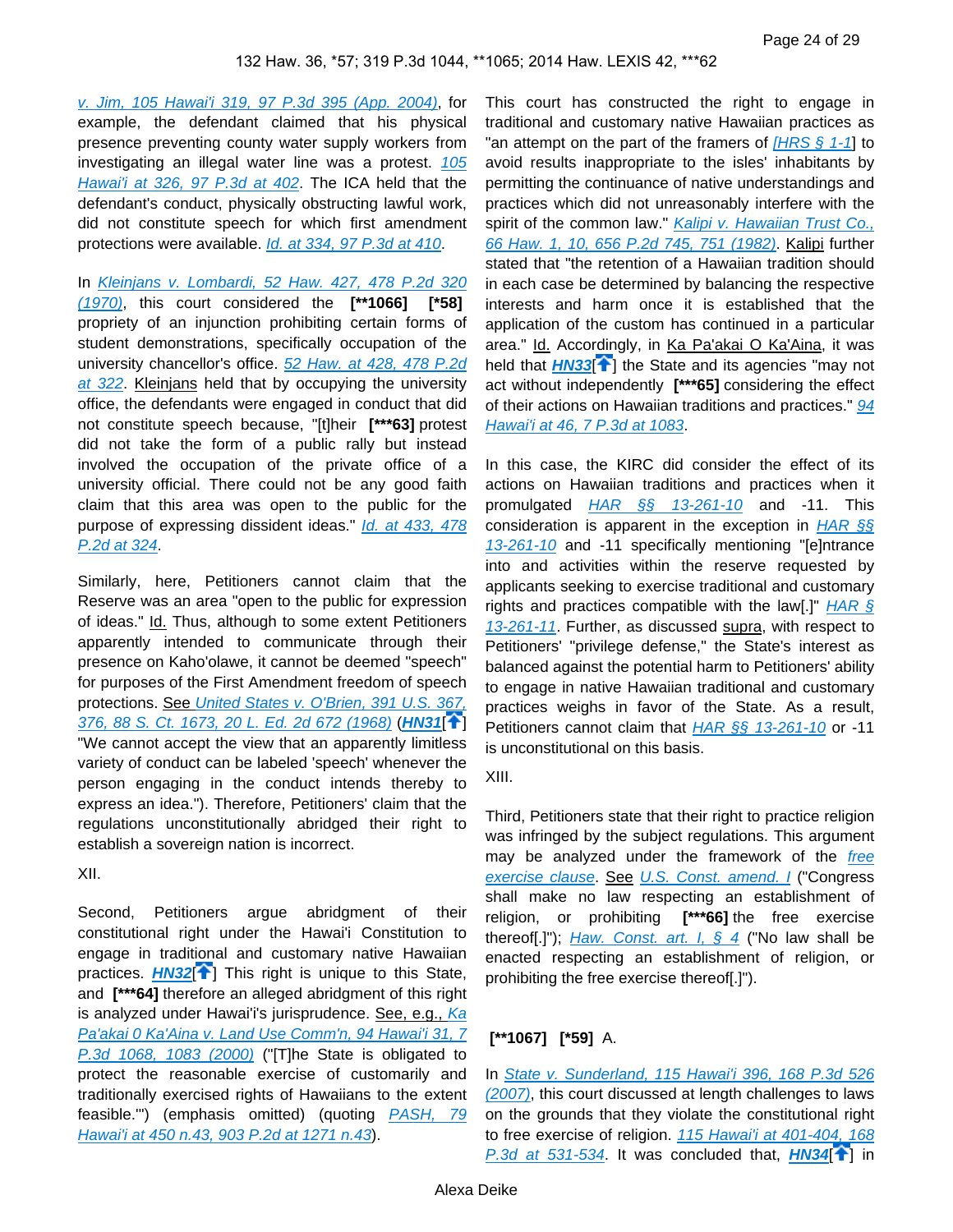accordance with the U.S. Supreme Court's decision in [Employment Div., Dept. of Human Resources of Oregon](https://advance.lexis.com/api/document?collection=cases&id=urn:contentItem:3S4X-73K0-003B-405T-00000-00&context=)  [v. Smith, 494 U.S. 872, 110 S. Ct. 1595, 108 L. Ed. 2d](https://advance.lexis.com/api/document?collection=cases&id=urn:contentItem:3S4X-73K0-003B-405T-00000-00&context=)  [876 \(1990\)](https://advance.lexis.com/api/document?collection=cases&id=urn:contentItem:3S4X-73K0-003B-405T-00000-00&context=), "a generally applicable law is not subject to [First Amendment](https://advance.lexis.com/api/document?collection=statutes-legislation&id=urn:contentItem:8T9R-T2X2-D6RV-H374-00000-00&context=) attack unless (1) it interferes with 'the [Free Exercise Clause](https://advance.lexis.com/api/document?collection=statutes-legislation&id=urn:contentItem:8T9R-T2X2-D6RV-H374-00000-00&context=) in conjunction with other constitutional protections,' or (2) it creates a mechanism that calls for 'individualized governmental assessment of the reasons for the relevant conduct[]' (i.e., individualized exemptions)." Sunderland, 115 Hawai'i at [404, 168 P.3d at 534](https://advance.lexis.com/api/document?collection=cases&id=urn:contentItem:4PS7-17G0-TXFS-H3D5-00000-00&context=) (emphases added) (quoting [Smith,](https://advance.lexis.com/api/document?collection=cases&id=urn:contentItem:3S4X-73K0-003B-405T-00000-00&context=)  [494 U.S. at 884](https://advance.lexis.com/api/document?collection=cases&id=urn:contentItem:3S4X-73K0-003B-405T-00000-00&context=)). Sunderland held that the criminal statute making it an offense to knowingly possess marijuana,  $HRS \S 712-1249$  (1993), was generally applicable, and therefore, following Smith, was **[\*\*\*67]** not subject to a *[First Amendment](https://advance.lexis.com/api/document?collection=statutes-legislation&id=urn:contentItem:8T9R-T2X2-D6RV-H374-00000-00&context=)* attack. Id.

In this case, although  $HAR \, \hat{\xi}$  13-261-10 initially seems like a "generally applicable law", similar to the generally applicable criminal statute that was at issue in Sunderland, the regulation also appears to "create[] a mechanism that calls for individualized government assessment of the reasons for the relevant conduct," id. (internal quotation marks and citations omitted), through its reference to [HAR § 13-261-11](https://advance.lexis.com/api/document?collection=administrative-codes&id=urn:contentItem:5WSB-4HF1-F30T-B3FC-00009-00&context=). To reiterate, HAR §  $13-261-10(a)$  states that entrance to the reserve is not permitted unless "specifically authorized" and that the process for that authorization is set forth in  $HAR \, \S$  13-[261-11](https://advance.lexis.com/api/document?collection=administrative-codes&id=urn:contentItem:5WSB-4HF1-F30T-B3FC-00009-00&context=). Although, as noted, Petitioners lack standing to directly challenge the constitutionality of [HAR § 13-261-](https://advance.lexis.com/api/document?collection=administrative-codes&id=urn:contentItem:5WSB-4HF1-F30T-B3FC-00009-00&context=) [11](https://advance.lexis.com/api/document?collection=administrative-codes&id=urn:contentItem:5WSB-4HF1-F30T-B3FC-00009-00&context=), the language from **[Sunderland](https://advance.lexis.com/api/document?collection=cases&id=urn:contentItem:4PS7-17G0-TXFS-H3D5-00000-00&context=)** states that **[Smith](https://advance.lexis.com/api/document?collection=cases&id=urn:contentItem:3S4X-73K0-003B-405T-00000-00&context=)** will apply unless the law "creates" a mechanism for individualized assessment. Id. (emphasis added). A mechanism is "created" via  $HAR \$ § 13-261-11 for the KIRC to individually assess whether to allow a person or group to enter the Reserve.

<span id="page-24-0"></span>**[HN35](https://advance.lexis.com/api/document?collection=cases&id=urn:contentItem:5BCW-YJH1-F04F-Y193-00000-00&context=&link=clscc35)<sup>7</sup>**[\]](#page-5-4) Where there is an individualized assessment, as in this case, then the U.S. Supreme Court's test set forth in **Sherbert v. Verner**, 374 U.S. 398, 83 S. Ct. [1790, 10 L. Ed. 2d 965 \(1963\)](https://advance.lexis.com/api/document?collection=cases&id=urn:contentItem:3S4X-H180-003B-S1SP-00000-00&context=), **[\*\*\*68]** is applicable. See [Smith, 494 U.S. at 884](https://advance.lexis.com/api/document?collection=cases&id=urn:contentItem:3S4X-73K0-003B-405T-00000-00&context=) ("The Sherbert test . . . was developed in a context that lent itself to individualized government assessment of the reasons for the relevant conduct."). Under the Sherbert test, if a particular law imposes a burden upon the free exercise of religion, judicial scrutiny is triggered, the regulation must be justified with a compelling government interest, and the government has the burden of demonstrating "that no alternative forms of regulation would combat such abuses without infringing First Amendment rights." Id. at [404-407](https://advance.lexis.com/api/document?collection=cases&id=urn:contentItem:3S4X-H180-003B-S1SP-00000-00&context=).

<span id="page-24-1"></span>To the extent that Petitioners and the State argue that various other presumptions should apply with respect to determining the constitutionality of the regulation, it is noted that under the circumstances presented by this case, the Sherbert test is consistent with the general proposition advanced by Petitioners, and articulated in Child Support Enforcement Agency, quoted supra. That proposition is that **[HN36](https://advance.lexis.com/api/document?collection=cases&id=urn:contentItem:5BCW-YJH1-F04F-Y193-00000-00&context=&link=clscc36)<sup>[4]</sup>** the presumption of statutory constitutionality does not apply to laws that classify on the basis of suspect categories or impinge on fundamental rights expressly or impliedly granted by the constitution. Child Support Enforcement Agency, 109 [Hawai'i at 246, 125 P.3d at 467](https://advance.lexis.com/api/document?collection=cases&id=urn:contentItem:4HY0-X8D0-0039-41GT-00000-00&context=) **[\*\*\*69]** (citation omitted). "Such laws are presumed to be unconstitutional unless the state shows compelling state interests which justify such classifications, and that the laws are narrowly drawn to avoid unnecessary abridgments of constitutional rights." Id. (emphasis in original) (citing Baehr v. Lewin, 74 Haw. 530, 571-72, [852 P.2d 44, 63-64 \(1993\)\)](https://advance.lexis.com/api/document?collection=cases&id=urn:contentItem:3RX4-14T0-003F-G0G0-00000-00&context=) (other citations omitted). This description of the constitutional strict scrutiny test is consistent with the test applied by the U.S. Supreme Court in Sherbert. See [Sherbert, 374 U.S. at 404-407](https://advance.lexis.com/api/document?collection=cases&id=urn:contentItem:3S4X-H180-003B-S1SP-00000-00&context=).

B.

In applying the strict scrutiny analysis, the first question is whether [HAR § 13-261-10](https://advance.lexis.com/api/document?collection=administrative-codes&id=urn:contentItem:5WSB-4HF1-F30T-B3FC-00009-00&context=) **[\*\*1068] [\*60]** burdened the free exercise of religion. On this point, the court concluded that Petitioners "did not prove their deprivation of a right to free exercise of religion, because their testimony and evidence failed to establish 'that such practice is an integral part of a religious faith and that the prohibition . . . results in a virtual inhibition of the religion or the practice of the faith." (Emphasis in original.) (Quoting Blake, 5 Haw. App. at 417, 695 P.2d [at 340](https://advance.lexis.com/api/document?collection=cases&id=urn:contentItem:3RX4-1Y50-003F-G430-00000-00&context=) (citation omitted).)

It is initially observed that this standard from Blake cited in the court's **[\*\*\*70]** conclusions is not applicable to determining whether [HAR § 13-261-10](https://advance.lexis.com/api/document?collection=administrative-codes&id=urn:contentItem:5WSB-4HF1-F30T-B3FC-00009-00&context=) burdened Petitioners' exercise of religion. Specifically, Petitioners need not show that the regulation resulted in "a virtual inhibition of the religion or practice of the faith." Blake, 5 [Haw. App. at 417, 695 P.2d at 340](https://advance.lexis.com/api/document?collection=cases&id=urn:contentItem:3RX4-1Y50-003F-G430-00000-00&context=). In Blake, the ICA adopted this standard from a California Court of Appeal case, People v. Mullins, 50 Cal. App. 3d 61, 123 [Cal.Rptr. 201 \(1975\)](https://advance.lexis.com/api/document?collection=cases&id=urn:contentItem:3S11-V5Y0-003C-R0T6-00000-00&context=), which considered the constitutionality of a generally applicable regulation. The Mullins court interpreted the first step in the Sherbert test to require two separate determinations — first, whether "the statute imposes any burden upon the free exercise of the religion whose religious beliefs the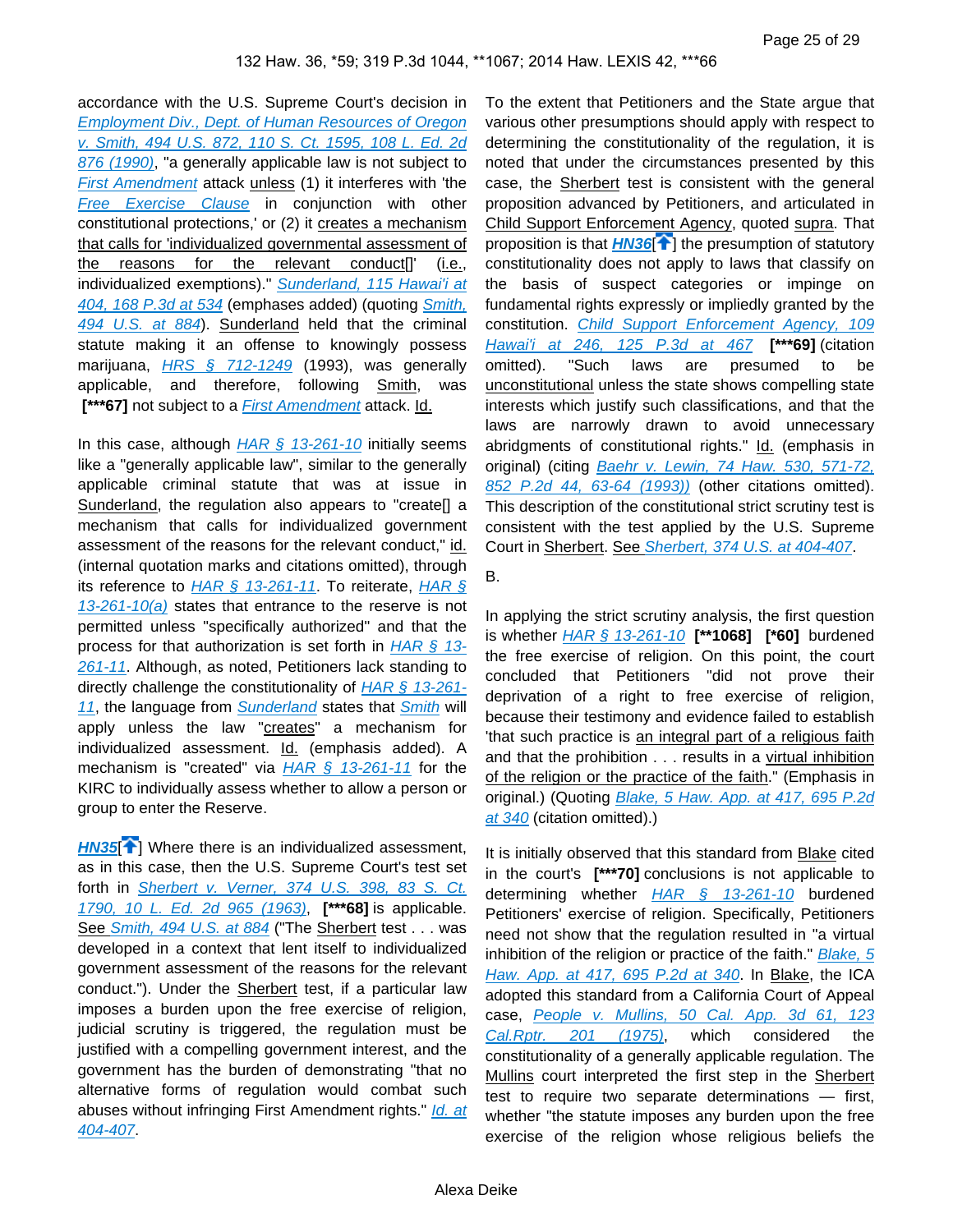defendant asserts he embraces and [second,] whether the defendant actually engaged in good faith in that religion." [123 Cal.Rptr. at 207](https://advance.lexis.com/api/document?collection=cases&id=urn:contentItem:3S11-V5Y0-003C-R0T6-00000-00&context=). Mullins went on to state that "we note, here, that where it is claimed that the use of a narcotic, drug or an hallucinogen which the state proscribes is a religious practice, it must be established that such practice is an integral part of a religious faith and that the prohibition of the narcotic, drug, or hallucinogen results in a virtual inhibition **[\*\*\*71]** of the religion or practice of the faith." Id. (emphases added). Thus, the "integral part" and "virtual inhibition of the religion or practice of the faith" requirements were limited to cases where the use of a regulated or prohibited narcotic, drug or hallucinogen was at issue. See id. Blake properly applied these requirements because in Blake, the defendant claimed that the use of marijuana was a religious practice. 5 Haw. App. at 417, [695 P.2d 336](https://advance.lexis.com/api/document?collection=cases&id=urn:contentItem:3RX4-1Y50-003F-G430-00000-00&context=). However, in this case, there is no claim of a use of a narcotic, drug, or hallucinogen, and thus the standards from **Blake** cited by the court in its conclusion no. 19 are not applicable.

<span id="page-25-0"></span>Instead, **[HN37](https://advance.lexis.com/api/document?collection=cases&id=urn:contentItem:5BCW-YJH1-F04F-Y193-00000-00&context=&link=clscc37)<sup>[\[](#page-6-0)4]</sup>**] this court has held that "it [is] necessary to examine whether or not the activity interfered with by the state was motivated and rooted in a legitimate and sincerely held religious belief [and] whether or not the parties' free exercise of religion had been burdened by the regulation[.]" Dedman v. Bd. of [Land & Natural Res., 69 Haw. 255, 260, 740 P.2d 28,](https://advance.lexis.com/api/document?collection=cases&id=urn:contentItem:3RX4-17W0-003F-G0YV-00000-00&context=)  [32 \(1987\)](https://advance.lexis.com/api/document?collection=cases&id=urn:contentItem:3RX4-17W0-003F-G0YV-00000-00&context=) (quoting State ex rel. Minami v. Andrews, 65 [Haw. 289, 291, 651 P.2d 473, 474 \(1982\)\)](https://advance.lexis.com/api/document?collection=cases&id=urn:contentItem:3RX4-1BK0-003F-G1DJ-00000-00&context=). In this case, the legitimacy of Petitioners' religious belief need not be addressed.30 Similarly, **[\*\*\*72]** it may be assumed that Petitioners' activity was rooted in a legitimate and sincerely held belief. However, it appears that Petitioners cannot show that their free exercise of religion was burdened by  $HAR \S 13-261-10$ . Despite Petitioners' argument in their brief that they traveled to

Kaho'olawe "to allow representatives of the Reinstated Hawaiian Government to build a heiau and perform a prayer on the site," among other things, the record does not support a conclusion that Petitioners' exercise of religion was burdened by the limitations imposed by the government on travel to Kaho'olawe.

First, a review of the record suggests that Petitioners engaged in religious practices as part of their purpose of managing and controlling Kaho'olawe and/or establishing a native Hawaiian sovereign entity, but that such practices did not have to take place on Kaho'olawe as part of the practice of their **[\*\*1069] [\*61]** religion. Noa testified that Petitioners had planned to undertake a religious ceremony on Kaho'olawe in connection with their presence on the Reserve, as follows:

[Noa]: And we went [to Kaho'olawe], again, understanding that our intent is to be recognized, yeah, who we are as a people, as a nation, to exercise our right as a nation.

[Counsel for Petitioners]: Okay. And that — the right you went there to exercise, am I correct, that that was the right to claim the — you were only at that point on that exercise claiming the limited right to claim management and control of Kaho'olawe?

[Noa]: That's correct. And, of course, I felt even stronger than that, you know. I believe that that also — that we extended that exercise believing that we are going to initiate now the claims, you know,  **[\*\*\*74]** to Kaho'olawe.

[Counsel for Petitioners]: Right.

#### And when you got there, did you undertake any sort of a religious endeavor or ceremony?

[Noa]: In our traditional practice, in our culture, it is — it is well understood that when you have an event, be it a small event or a large event, you always pay respect, okay, to your ancestors, to your various Gods that our religion has, or even just to Akua itself.

So when we — before we left, we already had a plan that we would institute protocol. And a part of protocol is to ask, yeah, our ancestors to welcome us to the islands, and we do that through prayer. And that's what we did when we arrived, okay. And a part of our  $-$  a part of our traditional protocol in our case, because we are a nation that's coming into being, we had already decided that we would build an ahu to signify our arrival, our arrival, our accomplishment.

[Counsel for Petitioners]: And, for the record, what

<sup>30</sup>With respect to his religion, Noa testified as follows:

<sup>[</sup>Counsel for Petitioners]: Do you also practice a religion?

<sup>[</sup>Noa]: You know, that's an interesting point, yeah, religion. And in Hawai'i, I think if you recognize our Constitutions in the Kingdom, it basically said that every man, person, could practice his own religion. Okay. So as far as Hawai'i having, I guess you could say a central religion, yeah, I think that it evolved through the constitutions. And I thought that was quite amenable on behalf of our monarchs to make that happen in Hawai'i. Because prior to that there was definitely a religion  **[\*\*\*73]** that was practiced in Hawai'i, and it was called the Kaku system. And that in itself was religious practice.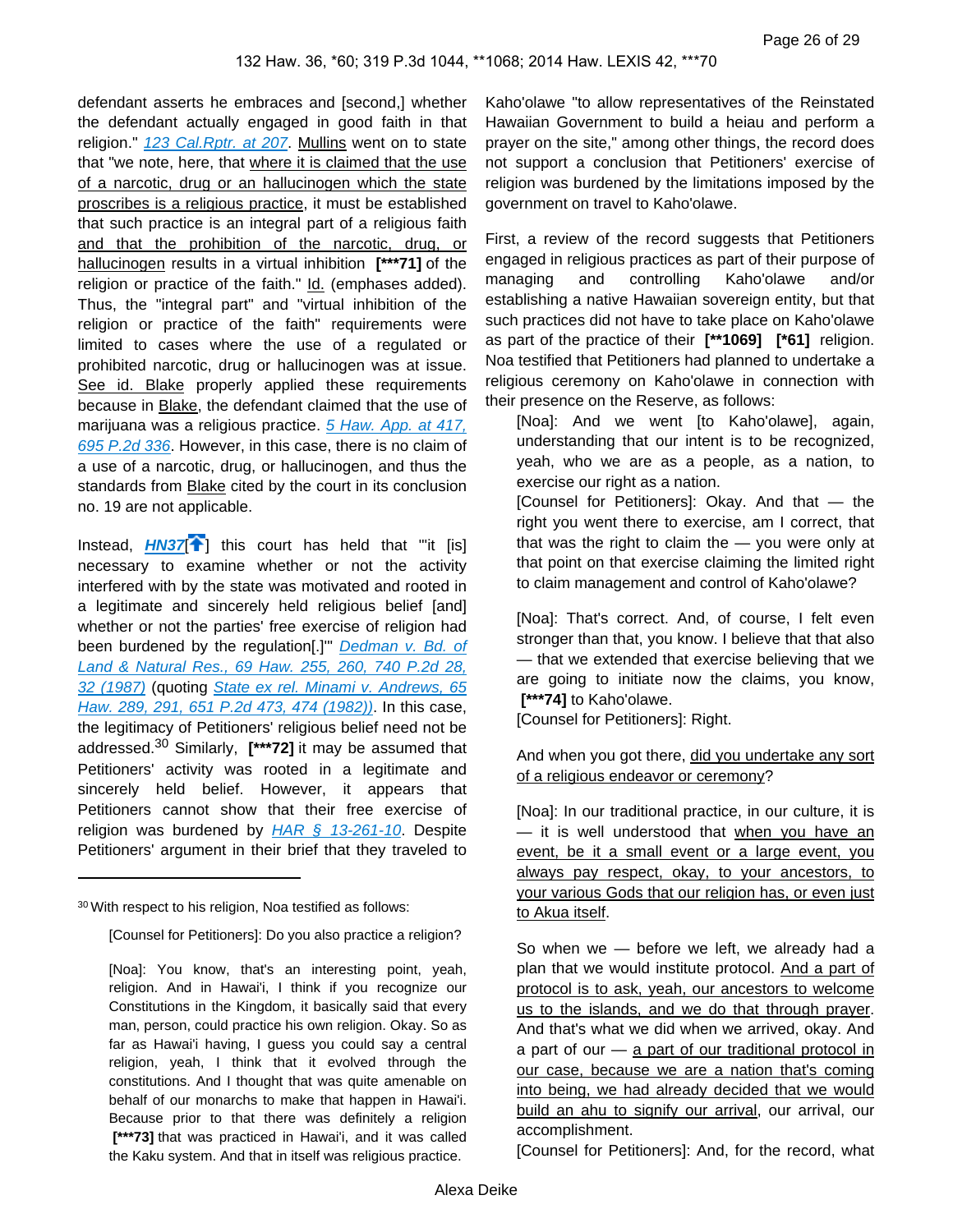#### is an "ahu"?

[Noa]: An "ahu" is an altar. Okay. You can have personal ahus, you can have community ahus, and you can have national ahus. Okay. Some of the national ahus are referred to as hales.

But, this is, like I said, a sacred place. This is where you reveal your sincerity, **[\*\*\*75]** you invoke support from your ama kuas, from your ancestors. This is where you come to give thanksgiving to provide ho'okupu.

[Counsel for Petitioners]: And was there, among either just you or collectively, was there a religious calling to do this when you got there, or -

[Noa]: Most definitely. I mean, it's a part of us. You know, when you lose an identity, you lose a nation, you lose who you are. So to maintain that, you have only the spirit, you know. You can look at me physically, but if I don't have a country, hell, I believe — excuse my language, I believe that — I'm not here. Spiritually I'm here, but physically I have to be reconnected back to my country. Who am I? I am a Hawaiian. I'm a Kanaka maoli, Native Hawaiian, and today I cannot claim that. You know, so I have to design, you have to build our nation so that we can fix that problem. It's a problem that we live with. I don't care who you are as a Kanaka, you have that problem, and that is you cannot claim sovereignty in your own country until you fulfill that obligation. And, I mean, I believe we have Kanakas sitting right here in this courtroom who truly believe that we will never acquire independence.

You know, that's something **[\*\*\*76]** that I live with, I understand, but they need to respect what we believe in, and that's what we do.

[Counsel for Petitioners]: Now, I want to get back to this ceremony for a moment, the religious ceremony on the island.

You have talked about our religion, and to  $-$  in your knowledge and understanding, was that  $a - 1$ think you mentioned a traditional and customary religious ceremony?

[Noa]: You know, it is a customary practice, okay.

[Counsel for Petitioners]: Okay. And prior to 1893, do you believe that was practiced on the Island of Kaho'olawe?

[Noa]: Most certainly.

[Counsel for Petitioners]: That type of ceremony?

 **[\*\*1070] [\*62]** [Noa]: Definitely. There are ahus

set on the island. Personally I have not seen those, but I have been shown myself. I've been shown photographs. They even have — Kaho'olawe also represents, this is — forgive me for not remembering, but there is a point on Kaho'olawe that all the navigators, yeah, that sail in the Pacific from Hawai'i go back to the Pacific will go to Kaho'olawe and they will arrive. Kealaikahiki is a channel, and there is point on Kaho'olawe, and that point is a heiau, it has an ahu that was built centuries ago, and that's for our sailing purposes, our navigators, **[\*\*\*77]** you know. They would go there and offer up their ho'okupus, their services, so they would receive protection, the strength that they would need. And the island has many, many altars.

[Counsel for Petitioners]: When you went to Kaho'olawe, did you go there as an individual with the intention of breaking some state regulation, or did you go there primarily for the purposes that you've testified to today?

[Noa]: No. We went there primarily for the purposes that I speak about today, that once we fulfilled our obligation as a nation, I truly believe that it is now the nation's responsibility to exercise, you know, that sovereign powers.

(Emphases added.)

. . . .

While the foregoing testimony may establish that Petitioners were engaging in customary and traditional practices on the island, including religious practices, the testimony indicates that the practices were in connection with Petitioners' sovereign nation-building activity. For example, Noa testified that "when you have an event" you undertake certain activities, and that "as part of our protocol" "because we are a nation that's coming into being, we had already decided that we would build an ahu to signify our arrival." (Emphasis added.) **[\*\*\*78]** Noa further testified that there are many altars on Kaho'olawe, but he did not testify that Petitioners needed to go to Kaho'olawe because of these altars or any other religiously significant areas.

Second, even if Petitioners had to travel to Kaho'olawe in order to practice their religion, it does not appear that government regulations  $HAR \$ §§ 13-261-10 and -11, requiring a written application process to go to the island, created a substantial burden on Petitioners' practice of religion. See Adler, 108 Hawai'i at 177, 118 [P.3d at 660](https://advance.lexis.com/api/document?collection=cases&id=urn:contentItem:4GY7-WY00-0039-4487-00000-00&context=) ("Appellants must show a 'substantial burden' on religious interests.") (citation omitted); see also [Sherbert, 374 U.S. at 406](https://advance.lexis.com/api/document?collection=cases&id=urn:contentItem:3S4X-H180-003B-S1SP-00000-00&context=) ("We must next consider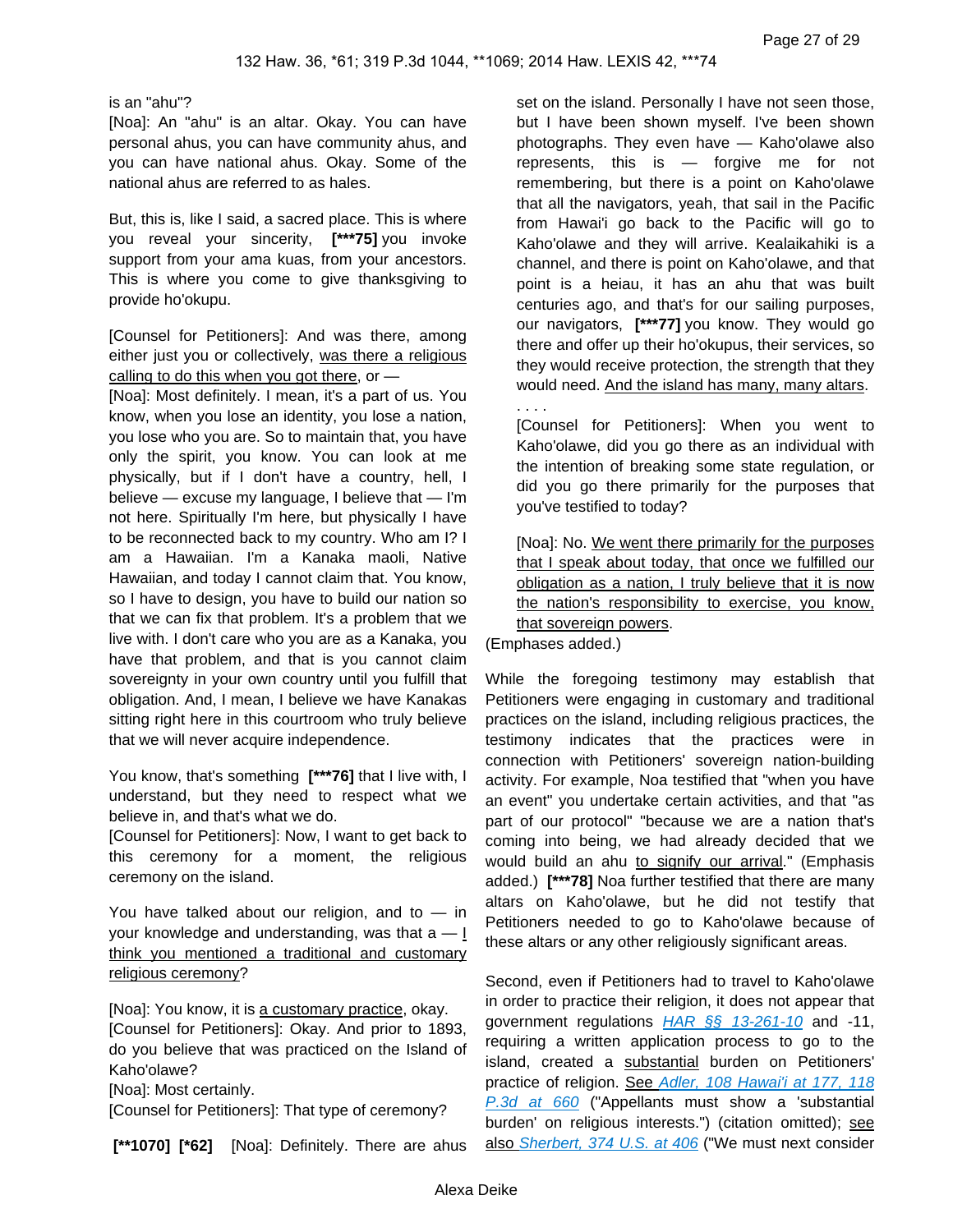<span id="page-27-0"></span>whether some compelling state interest . . . justifies the substantial infringement of appellants First Amendment right.").  $H N 38$ <sup>[ $\uparrow$ </sup>[\]](#page-6-1)  $H AR \,$ § 13-261-11 provides that written application forms may be obtained from the commission office, and the written application requires fairly standard information, including, inter alia, the number and names of individuals who will participate in the requested entrance, a signed liability waiver, description of the purposes and activities associated with the entrance, and information **[\*\*\*79]** pertinent to the exercise of traditional and customary rights, if such rights are claimed. See [HAR 13-261-11\(a\)](https://advance.lexis.com/api/document?collection=administrative-codes&id=urn:contentItem:5WSB-4HF1-F30T-B3FC-00009-00&context=). Such a process cannot be said to "substantially burden" the exercise of religion. While "[t]he door of the Free **[Exercise Clause](https://advance.lexis.com/api/document?collection=statutes-legislation&id=urn:contentItem:8T9R-T2X2-D6RV-H374-00000-00&context=)** stands tightly closed against any governmental regulation of religious beliefs as such []'", [Koolau Baptist Church v. Dep't of Labor & Indus.](https://advance.lexis.com/api/document?collection=cases&id=urn:contentItem:3RX4-18F0-003F-G12J-00000-00&context=)  [Relations, 68 Haw. 410, 718 P.2d 267 \(1986\)](https://advance.lexis.com/api/document?collection=cases&id=urn:contentItem:3RX4-18F0-003F-G12J-00000-00&context=) (quoting [Sherbert, 374 U.S. at 402](https://advance.lexis.com/api/document?collection=cases&id=urn:contentItem:3S4X-H180-003B-S1SP-00000-00&context=) (emphasis in original)), "the freedom to act, even when the action is in accord with one's religious convictions, is not totally free from legislative restrictions[,]" id. (quoting Braunfeld v. [Brown, 366 U.S. 599, 603, 81 S. Ct. 1144, 6 L. Ed. 2d](https://advance.lexis.com/api/document?collection=cases&id=urn:contentItem:3S4X-HH60-003B-S323-00000-00&context=)  [563 \(1961\)](https://advance.lexis.com/api/document?collection=cases&id=urn:contentItem:3S4X-HH60-003B-S323-00000-00&context=).

C.

Having concluded that Petitioners practice of religion was not substantially burdened by [HAR §§ 13-261-10](https://advance.lexis.com/api/document?collection=administrative-codes&id=urn:contentItem:5WSB-4HF1-F30T-B3FC-00009-00&context=) and -11, the remainder of the Sherbert test need not be applied. Therefore, there is no need to determine if the regulations are justified with a compelling state interest or whether the regulations are narrowly tailored to satisfy that interest. Accordingly, under these circumstances, the regulations under  $HAR \S\S 13-261-10$ and -11 **[\*\*1071] [\*63]** do not unconstitutionally burden Petitioners' right to practice their **[\*\*\*80]** religion.

XIV.

Based on the foregoing, the July 17, 2013 judgment of the ICA and the April 3, 2009 judgments of the court as to Armitage, Kahookele, and Noa are vacated, and the case is remanded to the court for disposition consistent with this opinion.

/s/ Simeon R. Acoba, Jr.

/s/ Sabrina S. McKenna

/s/ Richard W. Pollack

**Concur by:** RECKTENWALD; NAKAYAMA

**Dissent by:** RECKTENWALD; NAKAYAMA

## **Dissent**

#### CONCURRING AND DISSENTING OPINION BY RECKTENWALD, C.J., IN WHICH NAKAYAMA, J., JOINS

For the reasons set forth in my dissenting opinion in [State v. Apollonio, 130 Hawai'i 353, 364-371, 311 P.3d](https://advance.lexis.com/api/document?collection=cases&id=urn:contentItem:59JF-5P91-F04F-Y0CB-00000-00&context=)  [676, 687-694](https://advance.lexis.com/api/document?collection=cases&id=urn:contentItem:59JF-5P91-F04F-Y0CB-00000-00&context=), I respectfully dissent from the majority's conclusion that the lack of a mens rea allegation in the charges requires that the cases be dismissed without prejudice despite the defendants' lack of objection to the sufficiency of the charges. In my view, where a defendant does not object to a deficient charge in the trial court, the defendant is required to show how he or she was prejudiced by the error.

In the instant case, the defendants have not demonstrated how they were prejudiced by the deficient charge. To the contrary, the circuit court's unchallenged findings of fact state that the defendants purposefully entered Kaho'olawe **[\*\*\*81]** Island Reserve and intentionally disregarded the process for seeking authorization to enter the Reserve set forth in Hawai'i [Administrative Rules § 13-261-11](https://advance.lexis.com/api/document?collection=administrative-codes&id=urn:contentItem:5WSB-4HF1-F30T-B3FC-00009-00&context=). These facts are binding on this court. State v. Pacquing, 129 Hawai'i [172, 186 n.18, 297 P.3d 188, 202 n.18 \(2013\)](https://advance.lexis.com/api/document?collection=cases&id=urn:contentItem:581F-KFX1-F04F-Y0G3-00000-00&context=). Moreover, the defendants conceded these facts in the trial court. Accordingly, the defendants cannot plausibly assert that the deficient charge prevented them from defending against the case based on the lack of a culpable state of mind.<sup>1</sup> Respectfully, the majority's application of the Apollonio rule in these circumstances unnecessarily prolongs the final resolution of this case  $2$ with no discernible benefit to the defendants or the public.

Accordingly, I respectfully **[\*\*\*82]** dissent from the

<sup>&</sup>lt;sup>1</sup> Similarly, the other deficiencies alleged by the State in its supplemental brief would not warrant vacating the defendants' convictions. It is apparent from the record that the defendants knew the charges stemmed from their entry into Kaho'olawe Island Reserve, and that their entry was not authorized by the Kaho'olawe Island Reserve Commission.

<sup>&</sup>lt;sup>2</sup> As noted by the majority, the complaints in the instant case were filed over seven years ago in August 2006.